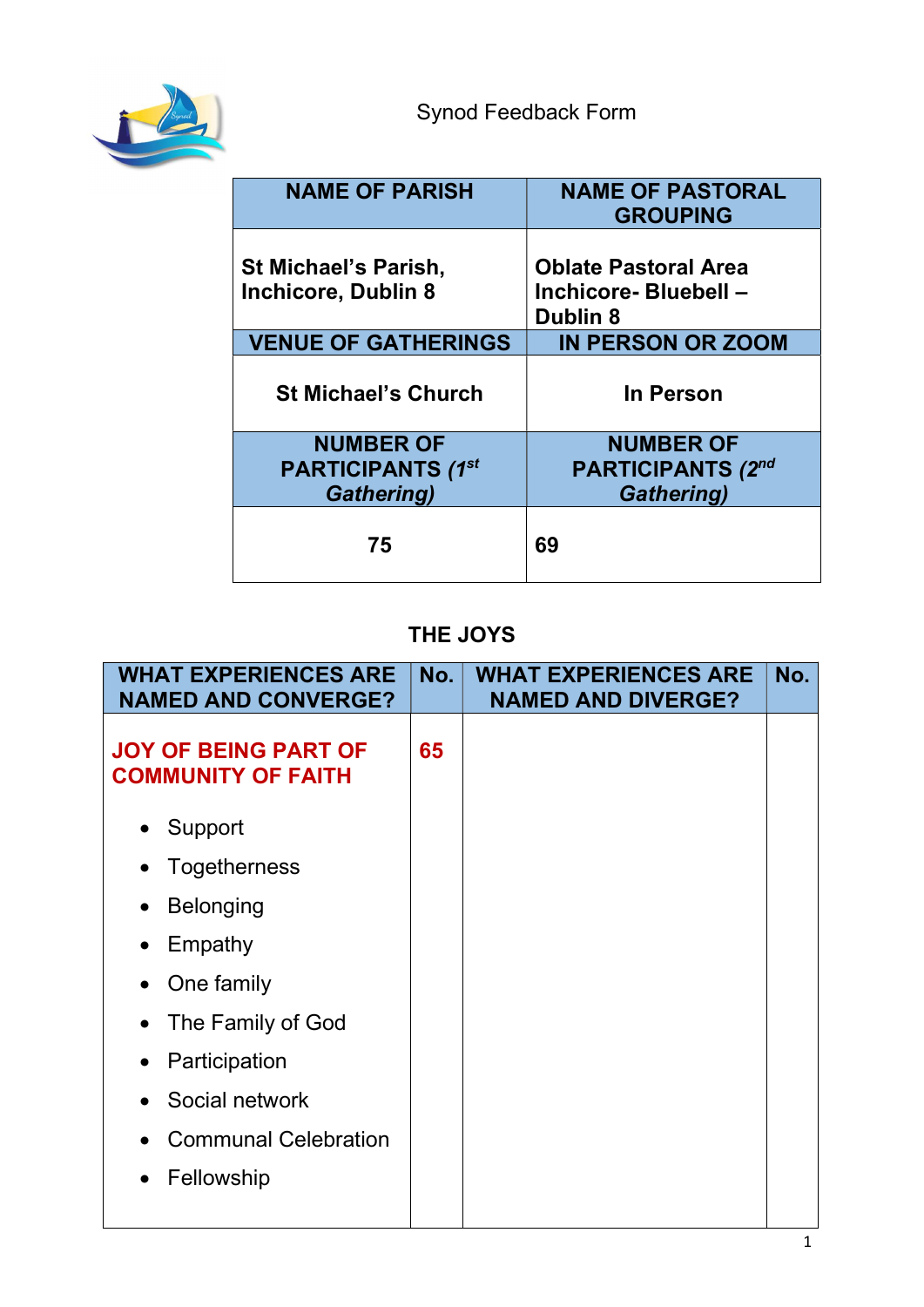| <b>Happy Atmosphere</b><br>$\bullet$             |    |  |
|--------------------------------------------------|----|--|
| <b>Shared Joy</b>                                |    |  |
| Always somewhere to<br>$\bullet$                 |    |  |
| go in the world                                  |    |  |
| Faithfulness of many<br>$\bullet$                |    |  |
| <b>Praising God</b><br>$\bullet$                 |    |  |
| Praying together                                 |    |  |
| All are welcome                                  |    |  |
| Inclusion of new                                 |    |  |
| communities                                      |    |  |
| When Youth around                                |    |  |
| When Children learning<br>$\bullet$              |    |  |
| - drawing - biblical                             |    |  |
| stories                                          |    |  |
| Joy of sharing a<br>$\bullet$                    |    |  |
| common purpose                                   |    |  |
| <b>Volunteers and</b>                            |    |  |
| professionals working                            |    |  |
| together                                         |    |  |
| Joy of shared<br>$\bullet$                       |    |  |
| fundamental values                               |    |  |
|                                                  |    |  |
| THE JOY OF RECEIVING<br><b>PERSONAL COMFORT/</b> | 31 |  |
| <b>HOPE FROM CHURCH</b>                          |    |  |
| Comfort                                          |    |  |
| Inner peace                                      |    |  |
| <b>Awareness of God</b>                          |    |  |
| Being in the moment                              |    |  |
|                                                  |    |  |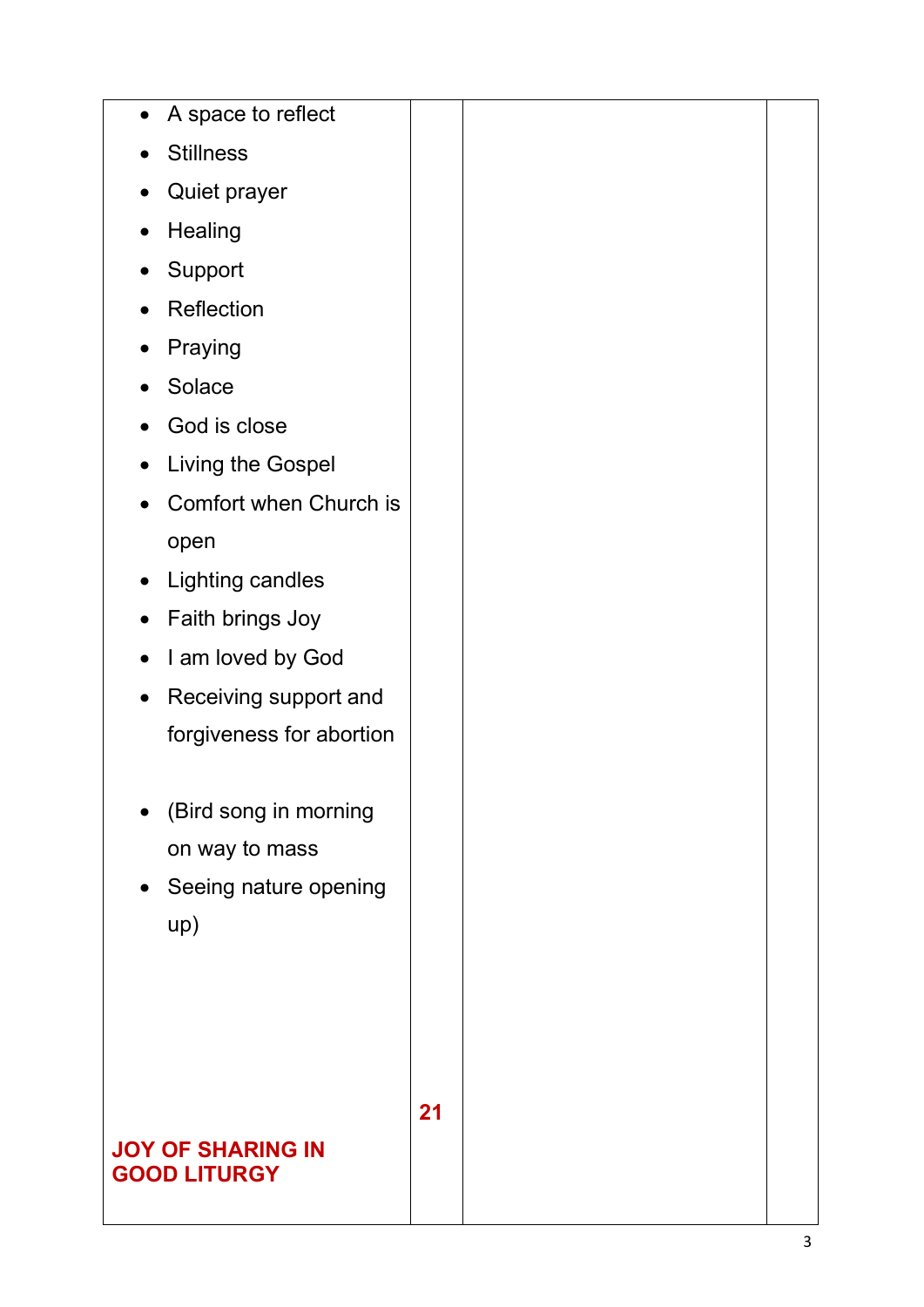| Celebrating the<br>$\bullet$         |  |
|--------------------------------------|--|
| Liturglcal high-pts of               |  |
| Calendar. Xmas/Easter                |  |
| Feasts Celebrated -                  |  |
| <b>Brigid/Patrick etc</b>            |  |
| <b>Lovely Liturgies</b><br>$\bullet$ |  |
| <b>Well prepared Liturgy</b>         |  |
| Enjoying exuberance in               |  |
| the celebration                      |  |
| When nature/ creation                |  |
| enrich liturgy                       |  |
| Nature brought into                  |  |
| daily mass                           |  |
| Climate and eco-liturgy              |  |
| Crib and displays                    |  |
| <b>Easter Garden</b>                 |  |
| Sacred spaces in                     |  |
| Church                               |  |
| Joy of Music at masses               |  |
| Joy of Liturgy relevant              |  |
| to life                              |  |
| 1916 – 2016 Liturgical               |  |
| <b>Celebration with</b>              |  |
| Community                            |  |
| Parish Priest's 50 <sup>th</sup>     |  |
| anniversary as a priest.             |  |
|                                      |  |
| Cleaning and caring for              |  |
| the Church                           |  |
|                                      |  |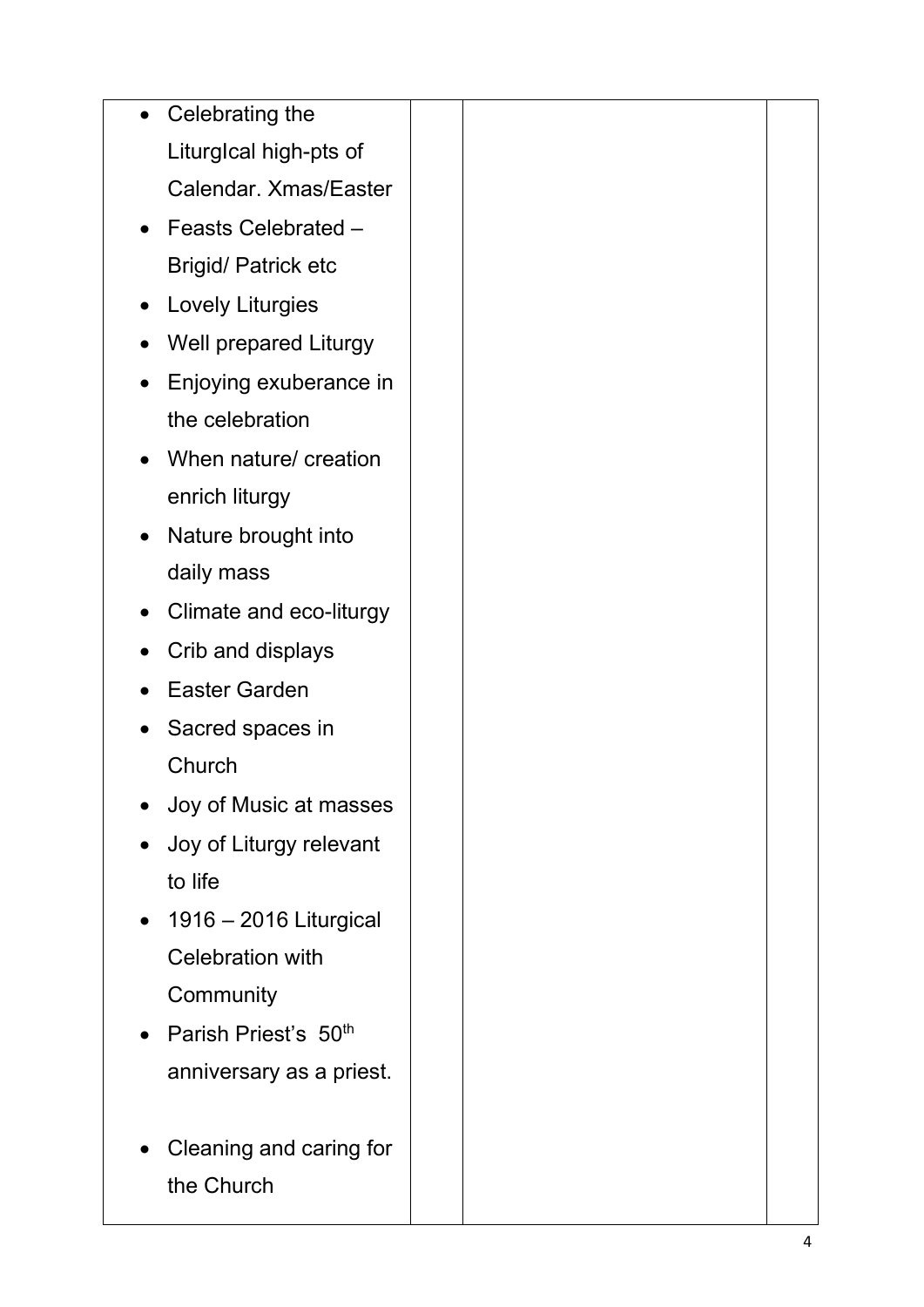|                                                                               | 16 |  |
|-------------------------------------------------------------------------------|----|--|
| THE JOY OF SOCIAL CARE<br><b>AND JUSTICE IN THE</b><br><b>CHURCH</b>          |    |  |
| Being active<br>Caring for the                                                |    |  |
| Community                                                                     |    |  |
| Generousity of people                                                         |    |  |
| Trócaire's work                                                               |    |  |
| <b>Missionary work</b><br>$\bullet$                                           |    |  |
| Lay and religious work<br>$\bullet$<br>Belief in social teaching<br>$\bullet$ |    |  |
| (Child of God and                                                             |    |  |
| dignity of the person)                                                        |    |  |
| Church Mission to the                                                         |    |  |
| poor                                                                          |    |  |
| Solidarity with others                                                        |    |  |
| Praying for others                                                            |    |  |
| Seeking world justice                                                         |    |  |
| Helping social needs of                                                       |    |  |
| world<br><b>Charities</b>                                                     |    |  |
| <b>Post Abortion services</b>                                                 |    |  |
| provided                                                                      | 13 |  |
| <b>JOY OF THE MASS</b>                                                        |    |  |
| <b>Regular mass</b>                                                           |    |  |
| <b>Community of Daily</b>                                                     |    |  |
| Mass go-ers                                                                   |    |  |
|                                                                               |    |  |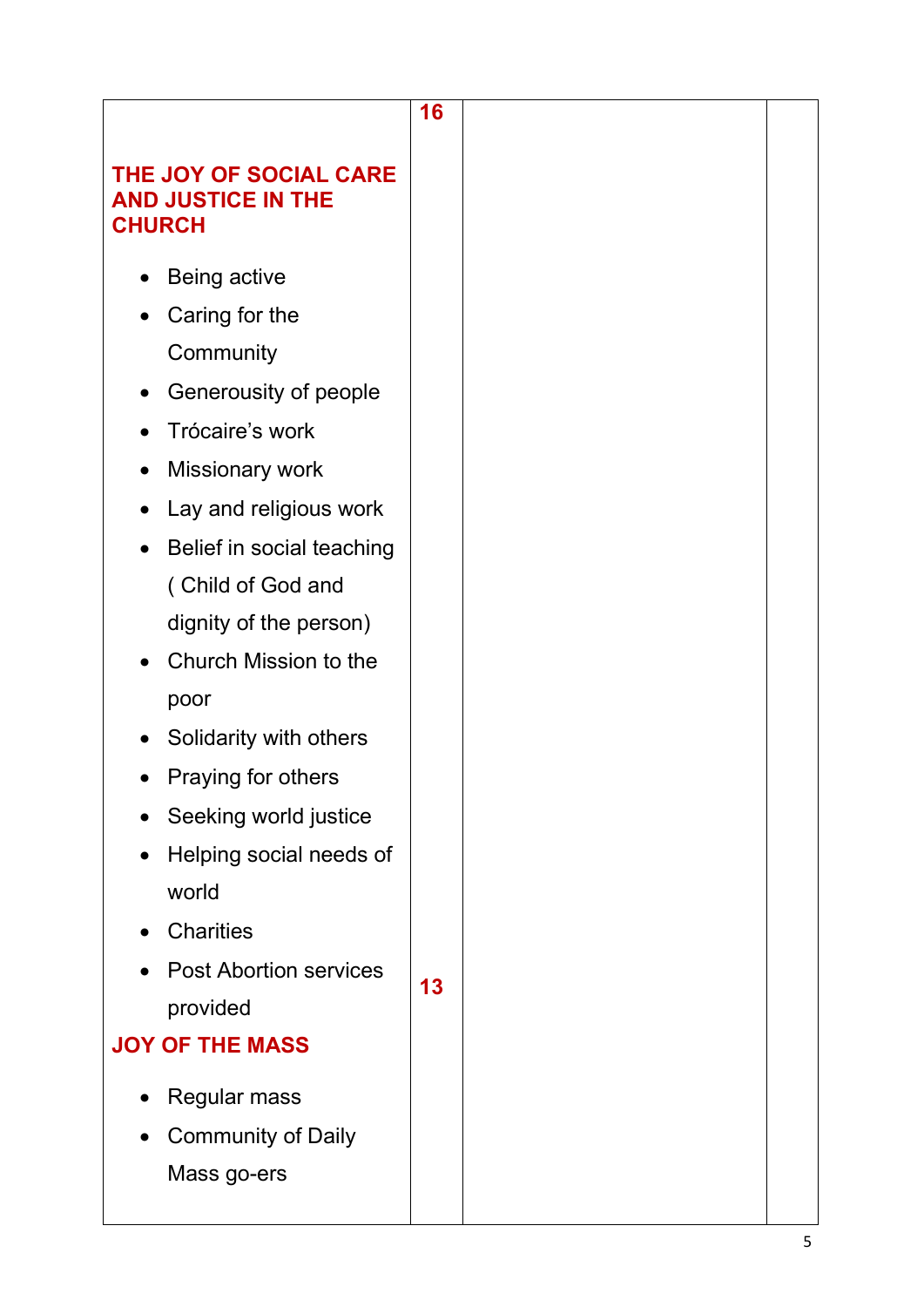| $\bullet$   | <b>Sharing Eucharist</b>                                                       |    |  |
|-------------|--------------------------------------------------------------------------------|----|--|
| $\bullet$   | <b>Spiritual Reading</b>                                                       |    |  |
| $\bullet$   | Joy of the Gospel                                                              |    |  |
| $\bullet$   | A Homily that                                                                  |    |  |
|             | <b>Resonates</b>                                                               |    |  |
| $\bullet$   | A Homily Relevant to                                                           |    |  |
|             | today                                                                          |    |  |
|             | A Homily that impacts                                                          |    |  |
|             | My ministry in word and/                                                       |    |  |
|             | or communion                                                                   |    |  |
|             | <b>Adoration of Blessed</b>                                                    | 10 |  |
|             | sacrament                                                                      |    |  |
| $\bullet$   | THE JOY OF THE<br><b>SACRAMENTS</b><br>Baptism - Confirmation<br>- wedding etc |    |  |
|             | <b>Celebrating the Life</b>                                                    |    |  |
|             | cycle                                                                          |    |  |
|             | <b>Family Gatherings</b>                                                       |    |  |
|             | around sacraments and                                                          |    |  |
|             | life cycle                                                                     |    |  |
| $\bullet$   | Joy of Rituals                                                                 | 10 |  |
| $\bullet$   | <b>Getting the Spiritual</b>                                                   |    |  |
|             | through the sacraments<br>THE JOY OF MUSIC AND                                 |    |  |
| <b>SONG</b> |                                                                                |    |  |
| $\bullet$   | Joy of music in Church                                                         |    |  |
|             | Nice music very                                                                |    |  |
|             | important                                                                      |    |  |
|             |                                                                                |    |  |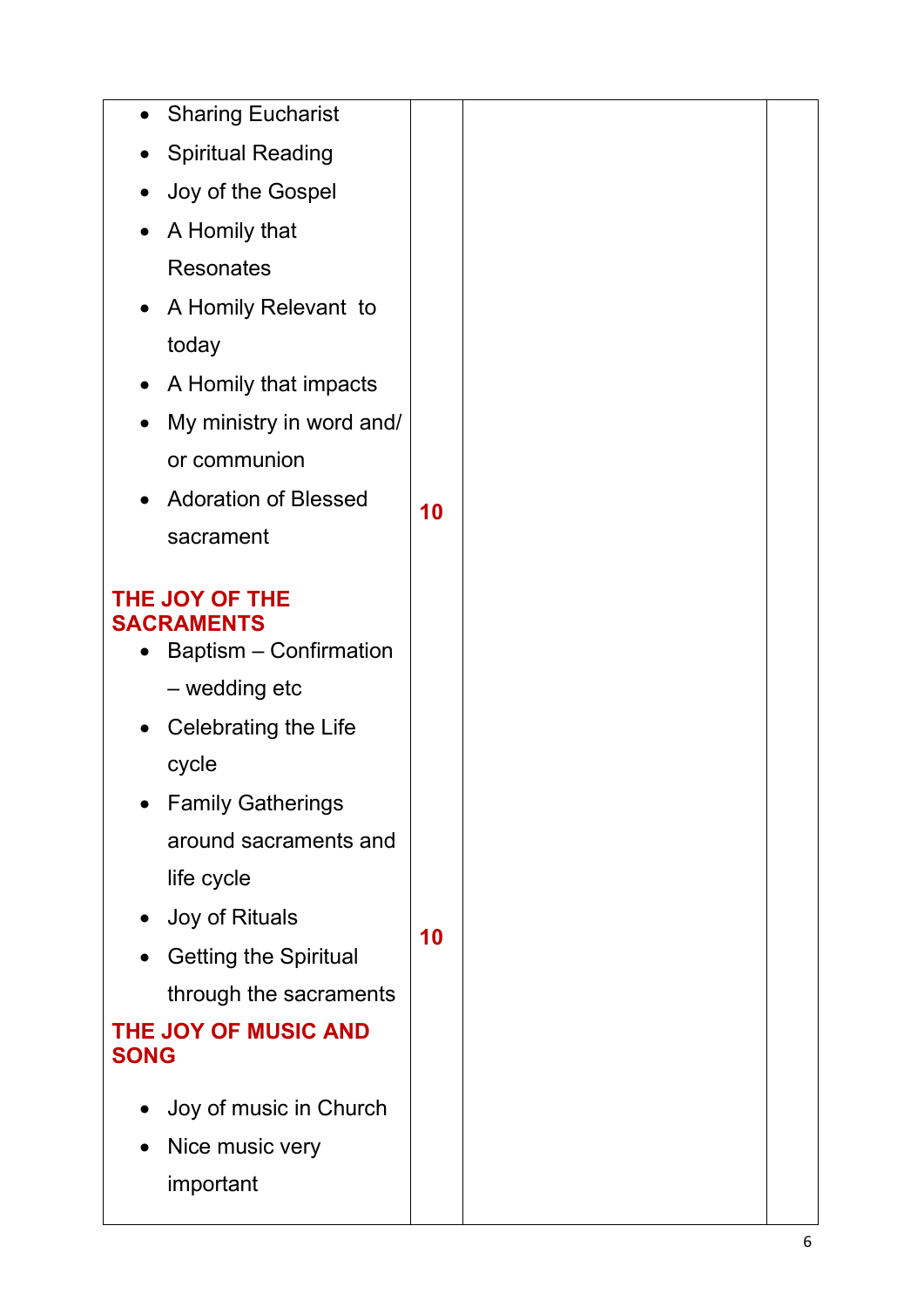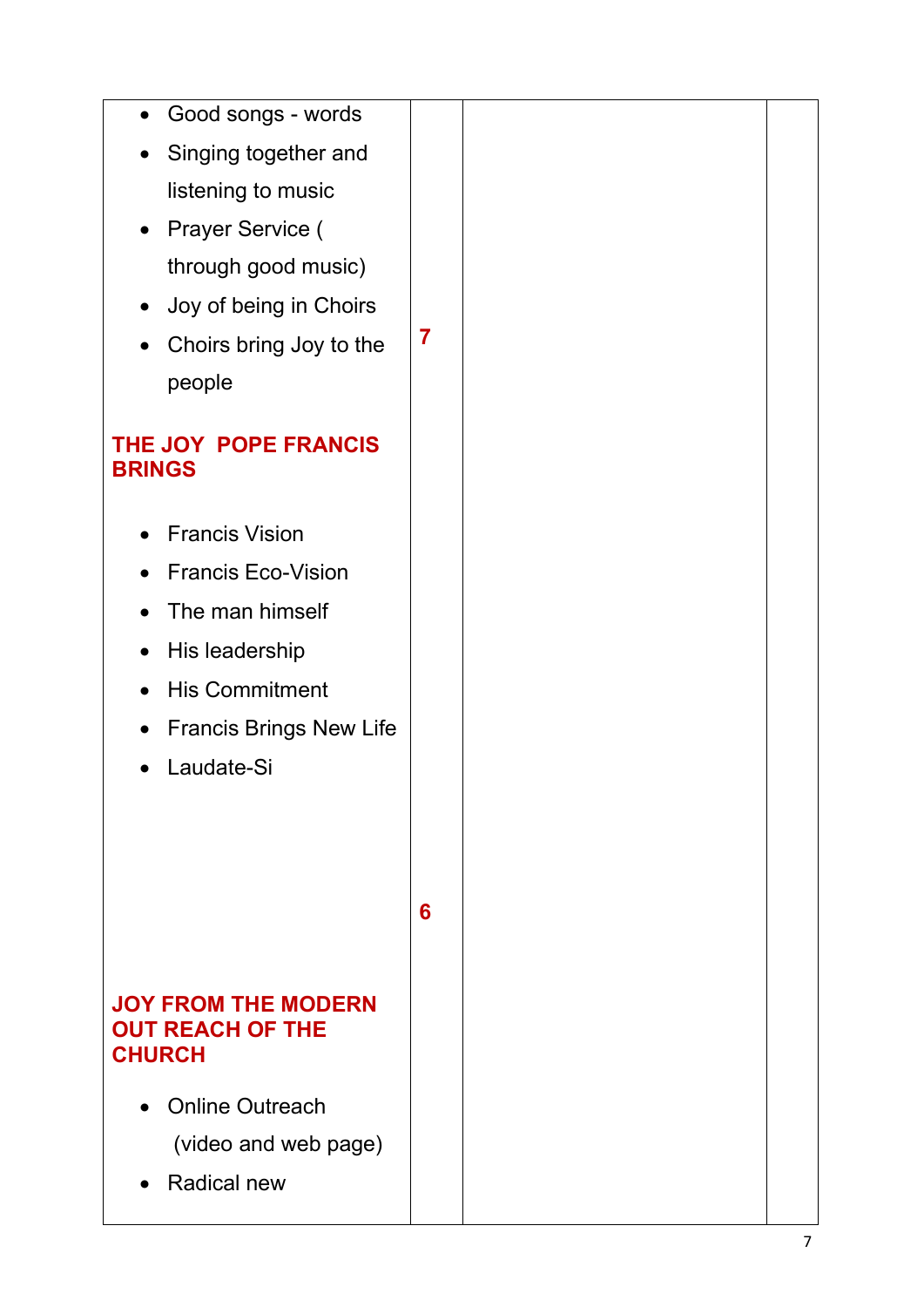| movements in the                                              |   |  |
|---------------------------------------------------------------|---|--|
| Church                                                        |   |  |
| This Synod - having our<br>$\bullet$                          |   |  |
| say                                                           |   |  |
| <b>Helping the Church</b><br>$\bullet$                        |   |  |
| grow and adjust                                               |   |  |
| Having the Church in<br>$\bullet$                             |   |  |
| the Education System                                          | 5 |  |
|                                                               |   |  |
|                                                               |   |  |
| <b>JOY FROM THE LEGACY</b><br>OF THE CHURCH                   |   |  |
|                                                               |   |  |
| Legacy of Christ and                                          |   |  |
| Christianity                                                  |   |  |
| Lay and Religious of                                          |   |  |
| <b>Christian History</b>                                      |   |  |
| The Miracles of saints                                        |   |  |
| <b>Richness of native</b>                                     |   |  |
| Inheritance                                                   |   |  |
| (Celtic Spirituality)                                         |   |  |
| Remembering/<br>$\bullet$                                     |   |  |
| <b>Honouring Ancestors</b>                                    | 5 |  |
|                                                               |   |  |
| THE JOY RECEIVED FROM<br>THE CLERGY AND THE<br><b>SISTERS</b> |   |  |
| <b>Friendliness of Priests</b>                                |   |  |
| and Sisters                                                   |   |  |
| Missionary priest and                                         |   |  |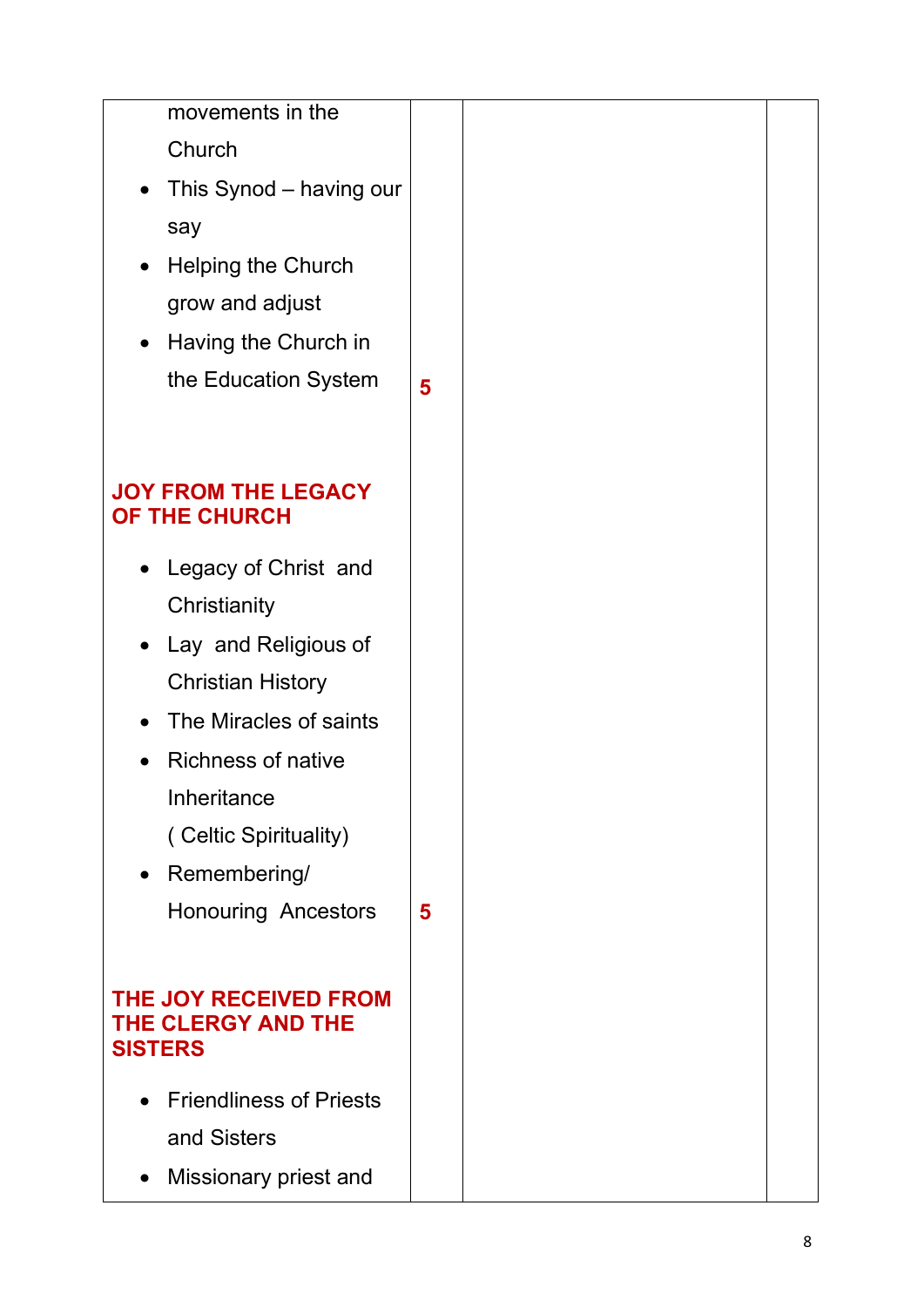| missionary sister             |  |
|-------------------------------|--|
| stories                       |  |
| Priests open and<br>$\bullet$ |  |
| relaxed with the              |  |
| Congregation                  |  |
| • Priests who keep going      |  |
| through difficult times       |  |
| and personal struggles.       |  |
|                               |  |
|                               |  |
|                               |  |
|                               |  |

### THE SORROWS

| <b>WHAT EXPERIENCES ARE</b><br><b>NAMED AND CONVERGE?</b> |    | <b>No. WHAT EXPERIENCES ARE</b><br><b>NAMED AND DIVERGE?</b> | No. |
|-----------------------------------------------------------|----|--------------------------------------------------------------|-----|
| <b>SORROW AT WOMEN'S</b><br><b>ROLE IN THE CHURCH</b>     | 31 |                                                              |     |
| • Lack of equality is                                     |    |                                                              |     |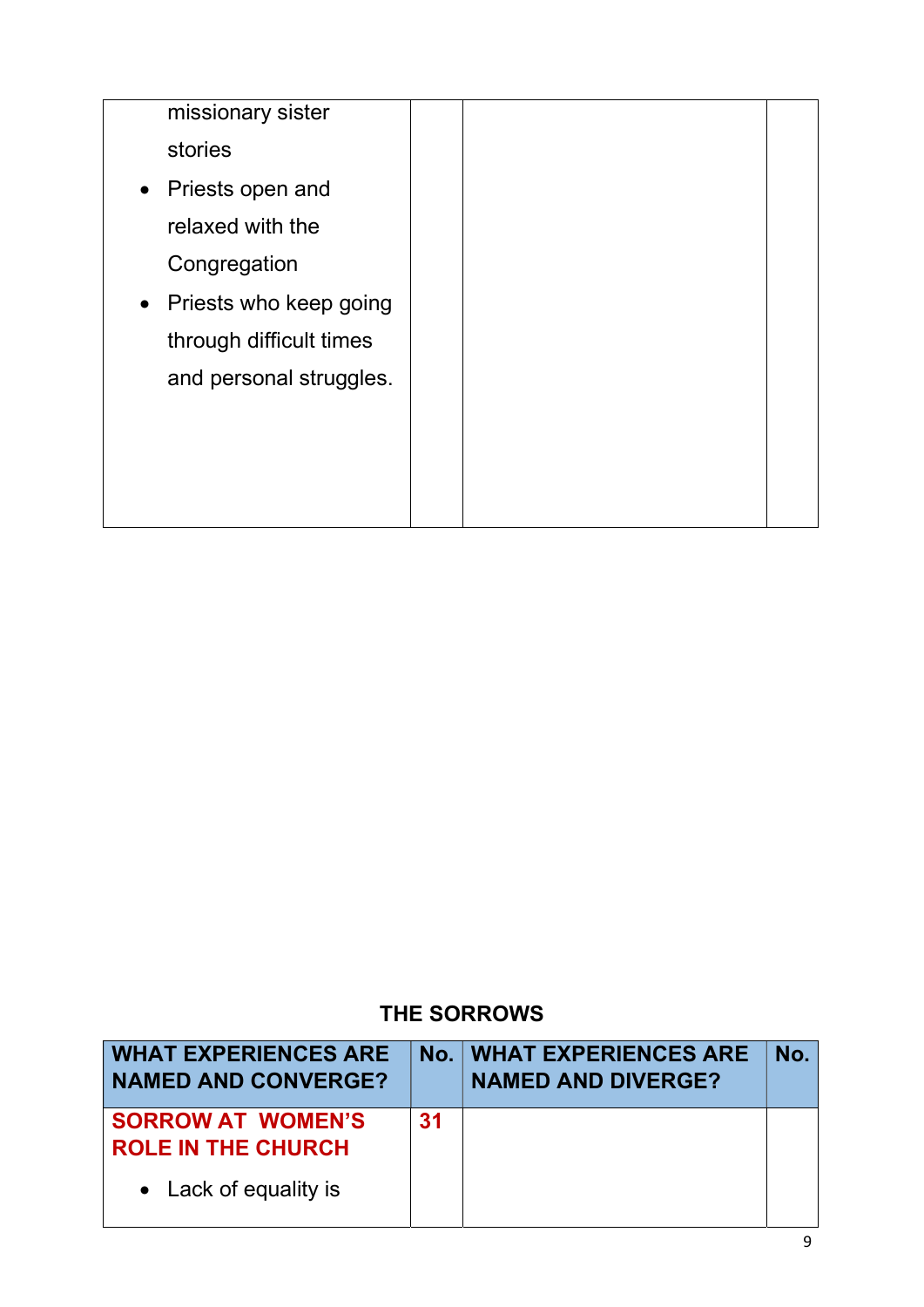|           | outrageous                  |  |  |
|-----------|-----------------------------|--|--|
| $\bullet$ | No women in top 50%         |  |  |
|           | Lack of involvement         |  |  |
| $\bullet$ | 50% of faithful are         |  |  |
|           | women                       |  |  |
| $\bullet$ | Absence in power            |  |  |
|           | Role of women not           |  |  |
|           | developed                   |  |  |
| $\bullet$ | Position of women           |  |  |
|           | saddens                     |  |  |
| $\bullet$ | Their participation not     |  |  |
|           | acknowledged                |  |  |
|           | Absence of women at         |  |  |
|           | all levels                  |  |  |
|           | Female voice is not         |  |  |
|           | heard                       |  |  |
|           | Church's attitude to        |  |  |
|           | women saddens me            |  |  |
|           | Lack of inclusion of        |  |  |
|           | women                       |  |  |
| $\bullet$ | <b>Exclusion of women</b>   |  |  |
| $\bullet$ | Lack of regard for          |  |  |
|           | women                       |  |  |
| $\bullet$ | Women no say in             |  |  |
|           | Church                      |  |  |
|           | • Failure to recognise role |  |  |
|           | of women                    |  |  |
| $\bullet$ | <b>Failure to harness</b>   |  |  |
|           | women's contribution        |  |  |
|           |                             |  |  |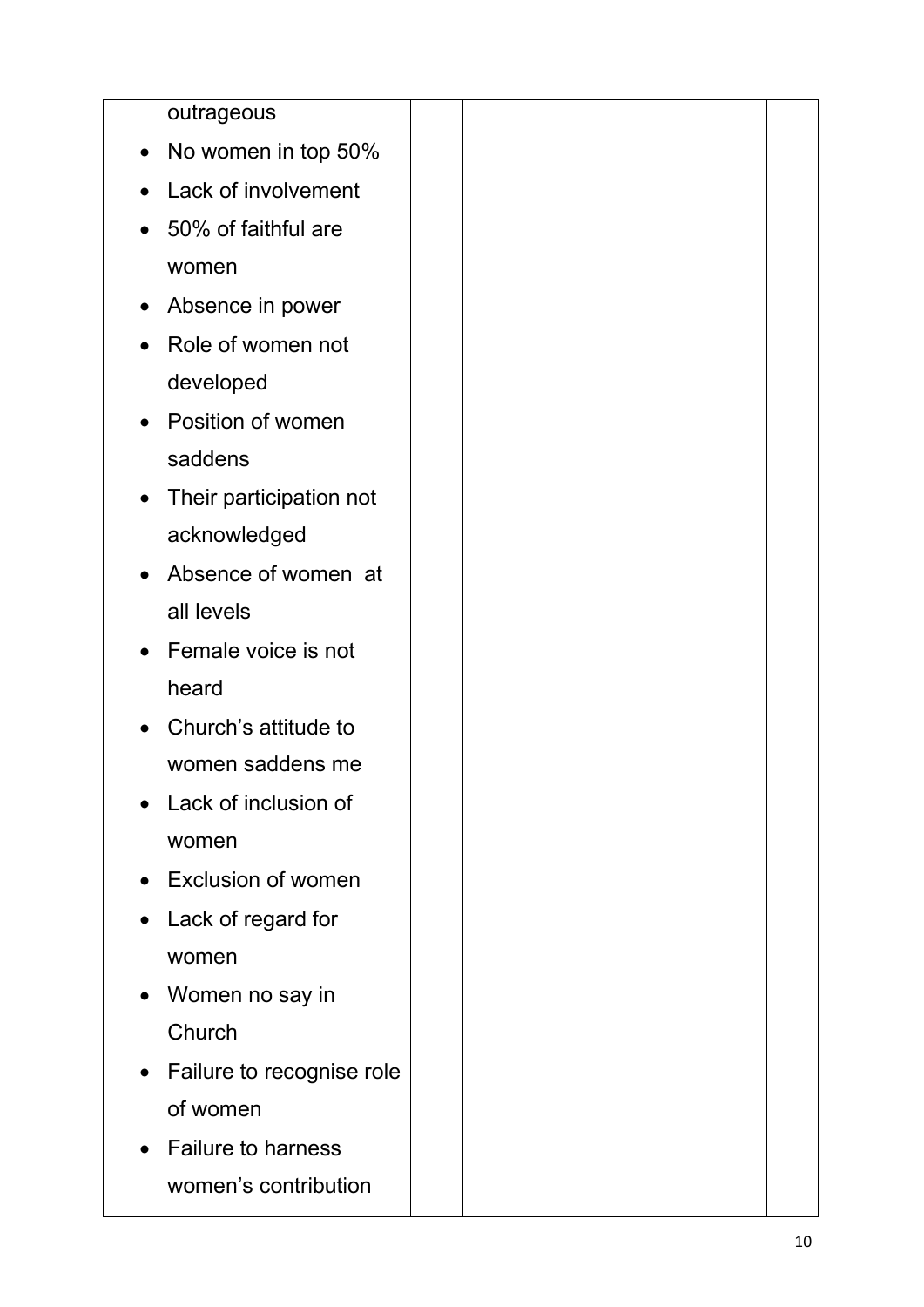| Women no proper roles                  |    |  |
|----------------------------------------|----|--|
| No women priests                       |    |  |
| No women ordination                    |    |  |
| Women still unequal                    |    |  |
| Deacons all male - no                  |    |  |
| women                                  |    |  |
| Lack of women for                      |    |  |
| future roles                           |    |  |
| Women not given<br>$\bullet$           |    |  |
| leadership roles                       |    |  |
| Women have not got<br>$\bullet$        |    |  |
| their rightful place                   |    |  |
| Role of women is a                     |    |  |
| failure of the Church.                 |    |  |
|                                        |    |  |
|                                        |    |  |
|                                        |    |  |
|                                        |    |  |
|                                        |    |  |
|                                        |    |  |
|                                        |    |  |
| <b>SORROW AROUND THE</b>               | 34 |  |
| <b>ROLE OF THE VATICAN</b>             |    |  |
| <b>AND CHURCH</b><br><b>LEADERSHIP</b> |    |  |
| <b>Disappointed in Vatican</b>         |    |  |
| wealth                                 |    |  |
| Contradicts Jesus way<br>$\bullet$     |    |  |
| of living                              |    |  |
|                                        |    |  |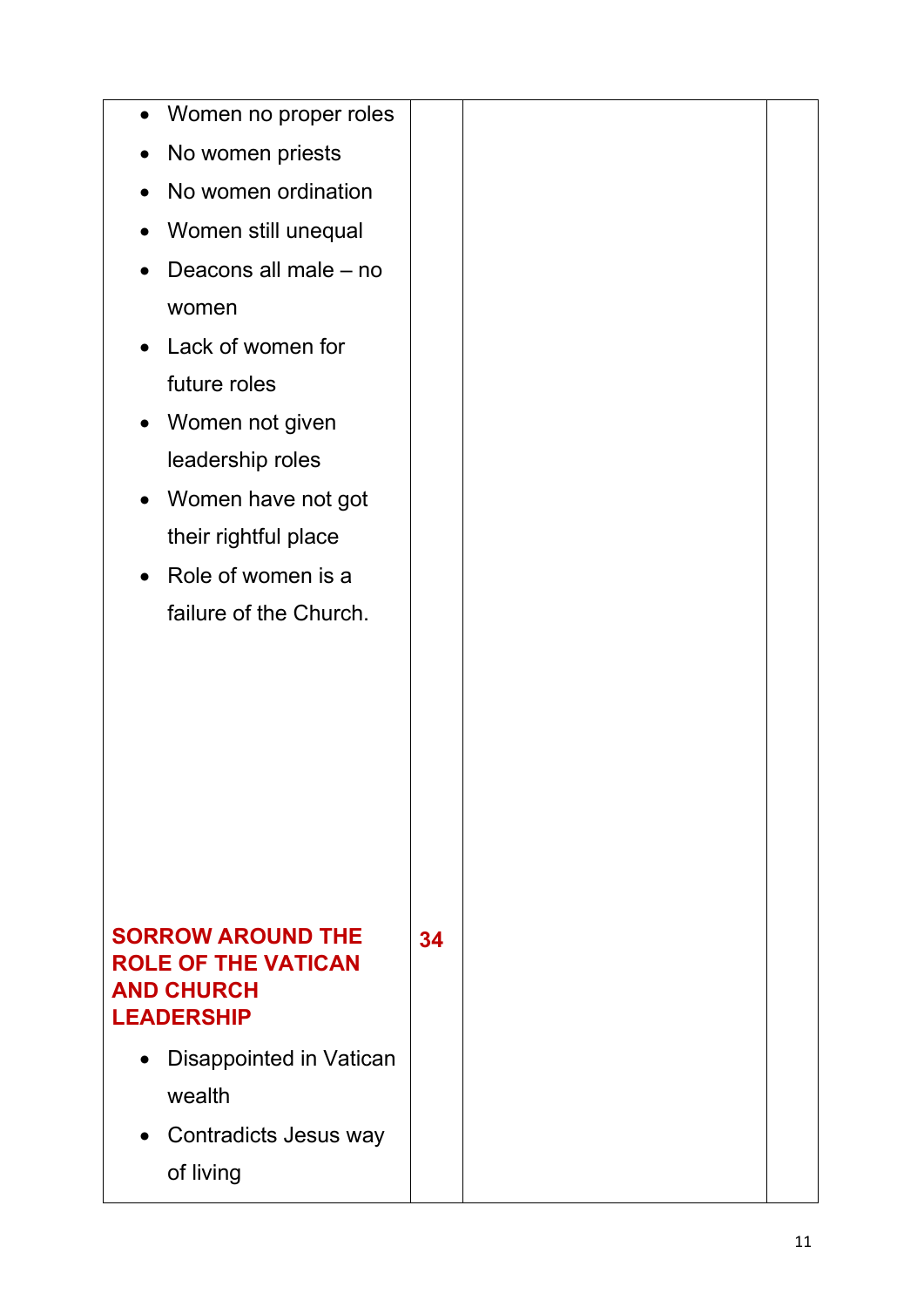| Hypocrisy at higher                             |  |
|-------------------------------------------------|--|
| level                                           |  |
| Higher up, the clergy<br>$\bullet$              |  |
| are not walking with the                        |  |
| people                                          |  |
| The Church is<br>$\bullet$                      |  |
| Hierarchical                                    |  |
| Christ was/is centred on                        |  |
| the people and                                  |  |
| community                                       |  |
| Vatican is Corporate<br>$\bullet$               |  |
| organisation at its worst                       |  |
| No trust in higher levels                       |  |
| with money                                      |  |
| <b>Bishops living in</b><br>$\bullet$           |  |
| palaces                                         |  |
|                                                 |  |
| Lack of Leadership                              |  |
| terrible                                        |  |
| Lack of Church                                  |  |
| guidance on moral                               |  |
| issues / key issues                             |  |
| Sad that Euthanasia is<br>$\bullet$<br>probable |  |
| Church afraid to stand                          |  |
| up                                              |  |
| Clergy should speak out                         |  |
| as leaders                                      |  |
|                                                 |  |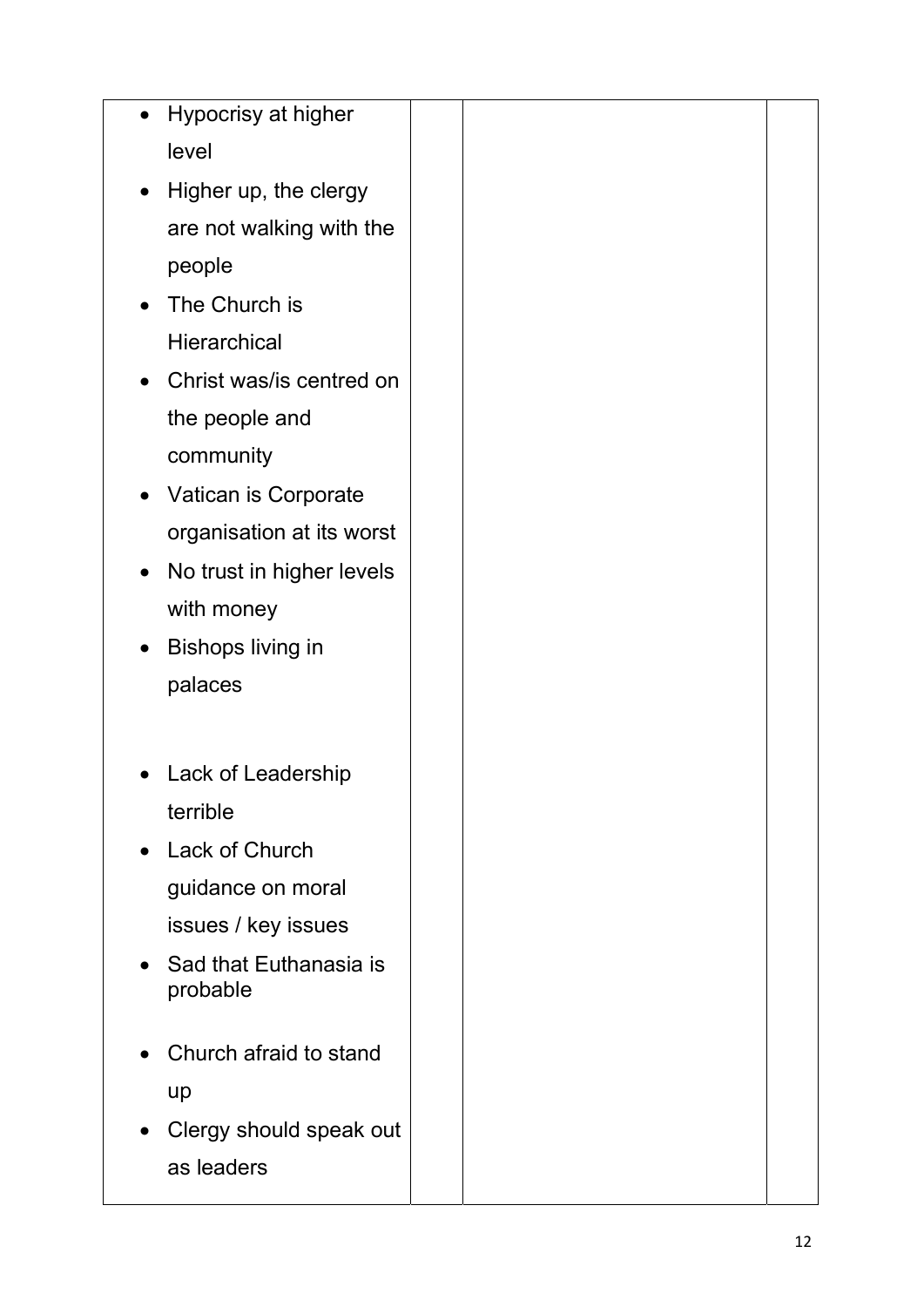| Lack of leadership on all             |
|---------------------------------------|
| matters                               |
| Lack of listening of the<br>$\bullet$ |
| leadership of the                     |
| Church                                |
| Not listening to the<br>$\bullet$     |
| people                                |
| Lack of response to<br>$\bullet$      |
| building faith                        |
| communities                           |
| <b>Closed ears</b>                    |
| Unwilling to reach out                |
| Institution is removed                |
| from people                           |
| Clergy need to walk<br>$\bullet$      |
| with people                           |
| Spirit of Vatican 11 is<br>$\bullet$  |
| not being heard                       |
| Church not reading                    |
| signs of times                        |
| Lack of change<br>$\bullet$           |
| Lack of relevance                     |
| Lost opportunities in the             |
| synodal process                       |
| Lack of inclusion of<br>$\bullet$     |
| marginalised in synod                 |
| process                               |
| Slowness of change                    |
| and growth                            |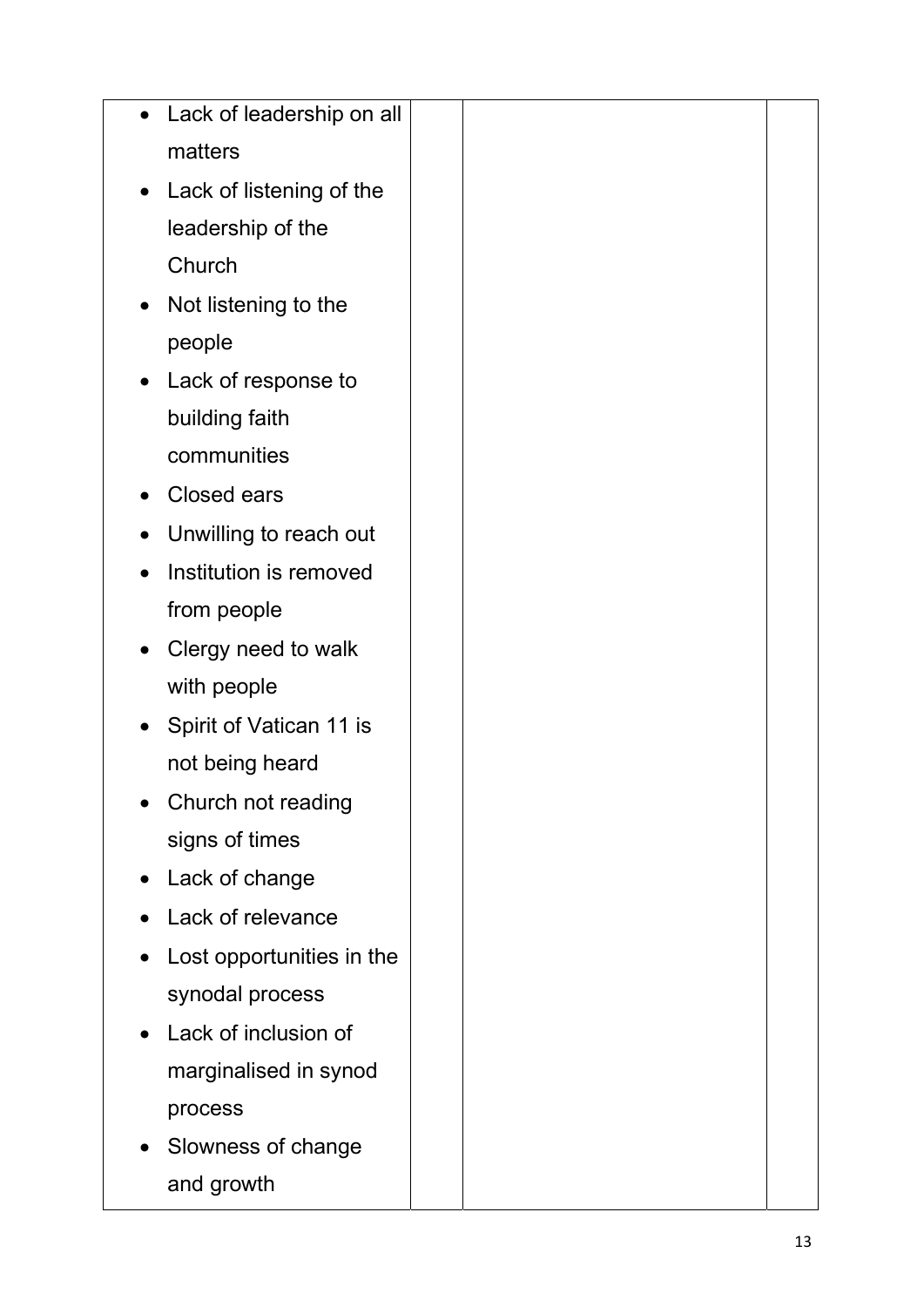| Resistance to change<br>$\bullet$    |    |  |
|--------------------------------------|----|--|
| Rome slow moving<br>$\bullet$        |    |  |
| Church giving up<br>$\bullet$        |    |  |
| altogether                           |    |  |
| Church has lost its<br>$\bullet$     |    |  |
| sense of purpose                     | 27 |  |
| <b>SORROW OVER THE</b><br>YOUTH      |    |  |
| Lack of youth in church<br>$\bullet$ |    |  |
| Young not seen<br>$\bullet$          |    |  |
| Young gone<br>$\bullet$              |    |  |
| Young People not                     |    |  |
| knowing prayers                      |    |  |
| And about the traditions             |    |  |
| of the Church                        |    |  |
| Age profile old                      |    |  |
| Youth are deflated by                |    |  |
| the Church                           |    |  |
| Lack of engaging with<br>$\bullet$   |    |  |
| the young                            |    |  |
| Lack of faith in the<br>$\bullet$    |    |  |
| young                                |    |  |
| Children come twice -                |    |  |
| Communion and                        |    |  |
| Confirmation                         |    |  |
| Children have broken<br>$\bullet$    |    |  |
| away with parents                    |    |  |
| Children not at mass<br>$\bullet$    |    |  |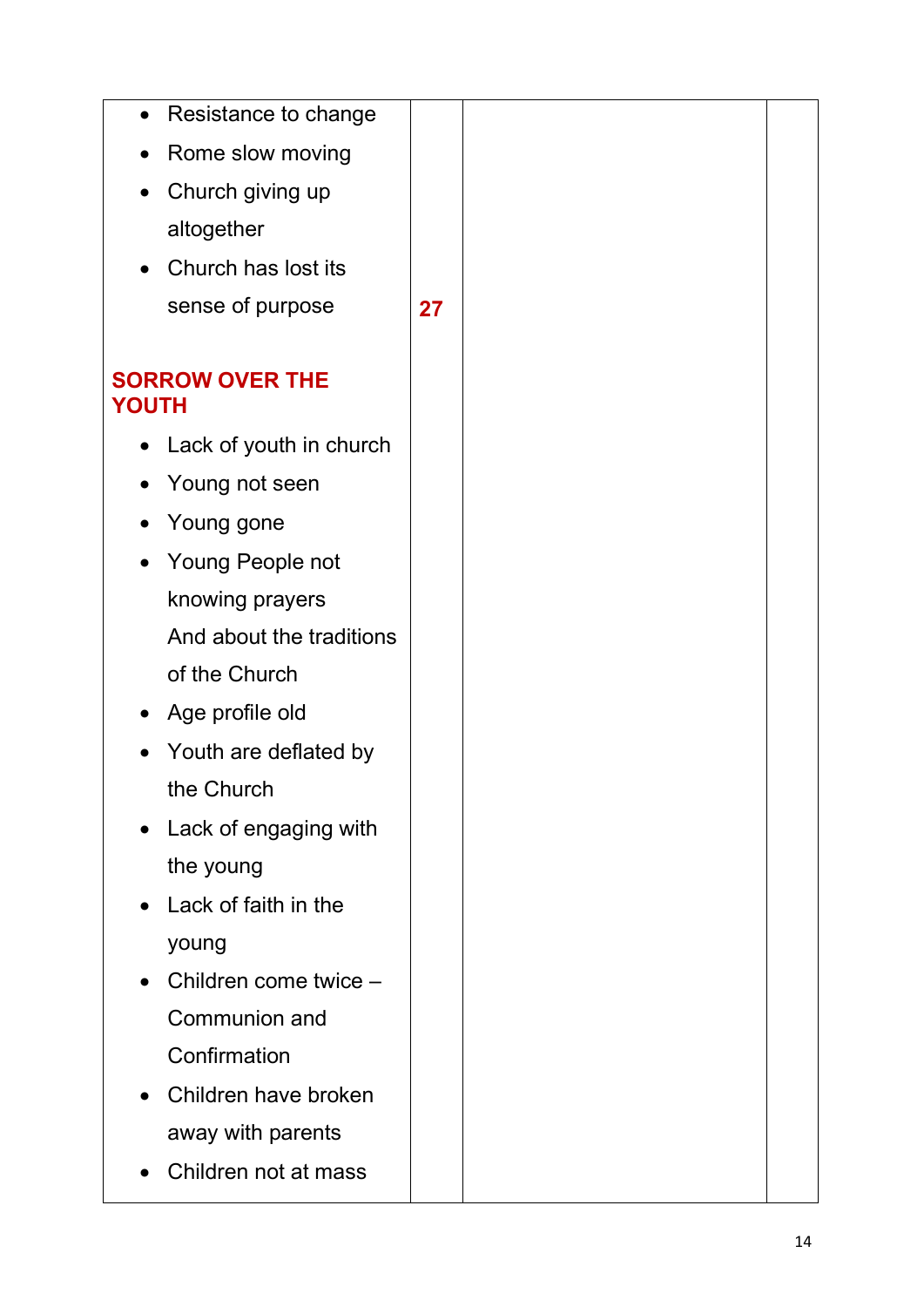| Youth not engaged in                             |    |  |
|--------------------------------------------------|----|--|
| Parish                                           |    |  |
| Lack of help for young<br>$\bullet$              |    |  |
| to develop a deep                                |    |  |
| spirituality                                     |    |  |
| No youth forum for<br>$\bullet$                  |    |  |
| <b>Experiencing the Love</b>                     |    |  |
| of God                                           |    |  |
| Little to attract families                       |    |  |
| Language of young<br>$\bullet$                   |    |  |
| people is different to                           |    |  |
| language of the Church                           |    |  |
| The response of the<br>$\bullet$                 |    |  |
| youth to Church is not                           |    |  |
| heard or known                                   |    |  |
| What rituals have the                            |    |  |
| youth $-$ are they                               |    |  |
| missing out                                      | 17 |  |
|                                                  |    |  |
|                                                  |    |  |
| <b>SORROW OVER THE</b><br><b>CHURCH SCANDALS</b> |    |  |
| Cases of abuse not                               |    |  |
| handled well                                     |    |  |
| • All authority of the                           |    |  |
| Church is gone                                   |    |  |
| Clergy are in their own<br>$\bullet$             |    |  |
| way                                              |    |  |
| The history of child                             |    |  |
| sexual abuse                                     |    |  |
|                                                  |    |  |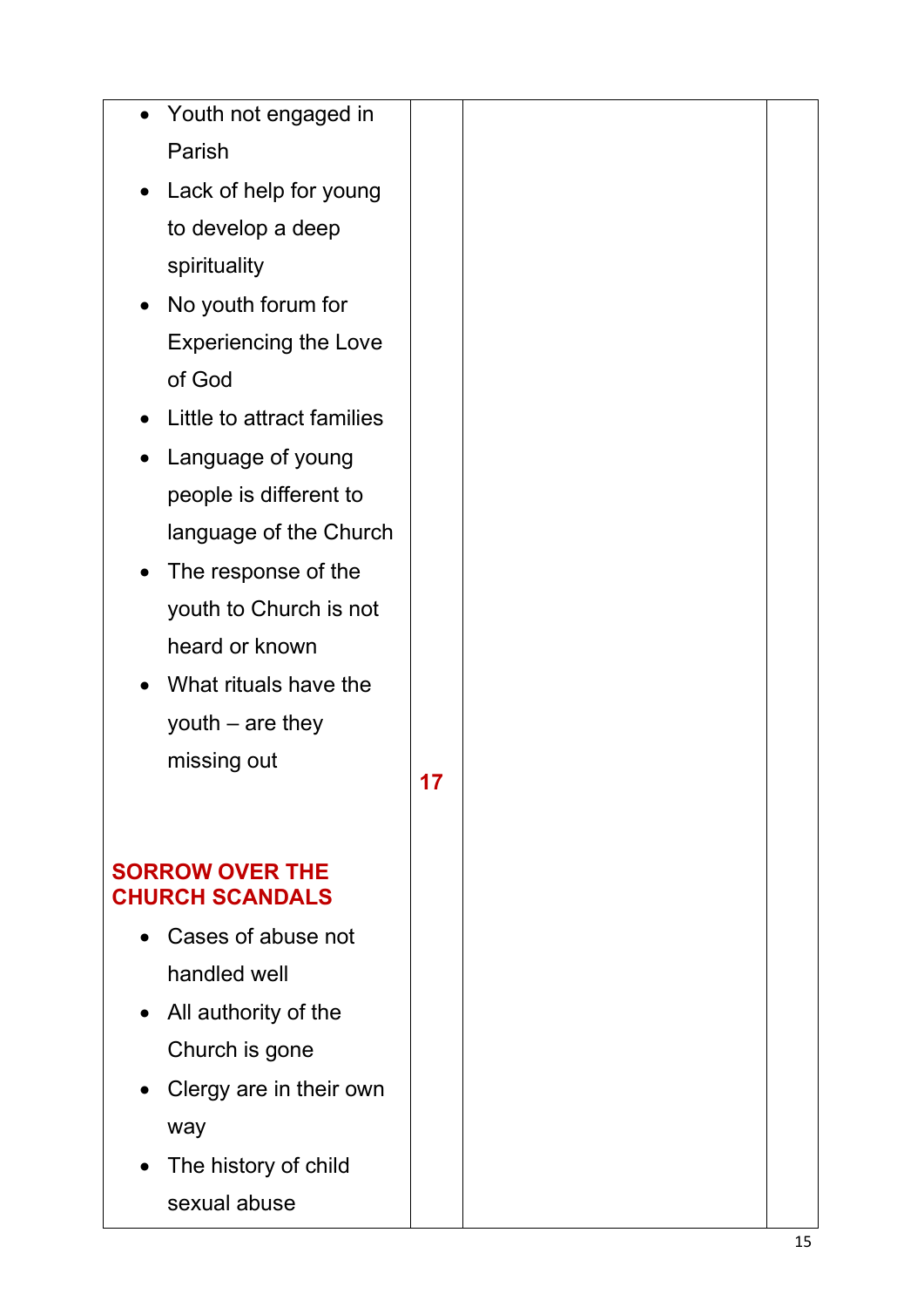| Orphanages                                       |    |  |
|--------------------------------------------------|----|--|
| Hurt not acknowledged<br>$\bullet$               |    |  |
| properly                                         |    |  |
| Lack of accountability<br>$\bullet$              |    |  |
| Reluctant to donate to                           |    |  |
| wider church                                     |    |  |
| Lack of trust on money<br>$\bullet$              |    |  |
| Lost young and middle                            |    |  |
| aged over scandals                               |    |  |
| The past is sad                                  |    |  |
|                                                  |    |  |
|                                                  |    |  |
|                                                  |    |  |
|                                                  |    |  |
|                                                  |    |  |
|                                                  |    |  |
|                                                  | 15 |  |
|                                                  |    |  |
| <b>SORROW OVER THE</b>                           |    |  |
| <b>EXCLUSION OF PEOPLE</b><br><b>FROM CHURCH</b> |    |  |
| People who feel left out<br>$\bullet$            |    |  |
| - young and old                                  |    |  |
| <b>Exclusion on sexual</b><br>$\bullet$          |    |  |
| orientation                                      |    |  |
| • LGBT minority group                            |    |  |
| excluded                                         |    |  |
| • LGBT not accepted                              |    |  |
| <b>LGBT</b> alienation                           |    |  |
| Homosexuals badly<br>$\bullet$                   |    |  |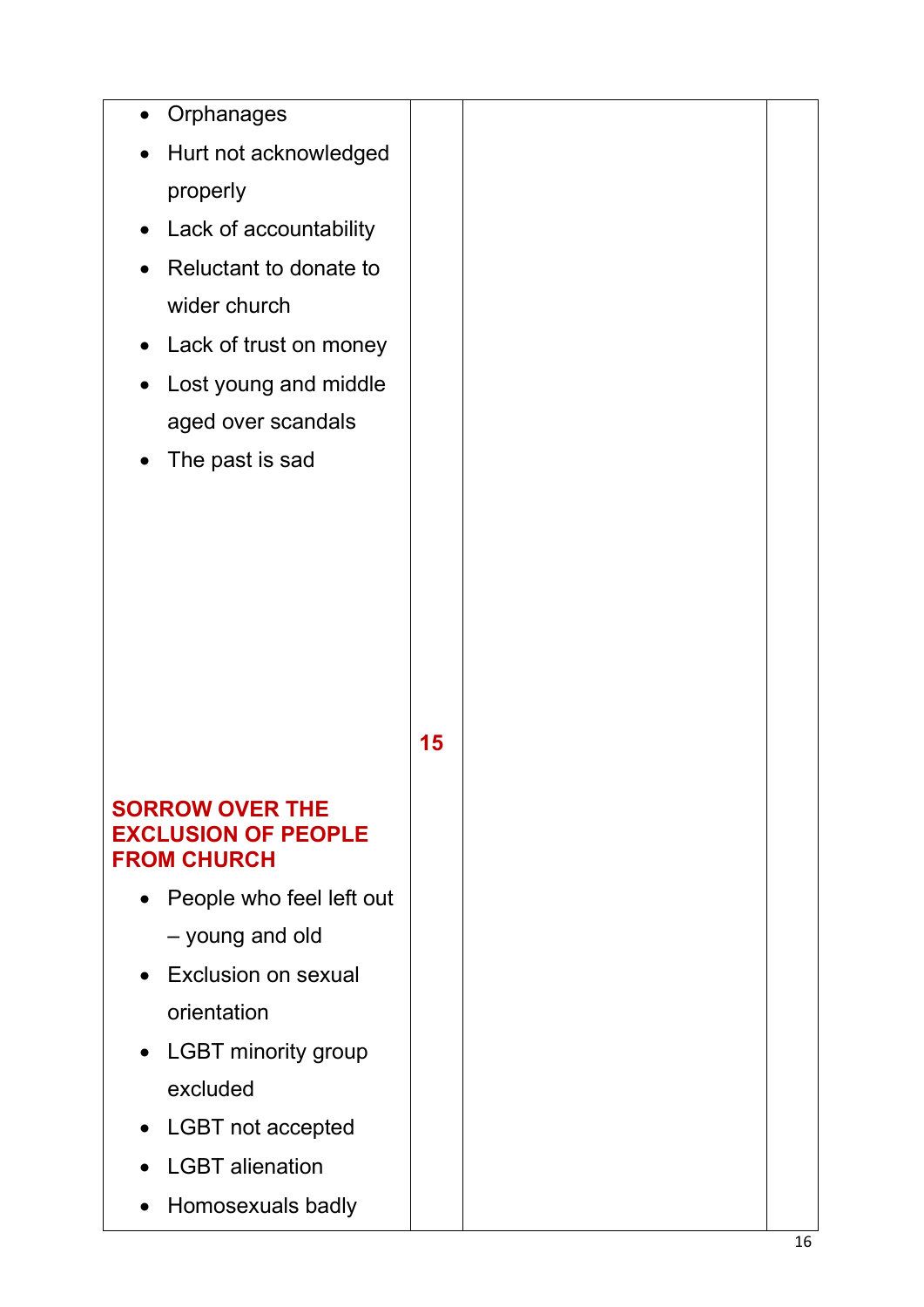|           | treated                                                             |    |  |
|-----------|---------------------------------------------------------------------|----|--|
|           | Lack of love and                                                    |    |  |
|           | humanity                                                            |    |  |
| $\bullet$ | Judgementalism - rule                                               |    |  |
|           | bound                                                               |    |  |
|           | Church too judgemental                                              |    |  |
| $\bullet$ | Lack of change, yet                                                 |    |  |
|           | urgent change needed                                                |    |  |
|           | Conventionalism of                                                  |    |  |
|           | Church                                                              | 14 |  |
|           |                                                                     |    |  |
|           | <b>SORROW OVER AN AGING</b><br><b>PRIESTHOOD</b>                    |    |  |
|           | Priests are elderly                                                 |    |  |
|           | Notably sick and dying                                              |    |  |
|           | Not having daily mass                                               |    |  |
|           | Hard to get confession                                              |    |  |
|           | Hard to get priest for the                                          |    |  |
|           | sick                                                                |    |  |
|           | Few / no vocations                                                  |    |  |
|           | Shortage of priests                                                 |    |  |
|           | Nuns disappearing                                                   |    |  |
|           |                                                                     | 11 |  |
|           | <b>SORROW OVER THE LACK</b><br>OF HUMILITY AMONG<br><b>HIERACHY</b> |    |  |
|           | <b>Patriarchal Church</b>                                           |    |  |
|           | needs more humility                                                 |    |  |
|           | Disconnection of priests                                            |    |  |
|           | with people                                                         |    |  |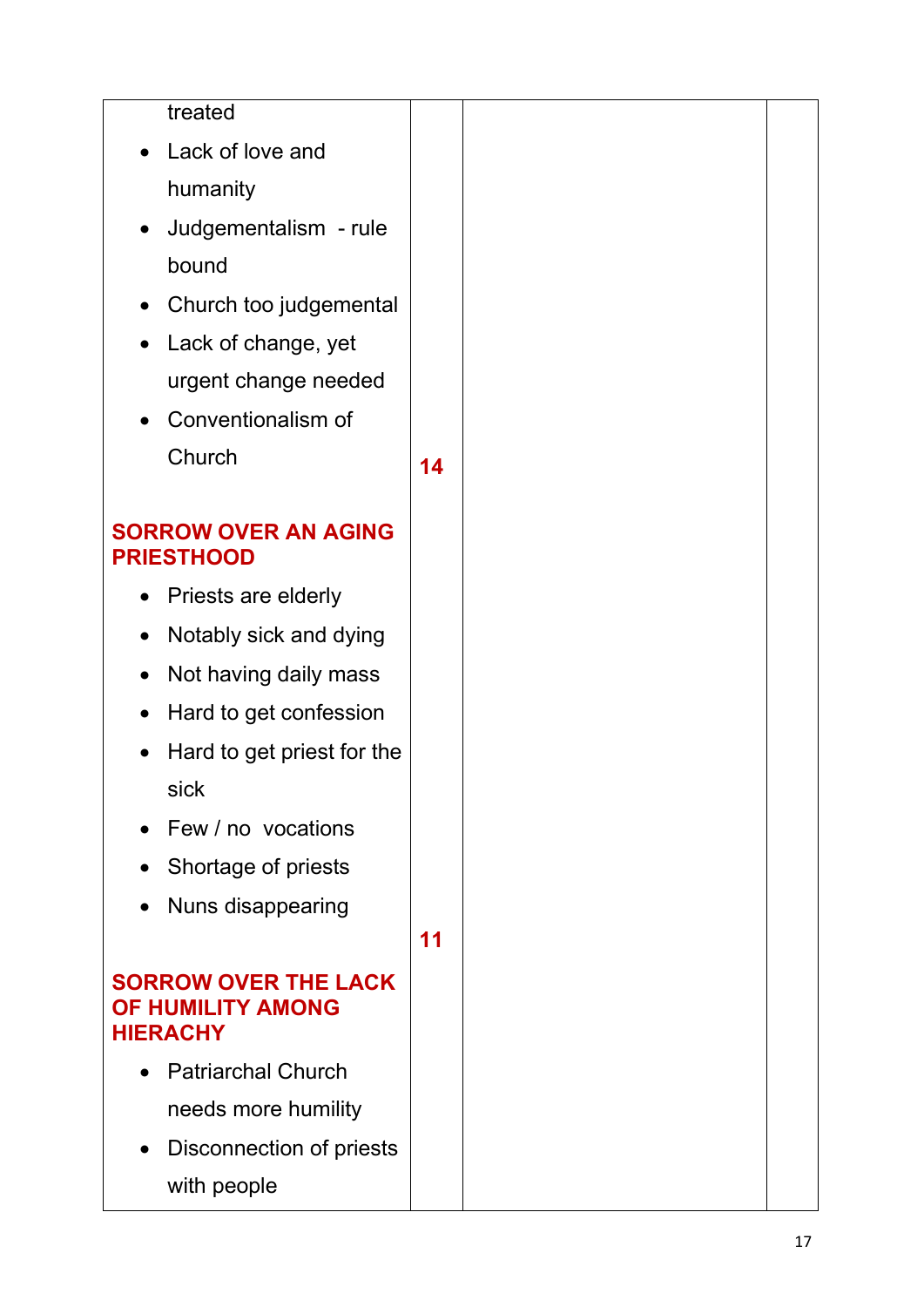| $\bullet$ | Clergy preaching at us                                                                |    |  |
|-----------|---------------------------------------------------------------------------------------|----|--|
| $\bullet$ | Clergy not among us                                                                   |    |  |
|           | Sermons too long                                                                      |    |  |
| $\bullet$ | Sermons need to relate                                                                |    |  |
|           | to living                                                                             |    |  |
| $\bullet$ | Priests can be unkind                                                                 |    |  |
|           | and / or dismissive of                                                                |    |  |
|           | <b>US</b>                                                                             |    |  |
| $\bullet$ | Gospels need revising                                                                 |    |  |
|           | Old Test readings need                                                                |    |  |
|           | revising                                                                              |    |  |
|           | <b>Review readings</b>                                                                |    |  |
| $\bullet$ | <b>Failure to address</b>                                                             |    |  |
|           | readings relevant to                                                                  |    |  |
|           | people                                                                                |    |  |
| MEDIA     | <b>SORROW OVER THE</b><br><b>TREATMENT OF PRIESTS</b><br><b>AND THE CHURCH IN THE</b> | 11 |  |
|           | Priests being abused by                                                               |    |  |
|           | media                                                                                 |    |  |
| $\bullet$ | Media bashing Christian                                                               |    |  |
|           | / Catholic community                                                                  |    |  |
|           | Catholicism not                                                                       |    |  |
|           | fashionable                                                                           |    |  |
| $\bullet$ | Baby is being thrown                                                                  |    |  |
|           | out with the bathwater                                                                |    |  |
|           | All tarnished with the                                                                |    |  |
|           | one brush                                                                             |    |  |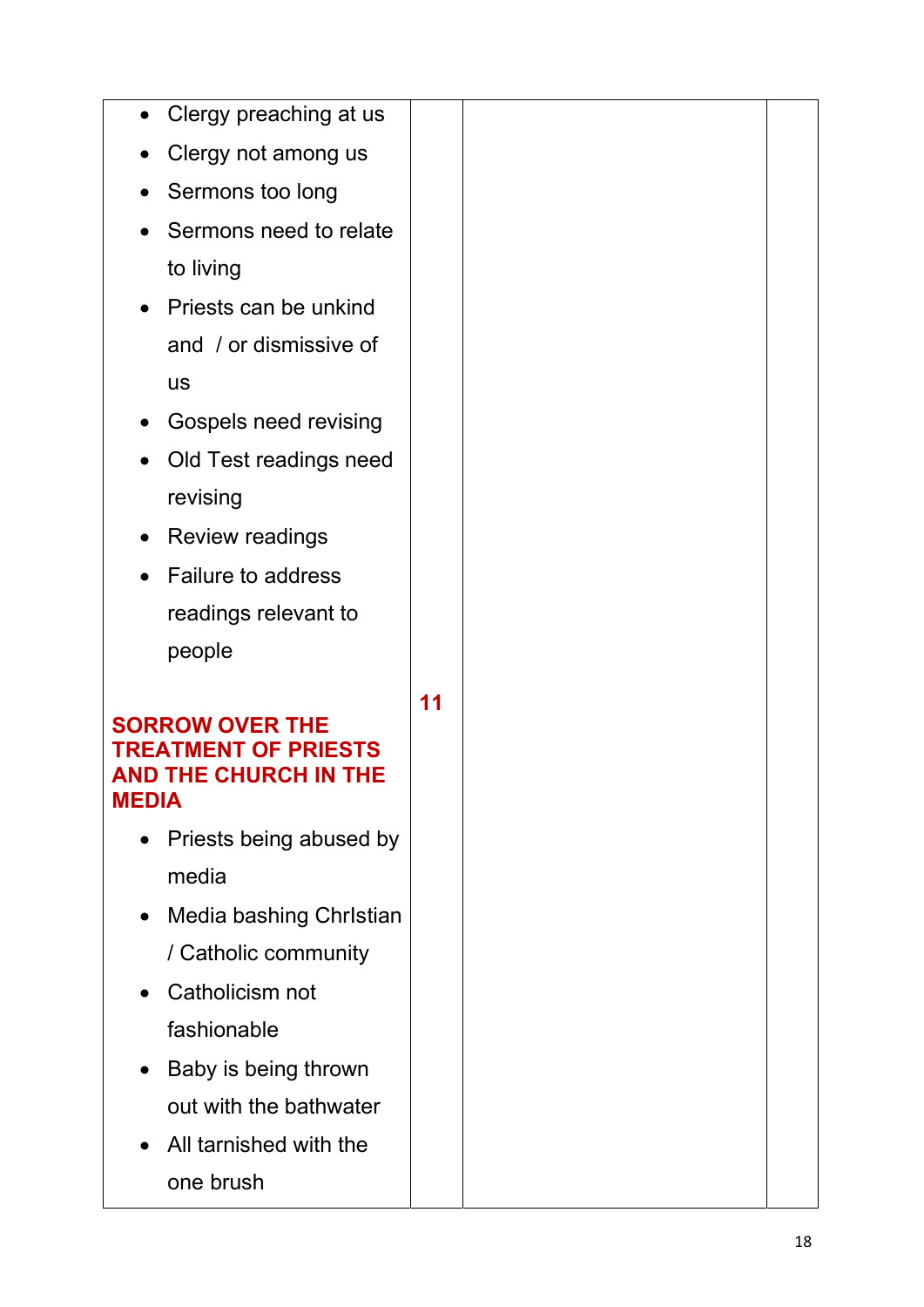| People blaming the past<br>$\bullet$                            |    |  |
|-----------------------------------------------------------------|----|--|
| of Church on everything                                         |    |  |
| <b>Priests isolated</b><br>$\bullet$                            |    |  |
| Lack of respect                                                 |    |  |
| Media unfair                                                    |    |  |
| <b>Bad press</b>                                                |    |  |
| Church blamed for                                               |    |  |
| others shortcomings                                             |    |  |
|                                                                 |    |  |
|                                                                 |    |  |
|                                                                 |    |  |
|                                                                 |    |  |
|                                                                 |    |  |
|                                                                 | 10 |  |
|                                                                 |    |  |
| <b>SORROW OVER CHURCH</b><br><b>RULES</b>                       |    |  |
| Church bound by man-                                            |    |  |
| made rules                                                      |    |  |
| Contraception                                                   |    |  |
| Celibacy<br>$\bullet$                                           |    |  |
| No married priests<br>$\bullet$                                 |    |  |
| Bar on women                                                    |    |  |
| It is Legalism over Love<br>$\bullet$                           |    |  |
| Priest in Arizona<br>$\bullet$                                  |    |  |
| <b>Baptisms were</b>                                            |    |  |
| invalidated                                                     | 10 |  |
|                                                                 |    |  |
| <b>SORROW OVER</b><br><b>PLACE OF JESUS IN</b><br><b>CHURCH</b> |    |  |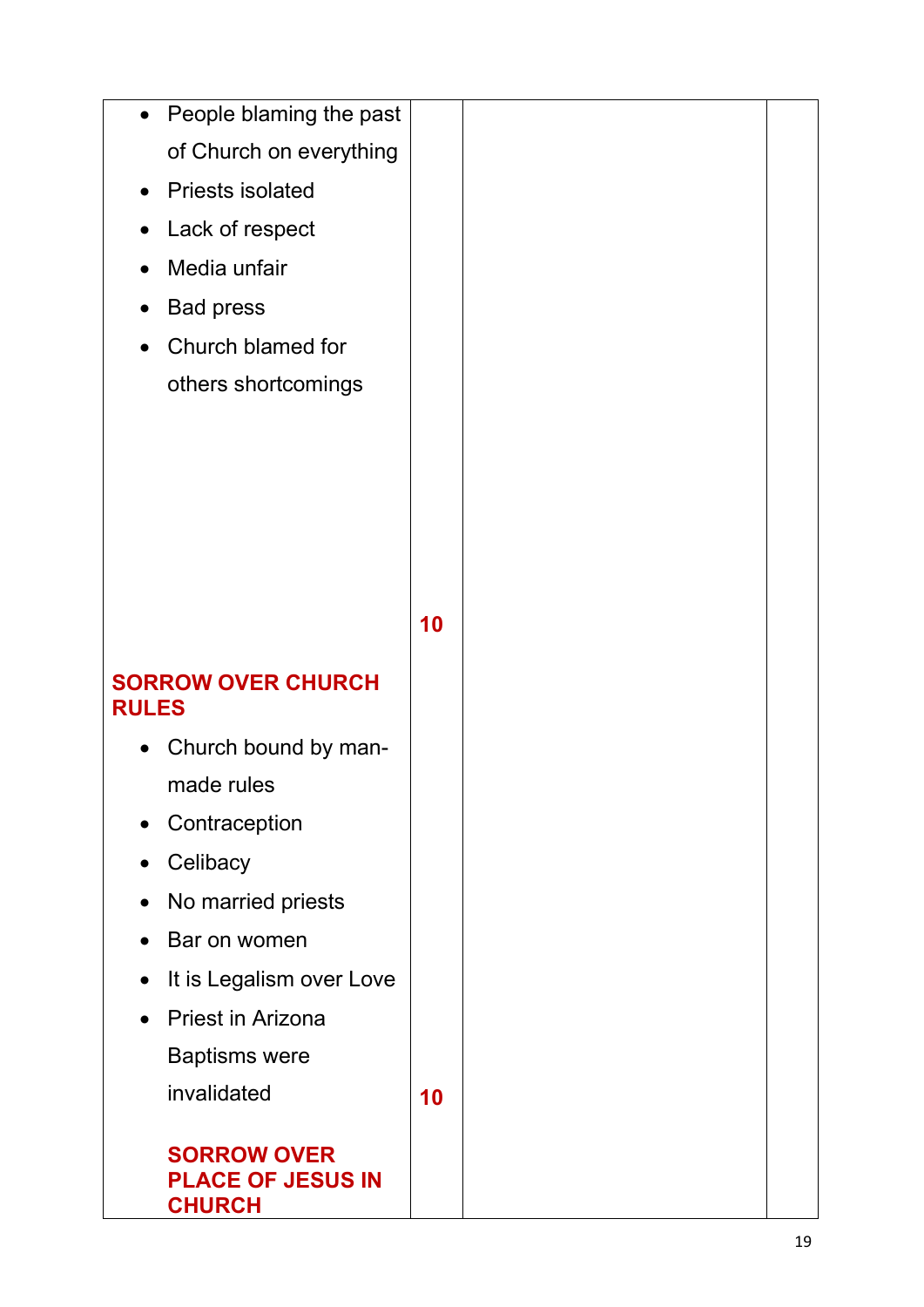| $\bullet$   | Personal relationship                                       |    |
|-------------|-------------------------------------------------------------|----|
|             | with Jesus is absent                                        |    |
| $\bullet$   | Jesus is counter cultural                                   |    |
|             | Lack of awareness /                                         |    |
|             | respect for Blessed                                         |    |
|             | Sacrament                                                   |    |
| $\bullet$   | Church needs to be                                          |    |
|             | more Christ Centred                                         |    |
|             | • Lack of reverence                                         |    |
| $\bullet$   | Jesus not given first                                       |    |
|             | place                                                       |    |
|             | • Over emphasis on                                          |    |
|             | external trappings                                          |    |
|             |                                                             |    |
| <b>LIFE</b> | <b>SORROW THAT FAITH IS</b><br><b>NOT LIVED AS A WAY OF</b> | 10 |
|             | We are given a fuzzy                                        |    |
|             | feeling at mass rather                                      |    |
|             | than an encounter with                                      |    |
|             | the Divine                                                  |    |
| $\bullet$   | A Short mass is                                             |    |
|             | preferable                                                  |    |
| $\bullet$   | Gospel is not practiced                                     |    |
|             | in daily life.                                              |    |
| $\bullet$   | Supernatural power of                                       |    |
|             | Holy Spirit(acts) is                                        |    |
|             | unknown                                                     |    |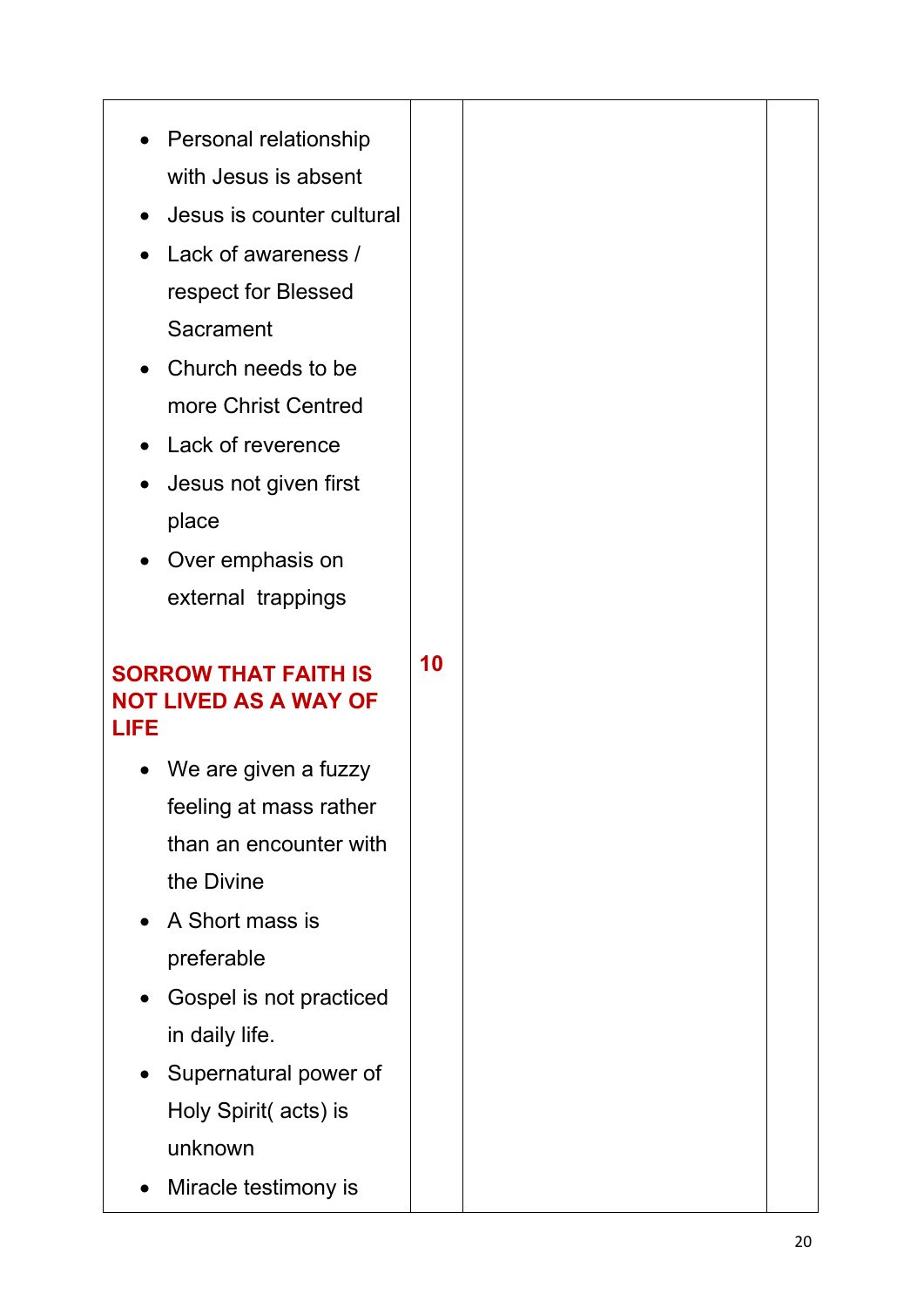| frowned on                                                                                                                                                                                                                                                                                                                                                                       |                                                                                                                                            |   |
|----------------------------------------------------------------------------------------------------------------------------------------------------------------------------------------------------------------------------------------------------------------------------------------------------------------------------------------------------------------------------------|--------------------------------------------------------------------------------------------------------------------------------------------|---|
| Church can supply all<br>$\bullet$                                                                                                                                                                                                                                                                                                                                               |                                                                                                                                            |   |
| needs - this is not                                                                                                                                                                                                                                                                                                                                                              |                                                                                                                                            |   |
| realised                                                                                                                                                                                                                                                                                                                                                                         |                                                                                                                                            |   |
| • Loss of faith among                                                                                                                                                                                                                                                                                                                                                            |                                                                                                                                            |   |
| people in Church                                                                                                                                                                                                                                                                                                                                                                 |                                                                                                                                            |   |
| • Church has lost value of                                                                                                                                                                                                                                                                                                                                                       |                                                                                                                                            |   |
| praying together                                                                                                                                                                                                                                                                                                                                                                 |                                                                                                                                            |   |
| • Unkind gossip in                                                                                                                                                                                                                                                                                                                                                               |                                                                                                                                            |   |
| community                                                                                                                                                                                                                                                                                                                                                                        |                                                                                                                                            |   |
| Constant noise in                                                                                                                                                                                                                                                                                                                                                                |                                                                                                                                            |   |
| Church.                                                                                                                                                                                                                                                                                                                                                                          | $\overline{7}$                                                                                                                             |   |
|                                                                                                                                                                                                                                                                                                                                                                                  |                                                                                                                                            |   |
| <b>SORROW OVER LACK OF</b><br><b>ATTENTION TO ISSUEES</b><br>OF SOCIAL JUSTICE IN<br><b>CHURCH</b><br>Hunger and thirst for<br>Justice is weak<br>Lack of support for<br>people in need when<br>needed<br>Church not strong<br>$\bullet$<br>enough on planetary<br>destruction<br>Laudate si is not taken<br>$\bullet$<br>seriously enough<br>Not enough leadership<br>$\bullet$ | <b>Sorrow over Stance of</b><br>Church on war with<br><b>Ukraine</b><br>• Sad at Request by<br>Archbishop to convert<br>churches to homes. |   |
| on social justice and                                                                                                                                                                                                                                                                                                                                                            |                                                                                                                                            |   |
| equality                                                                                                                                                                                                                                                                                                                                                                         |                                                                                                                                            | 1 |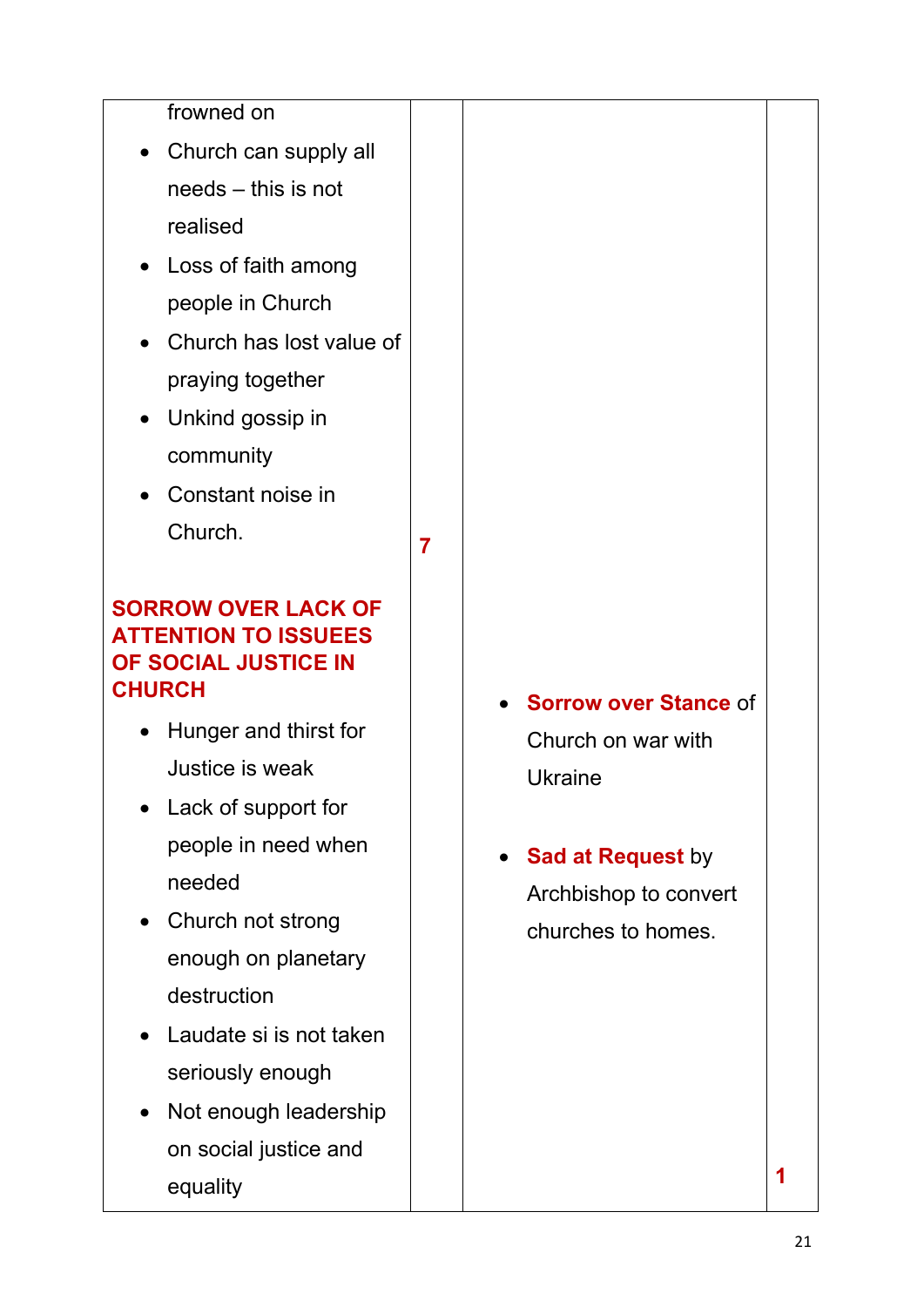| Church not speaking to                          |   |
|-------------------------------------------------|---|
| the poor in society                             |   |
| Not addressing housing                          |   |
|                                                 |   |
|                                                 |   |
|                                                 |   |
|                                                 |   |
|                                                 |   |
|                                                 |   |
|                                                 |   |
|                                                 |   |
|                                                 | 8 |
| <b>SORROW OVER THE ROLE</b>                     |   |
| OF THE LAITY                                    |   |
| Lack of training for laity<br>$\bullet$         |   |
| in ministry                                     |   |
| Lack of concentrated                            |   |
| effort to finance laity in                      |   |
| leadership and ministry                         |   |
| • Lack of scope for lay                         |   |
| ministries                                      |   |
| • Lack of engagement                            |   |
| with the laity                                  |   |
| Minimal role at present<br>$\bullet$            |   |
| for lay people - Pastoral                       |   |
| workers, Ministers etc                          |   |
|                                                 | 8 |
| <b>SORROW OVER NUMBERS</b><br><b>DECREASING</b> |   |
|                                                 |   |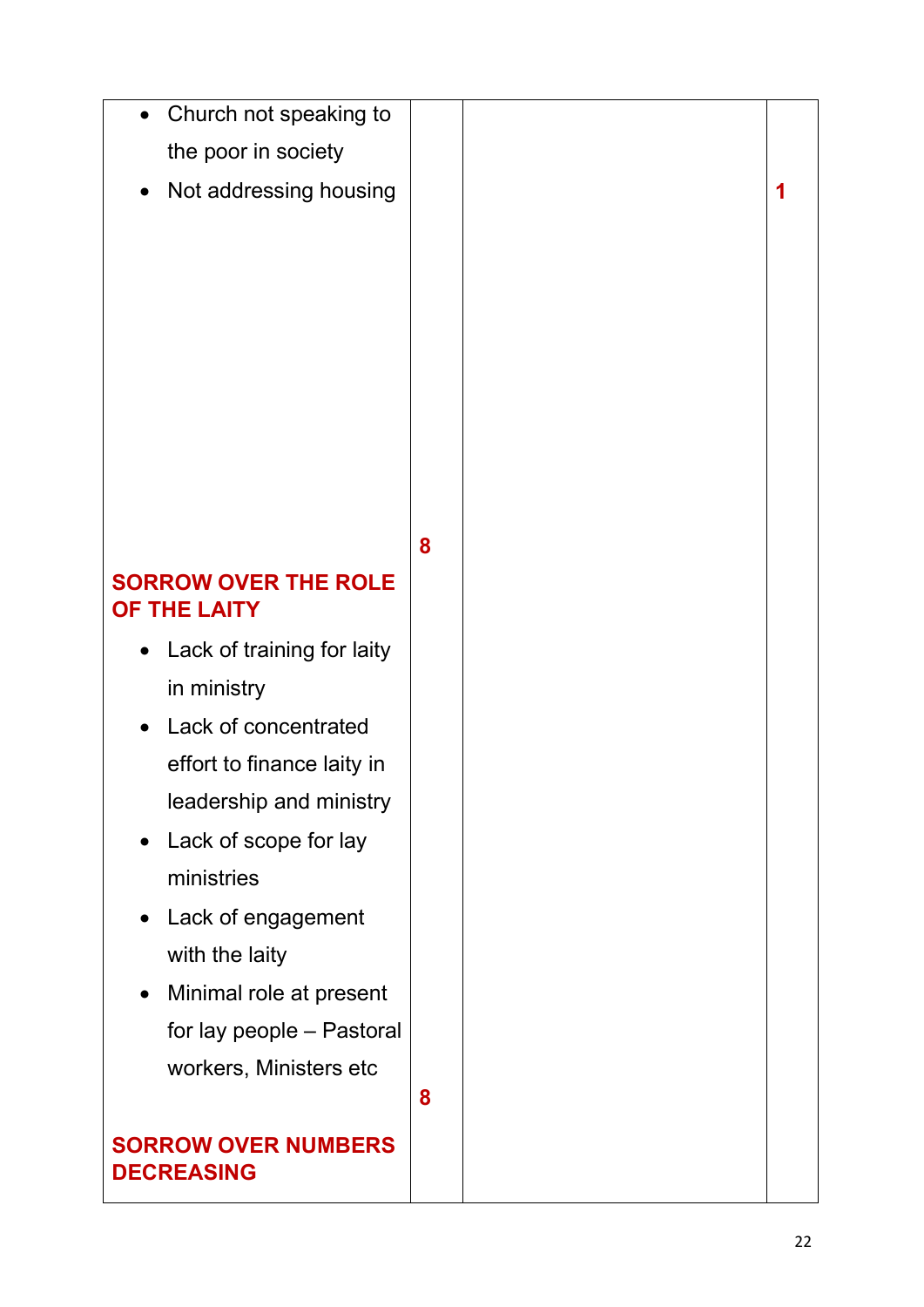| Church attendance<br>going down<br>Very disappointing<br>$\bullet$<br>numbers<br>Children seldom there<br>Post Covid drop<br>Sad and afraid that<br>Church will disappear<br>altogether | 4 |                                                                                                                                       |  |
|-----------------------------------------------------------------------------------------------------------------------------------------------------------------------------------------|---|---------------------------------------------------------------------------------------------------------------------------------------|--|
| <b>SORROW RESULTING</b><br><b>FROM BEREAVEMENT</b><br><b>Bereavement of loved</b><br>one – funerals sad<br>Only time in Church is<br>$\bullet$<br>when I lose someone                   |   | <b>None</b> (no sadness)<br>$\bullet$<br>that I can recollect.<br>(this person has just<br>come to Ireland from<br>overseas - Africa) |  |
| Loss from / during<br>Covid                                                                                                                                                             |   | • Sad at the Physical<br>Condition of Church at<br>St Michael's (windows<br>and walls need repair).                                   |  |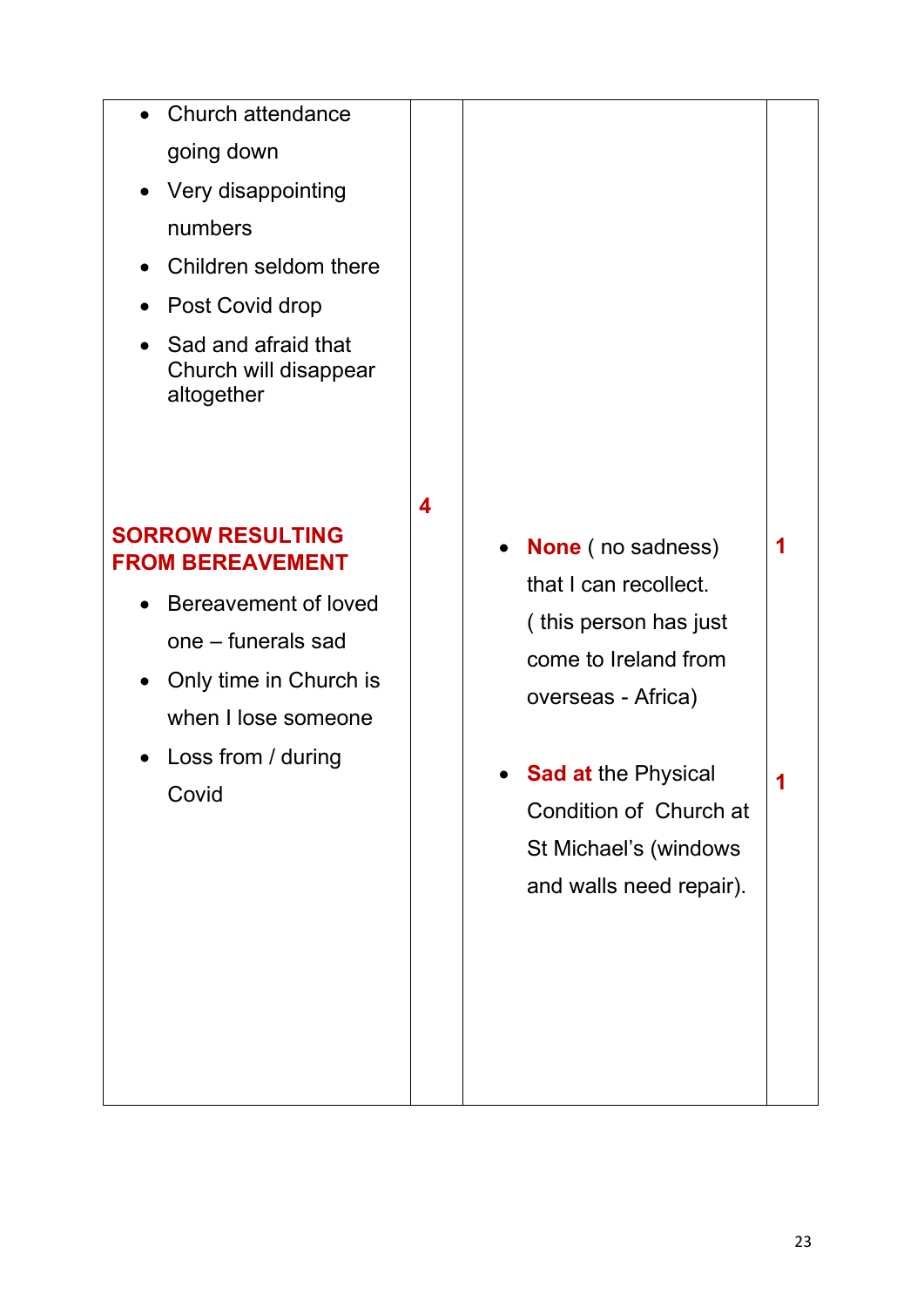## THE HOPES

| <b>WHAT EXPERIENCES ARE</b><br><b>NAMED AND CONVERGE?</b> | No. | <b>WHAT EXPERIENCES ARE</b><br><b>NAMED AND DIVERGE?</b> | No. |
|-----------------------------------------------------------|-----|----------------------------------------------------------|-----|
| <b>HOPE FOR CHANGE IN</b><br><b>ROLE OF WOMEN</b>         | 21  |                                                          |     |
| Ordination of women                                       |     |                                                          |     |
| Women priests say                                         |     |                                                          |     |
| mass                                                      |     |                                                          |     |
| • Women deacons at                                        |     |                                                          |     |
| least                                                     |     |                                                          |     |
| <b>Women ministers</b>                                    |     |                                                          |     |
| Equality of women<br>$\bullet$                            |     |                                                          |     |
| Women priests equal in                                    |     |                                                          |     |
| Church                                                    |     |                                                          |     |
| More women involved in<br>$\bullet$                       |     |                                                          |     |
| decision making                                           |     |                                                          |     |
| <b>Women Administrators</b>                               |     |                                                          |     |
| at top level                                              |     |                                                          |     |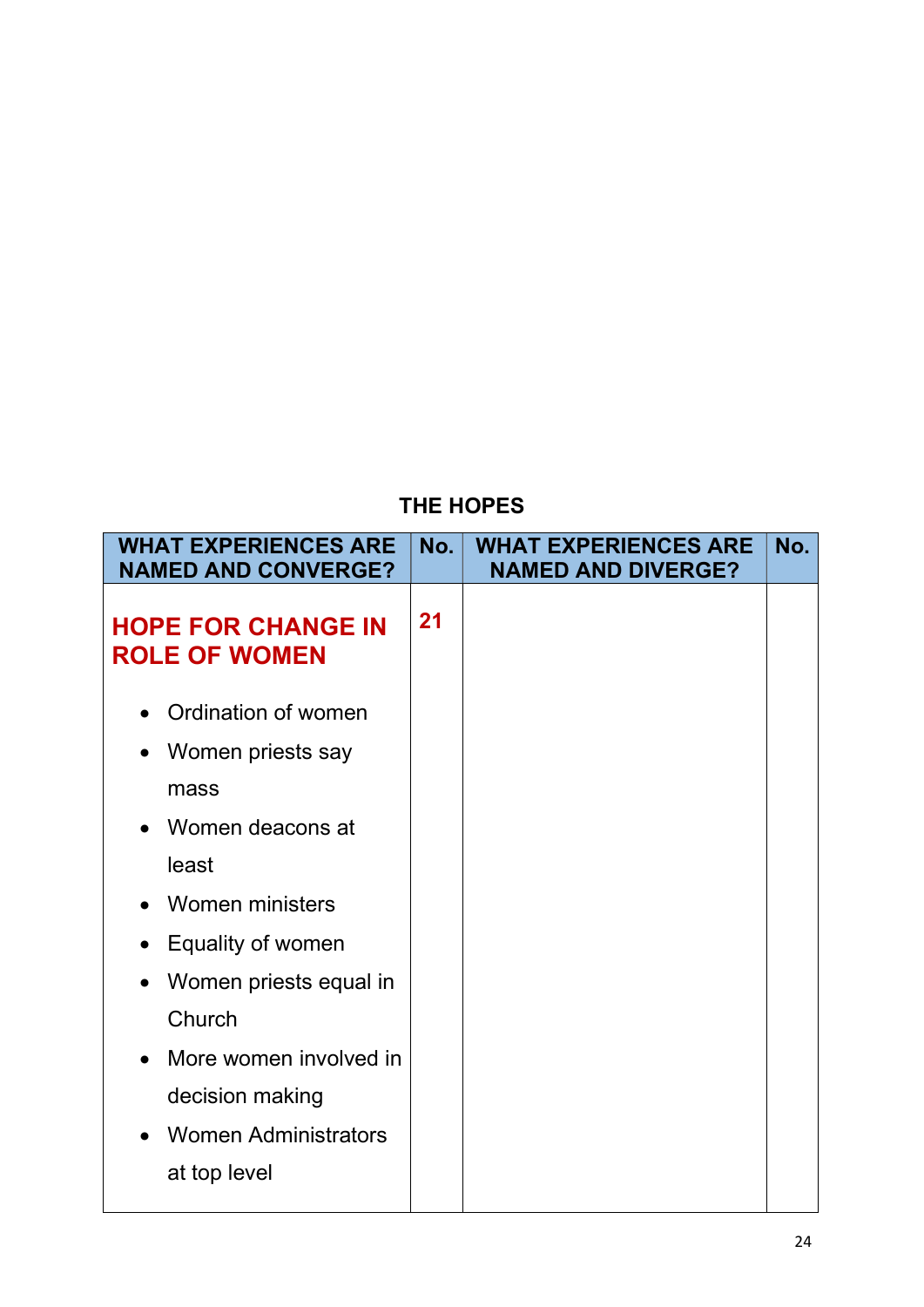| $\bullet$                              | Women given                  |    |  |
|----------------------------------------|------------------------------|----|--|
|                                        | opportunities                |    |  |
|                                        | Women's contribution         |    |  |
|                                        | given more importance        |    |  |
|                                        | Sermons from women           |    |  |
| $\bullet$                              | Recognition of women         |    |  |
|                                        | as great carers for          |    |  |
|                                        | family: head of prayer       |    |  |
|                                        | life at home.                |    |  |
| $\bullet$                              | Women bring out good         |    |  |
|                                        | ness in people and           |    |  |
| Church.                                |                              |    |  |
|                                        | More women voices to         |    |  |
|                                        | be heard in Church           |    |  |
|                                        | Realise strength of          |    |  |
| women.                                 |                              |    |  |
|                                        | Women can turn               |    |  |
|                                        | Church around                |    |  |
| <b>HOPE FOR BETTER</b><br><b>LAITY</b> | <b>RELATIONSHIP WITH</b>     | 21 |  |
| $\bullet$                              | More dialogue with laity     |    |  |
|                                        | Vatican Two will be          |    |  |
|                                        | lived- out/ realised.        |    |  |
|                                        | Empower lay people           |    |  |
|                                        | and train them               |    |  |
|                                        | <b>Collaboration between</b> |    |  |
|                                        | Lay people and clergy        |    |  |
|                                        | People of faith has          |    |  |
|                                        |                              |    |  |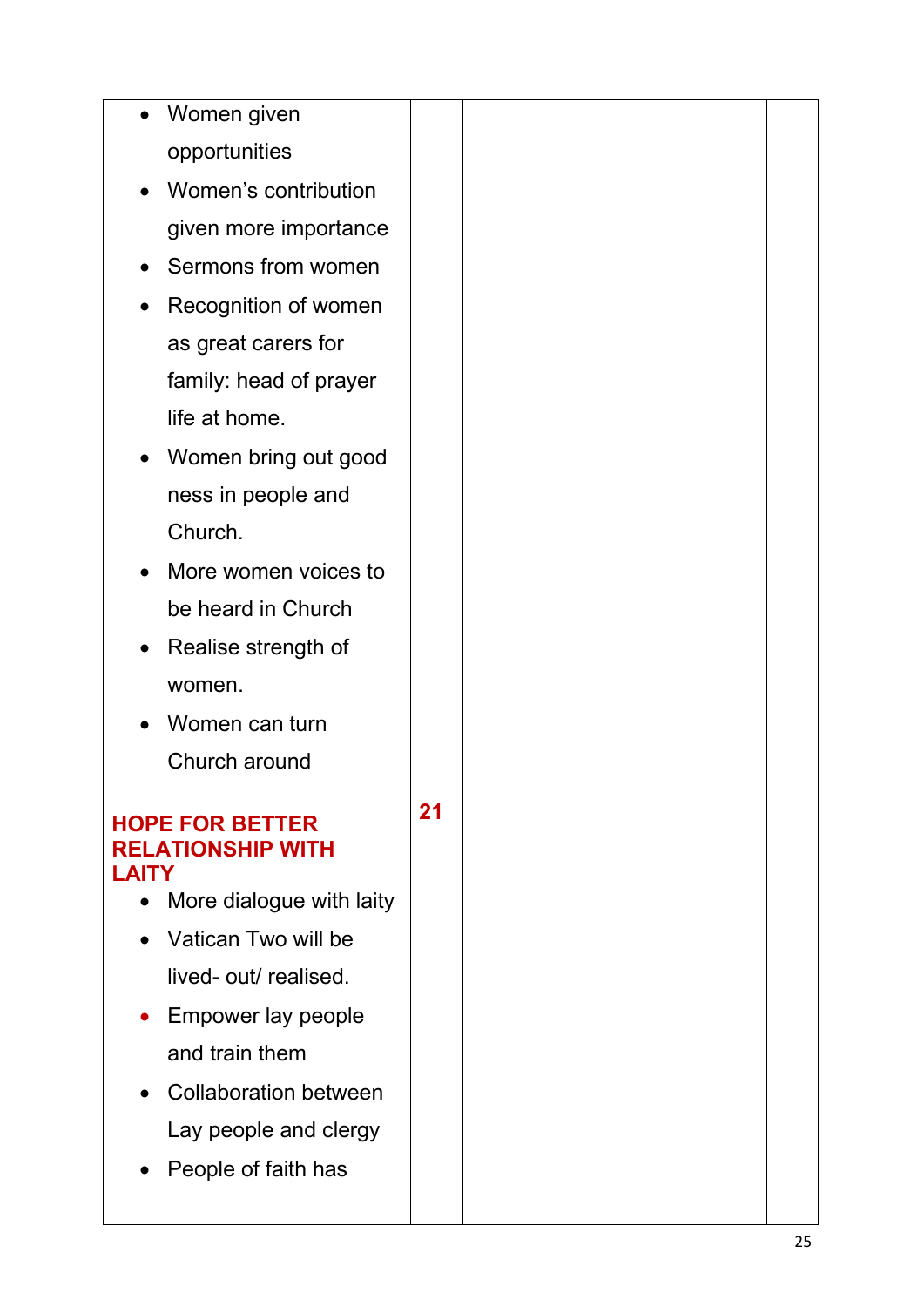| power to grow and                        |  |
|------------------------------------------|--|
| flourish                                 |  |
| Break down in hierarchy<br>$\bullet$     |  |
| is an opportunity for                    |  |
| faith community                          |  |
| <b>Process like Synodal</b><br>$\bullet$ |  |
| Pathway comes from                       |  |
| bottom up and                            |  |
| outwards. Rather than                    |  |
| top down model of this                   |  |
| one.                                     |  |
| Hope Church more real                    |  |
| - alive and relevant                     |  |
| Lay will run Church with                 |  |
| male and female priests                  |  |
| Lay training in Ministry                 |  |
| Funerals, Baptism                        |  |
| weddings etc                             |  |
| Lay-Led Liturgies                        |  |
| Needs to be Model for                    |  |
| lay involvement                          |  |
| Training for lay<br>$\bullet$            |  |
| Christian people in                      |  |
| media to tell the good                   |  |
| news                                     |  |
| Bring in the capable and                 |  |
| able lay people                          |  |
| Ordinary voices heard<br>$\bullet$       |  |
| not dictated to by                       |  |
|                                          |  |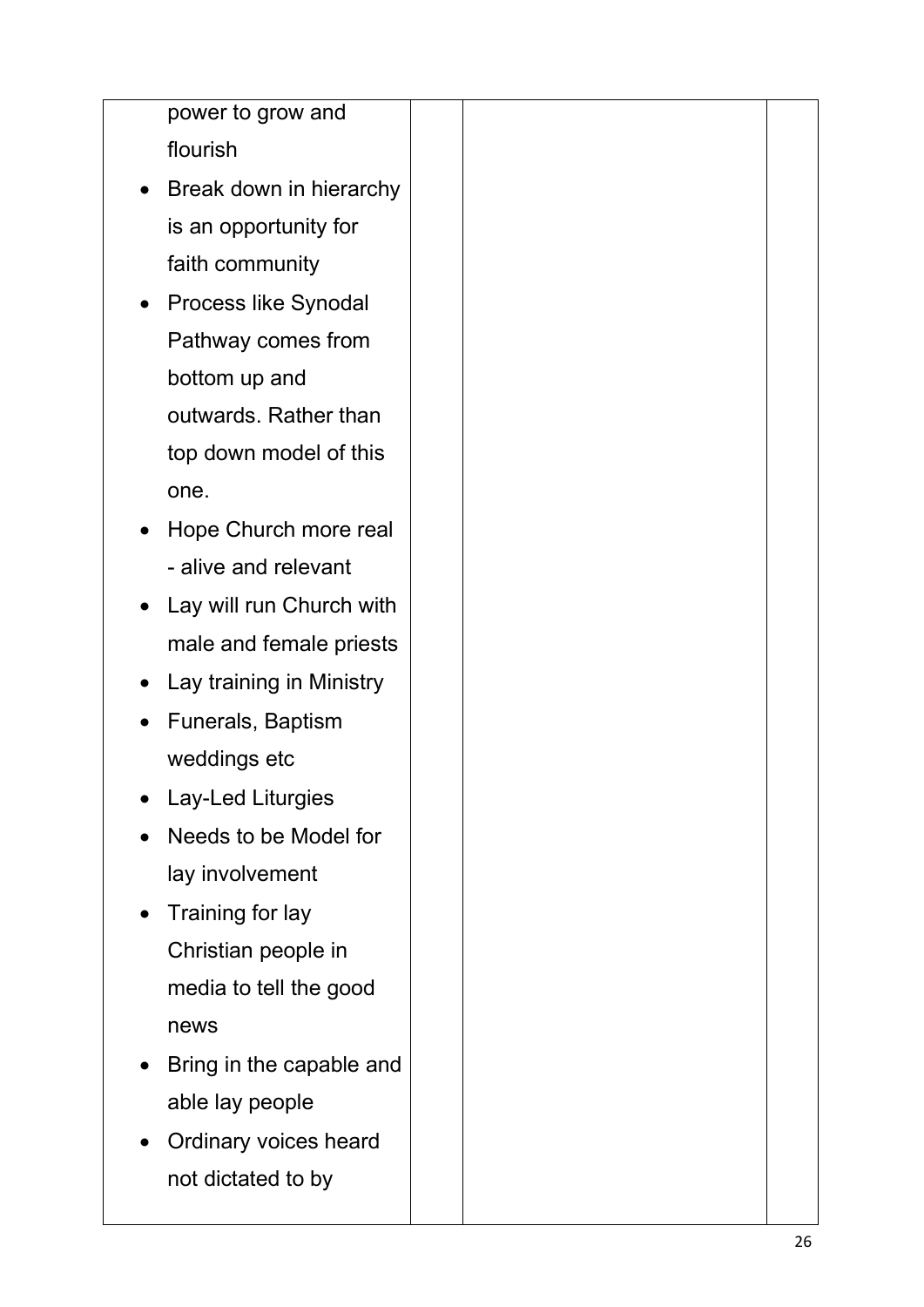| hierarchy - clergy                         |    |  |
|--------------------------------------------|----|--|
| Hope laity are prepared<br>$\bullet$       |    |  |
| properly for more                          |    |  |
| involvement - training                     |    |  |
| Hope for courage for<br>$\bullet$          |    |  |
| the Church to embrace                      |    |  |
| laity                                      |    |  |
|                                            | 18 |  |
|                                            |    |  |
|                                            |    |  |
| <b>HOPE IN JESUS</b>                       |    |  |
| • I will be with you                       |    |  |
| always'                                    |    |  |
| Grief and loss can                         |    |  |
| bring hope                                 |    |  |
| <b>Shared faith in Christ</b><br>$\bullet$ |    |  |
| continues                                  |    |  |
| • Faith in Hope                            |    |  |
| <b>Faith that God's</b>                    |    |  |
| Church will succeed                        |    |  |
| • Hope in Resurrection                     |    |  |
| Hope in gift of belief                     |    |  |
| and – happiness in                         |    |  |
| future                                     |    |  |
| Hope in Renewal                            |    |  |
| That people will                           |    |  |
|                                            |    |  |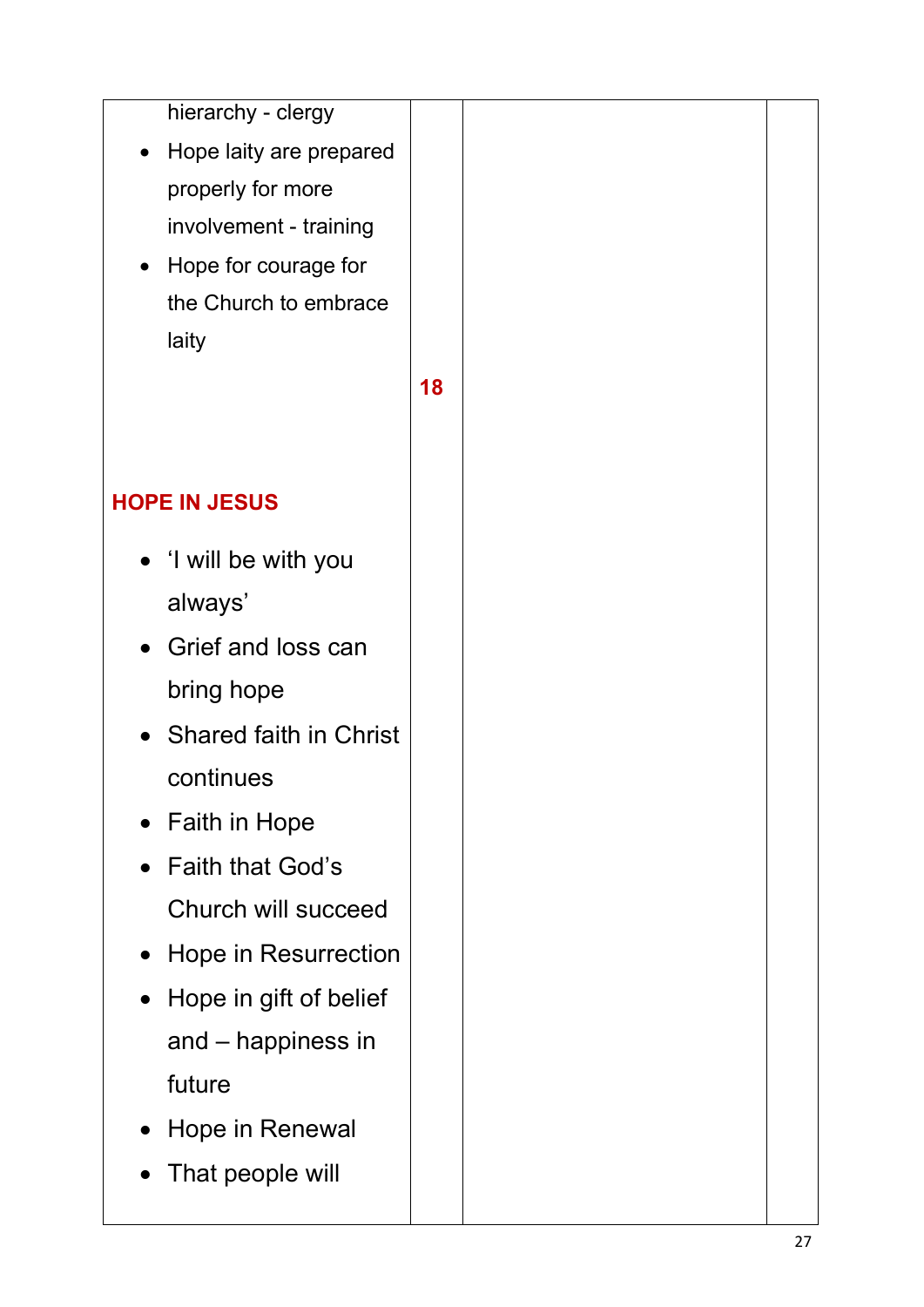| know God's love                     |  |
|-------------------------------------|--|
| Those practicing by<br>$\bullet$    |  |
| example will bring                  |  |
| people back to                      |  |
| worship                             |  |
| Hope in the<br>$\bullet$            |  |
| goodness of people                  |  |
| Hope in the People<br>$\bullet$     |  |
| of God                              |  |
| • Hope Proclaim                     |  |
| message of Christ in                |  |
| future                              |  |
| • Faith in prayer and               |  |
| silence                             |  |
| Faith in Holy Spirit -<br>$\bullet$ |  |
| gifts and fruits will               |  |
| flourish and be                     |  |
| evident                             |  |
| • Holy Spirit teaches               |  |
| us how to have a                    |  |
| personal relationship               |  |
| with Christ                         |  |
| Hope people will                    |  |
| know scripture                      |  |
| $\bullet$ 'My plans for you are     |  |
| for peace, a future                 |  |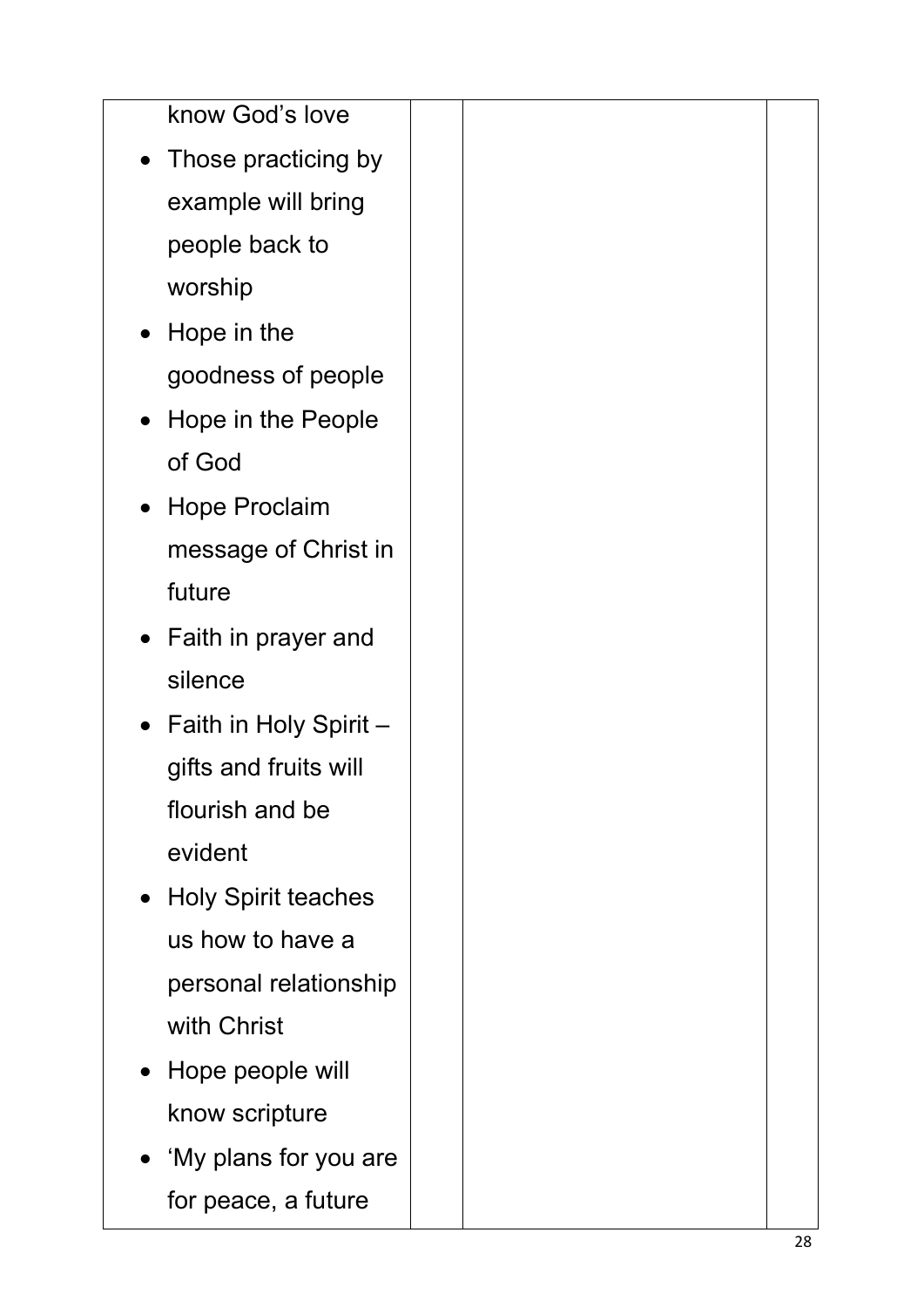| full of hope'                      |    |  |
|------------------------------------|----|--|
|                                    |    |  |
|                                    |    |  |
|                                    | 17 |  |
|                                    |    |  |
|                                    |    |  |
| <b>HOPE FOR CHANGE IN</b>          |    |  |
| <b>CHURCH</b>                      |    |  |
|                                    |    |  |
| • Reversal of present<br>situation |    |  |
|                                    |    |  |
| Tide will flow again<br>$\bullet$  |    |  |
| Christ will come                   |    |  |
| again                              |    |  |
| • Church regains                   |    |  |
| position at centre of              |    |  |
| community                          |    |  |
| • Emerges as an                    |    |  |
| Inclusive sanctuary                |    |  |
| for all                            |    |  |
| • People will come                 |    |  |
| back                               |    |  |
| • Bring people back                |    |  |
| Relevant to people                 |    |  |
| Open and accessible                |    |  |
|                                    |    |  |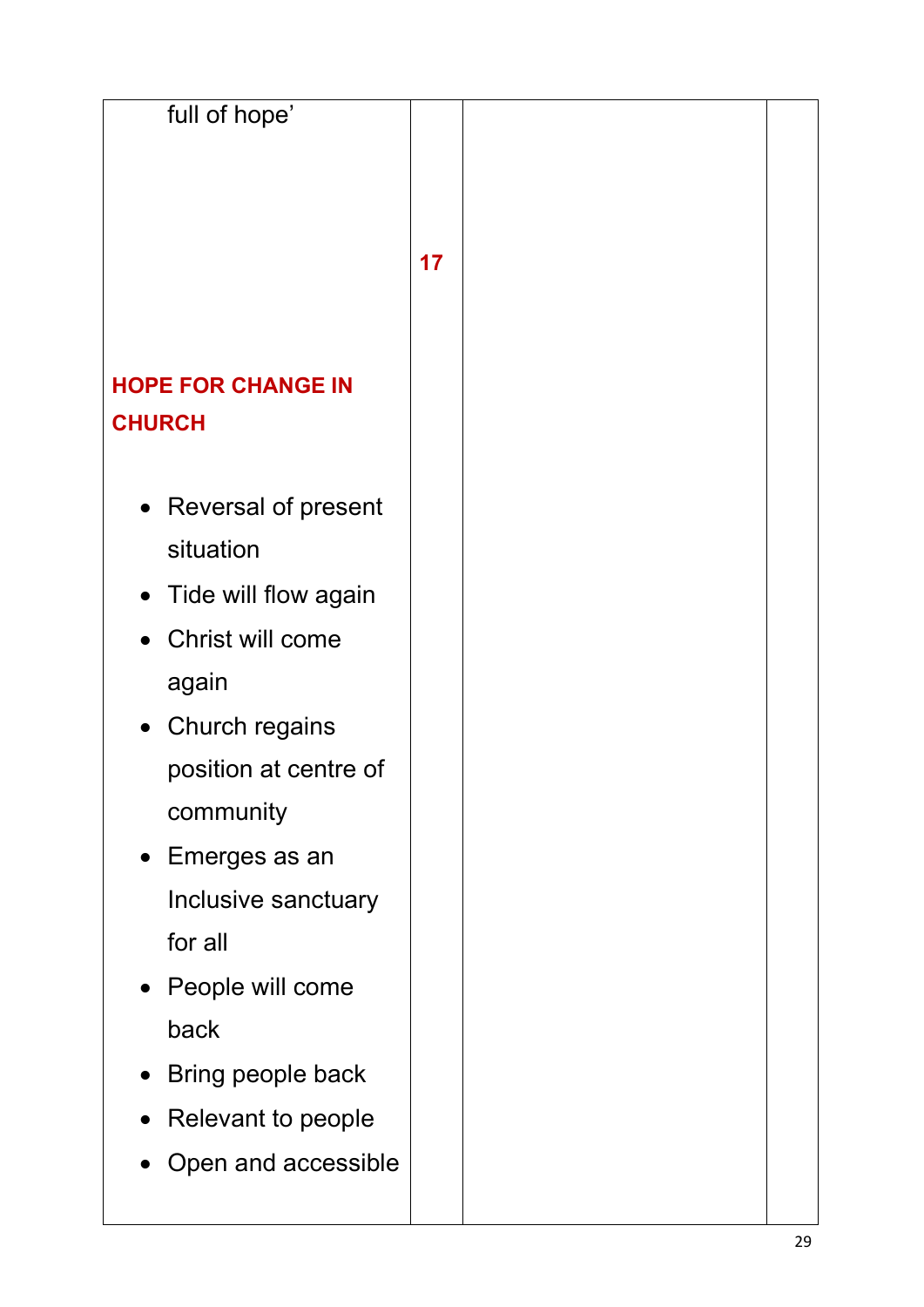| to people                    |    |  |
|------------------------------|----|--|
| <b>All Welcome</b>           |    |  |
| Male celibate                |    |  |
| leadership goes -            |    |  |
| man made                     |    |  |
| • Curia takes long           |    |  |
| holiday                      |    |  |
| Doctrine of Church is        |    |  |
| looked at again so as        |    |  |
| relevant to life             |    |  |
| Church will lead             |    |  |
| more effectively             |    |  |
| • Church change $-$          |    |  |
| and develop and it is        |    |  |
| not too late                 |    |  |
| <b>Fundamental values</b>    |    |  |
| will remain same             |    |  |
| Hope Church can<br>$\bullet$ |    |  |
| 'dance a Sarah's             |    |  |
| circle rather than           | 17 |  |
| climbing Jacob's             |    |  |
| ladder'                      |    |  |
| <b>HOPE IN EMERGENCE OF</b>  |    |  |
| <b>SMALL CHRISTIAN</b>       |    |  |
| <b>COMMUNITIES</b>           |    |  |
|                              |    |  |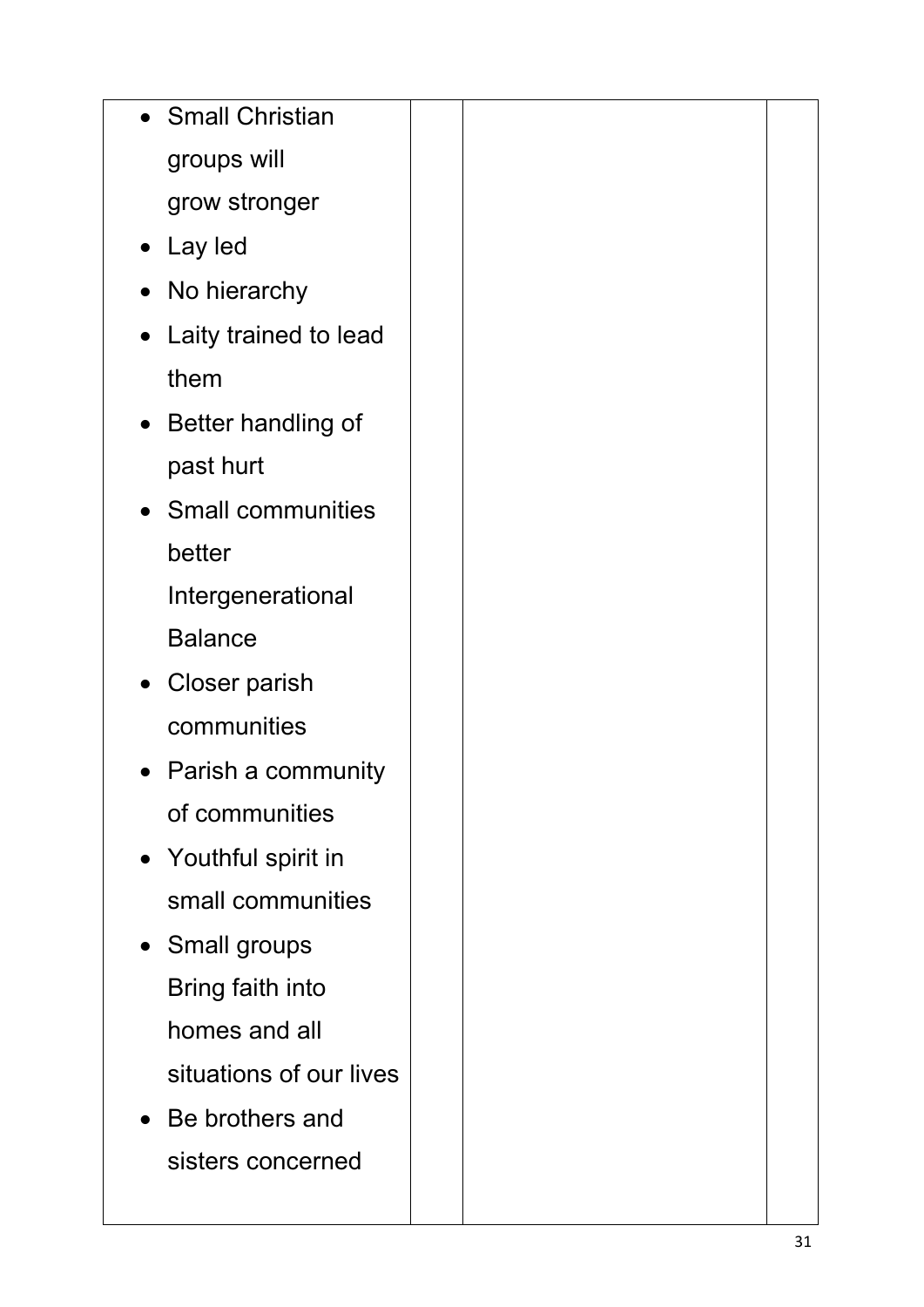| about each other          |    |  |
|---------------------------|----|--|
|                           |    |  |
| • Little home churches    |    |  |
| People praying with       |    |  |
| each other when sick      |    |  |
| <b>More Basic</b>         |    |  |
| Communities               |    |  |
| emerge - more             |    |  |
| meaningful and            |    |  |
| participatory             | 17 |  |
| <b>Back to traditions</b> |    |  |
| from earliest             |    |  |
| centuries of small        |    |  |
| faith communities         |    |  |
|                           |    |  |
| <b>HOPE FOR GREATER</b>   |    |  |
| <b>INCLUSIVITY</b>        |    |  |
|                           |    |  |
| Inclusive – decision      |    |  |
| making lay men and        |    |  |
| women                     |    |  |
| Marginalised back in      |    |  |
| Accommodate all           |    |  |
| <b>LGBT</b> treated for   |    |  |
| who we are not what       |    |  |
| we are                    |    |  |
| Acceptance for all        |    |  |
|                           |    |  |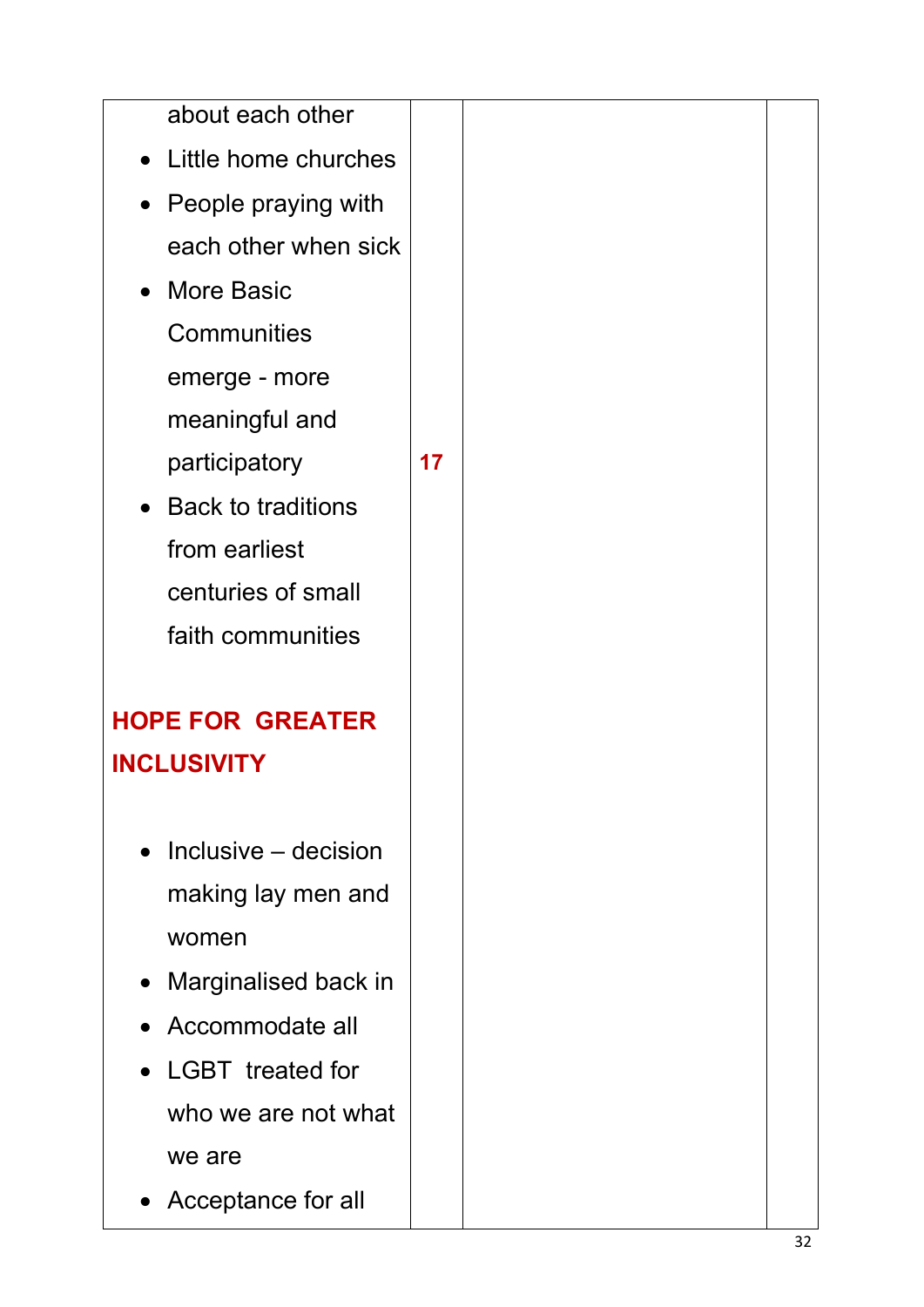| • All are welcome<br>• Church will be<br>welcome for all<br>• More inclusive<br>Inclusivity<br>$\bullet$<br><b>Inclusive</b><br>Inclusivity of all<br>All welcome - skin -<br>sexuality- class -no                                       | 13 |  |
|------------------------------------------------------------------------------------------------------------------------------------------------------------------------------------------------------------------------------------------|----|--|
| religion<br><b>HOPE FOR THE</b><br><b>PRIESTHOOD</b>                                                                                                                                                                                     |    |  |
| More priests<br>More deacons<br>married and single<br>• Married priests<br>Option for all priests<br>to marry.<br>• Priest role not for life<br>Nuns take priest role<br>Women ordained<br><b>Gay Priests in loving</b><br>relationships | 12 |  |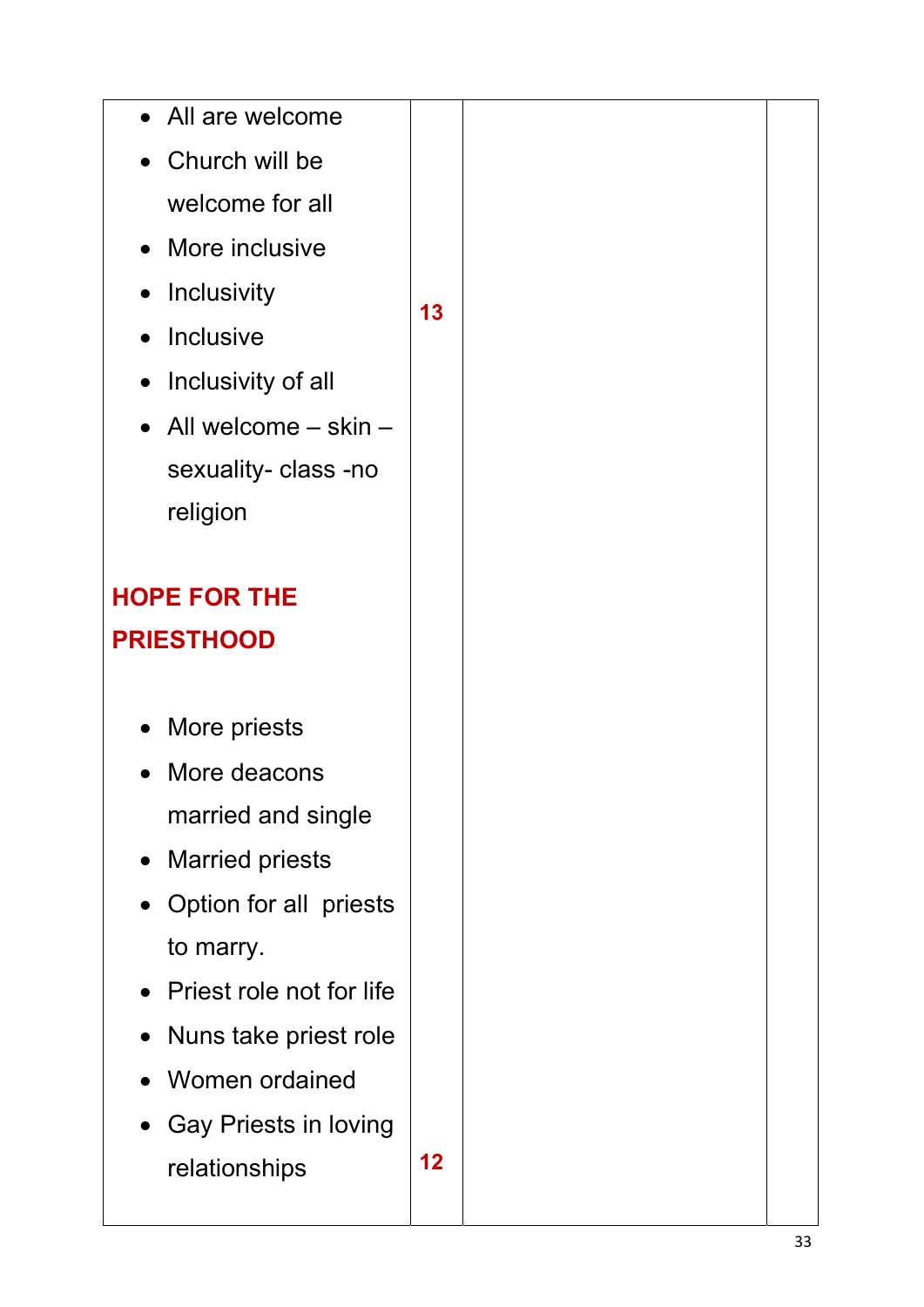### HOPE IN SOCIAL TEACHING OF CHURCH

- On Climate Justice
- Action in Third World
- Laudate si
- Shared faith in action on local level and global level 8
- Hope in hunger and thirst for Justice

#### HOPE IN SYNODAL PATHWAY

- Not possible 20 years ago - progress
- Hope Synod Pathway brings rich fruits
- Hope for Big change in institution from Synod
- Synod Process gets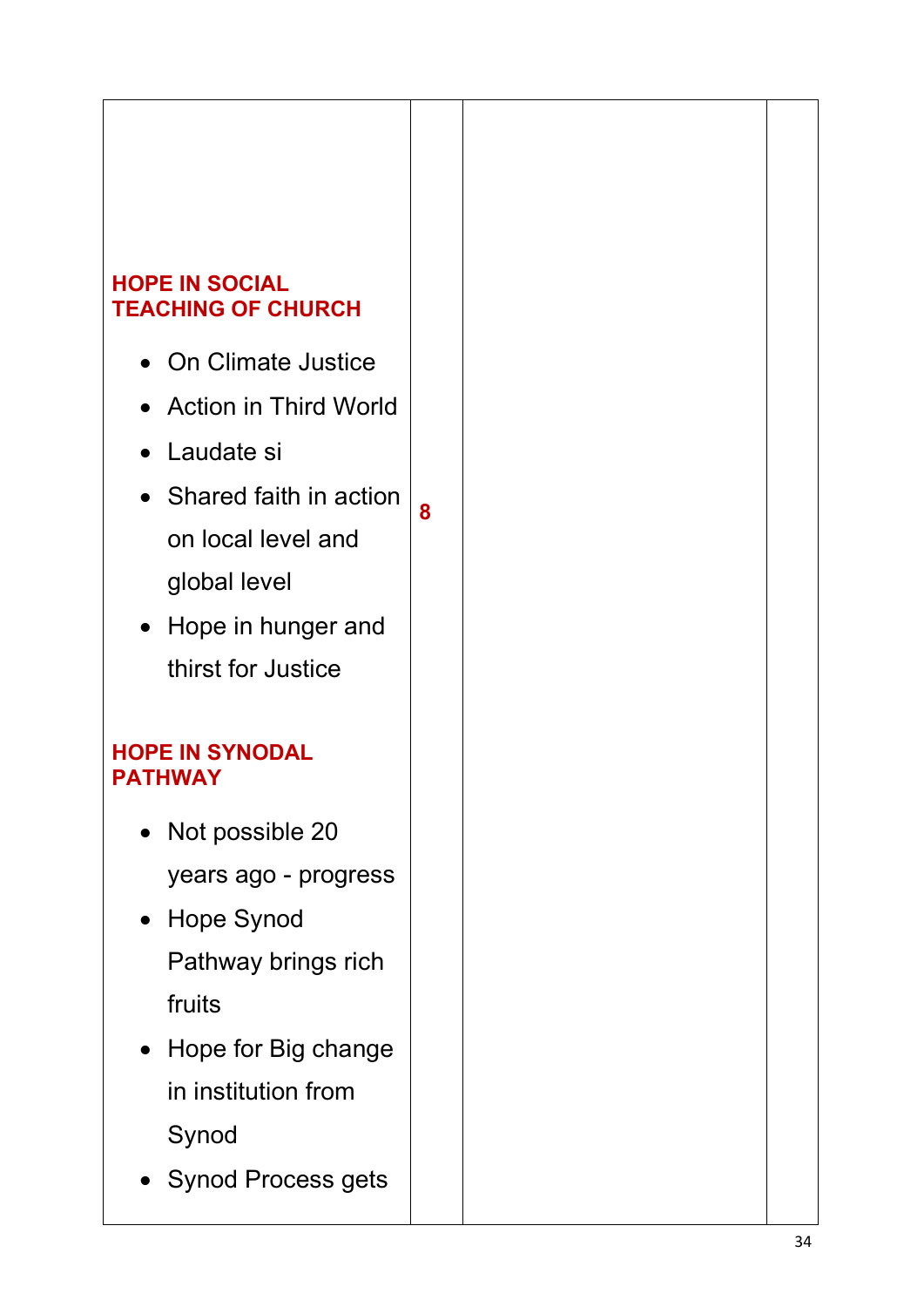| good response from            |   |  |
|-------------------------------|---|--|
| Institution                   |   |  |
| • More Conversations          |   |  |
| $-$ like this                 | 8 |  |
| • Hope Synod means /          |   |  |
| brings change for             |   |  |
| the best.                     |   |  |
|                               |   |  |
| <b>HOPE FOR / IN</b>          |   |  |
| <b>YOUTH</b>                  |   |  |
| • Hope youth will             |   |  |
| come back                     |   |  |
| • Church will attract         |   |  |
| young people                  |   |  |
| • That Church starts          |   |  |
| reaching out to youth         |   |  |
| now and in future             |   |  |
| • Hope for conversion         |   |  |
| of the youth to God           |   |  |
| • That young                  |   |  |
| <b>Christians practice</b>    |   |  |
| their faith                   |   |  |
| • That youth learn            |   |  |
| value of silence and          | 6 |  |
| meditation                    |   |  |
| That youth renew<br>$\bullet$ |   |  |
|                               |   |  |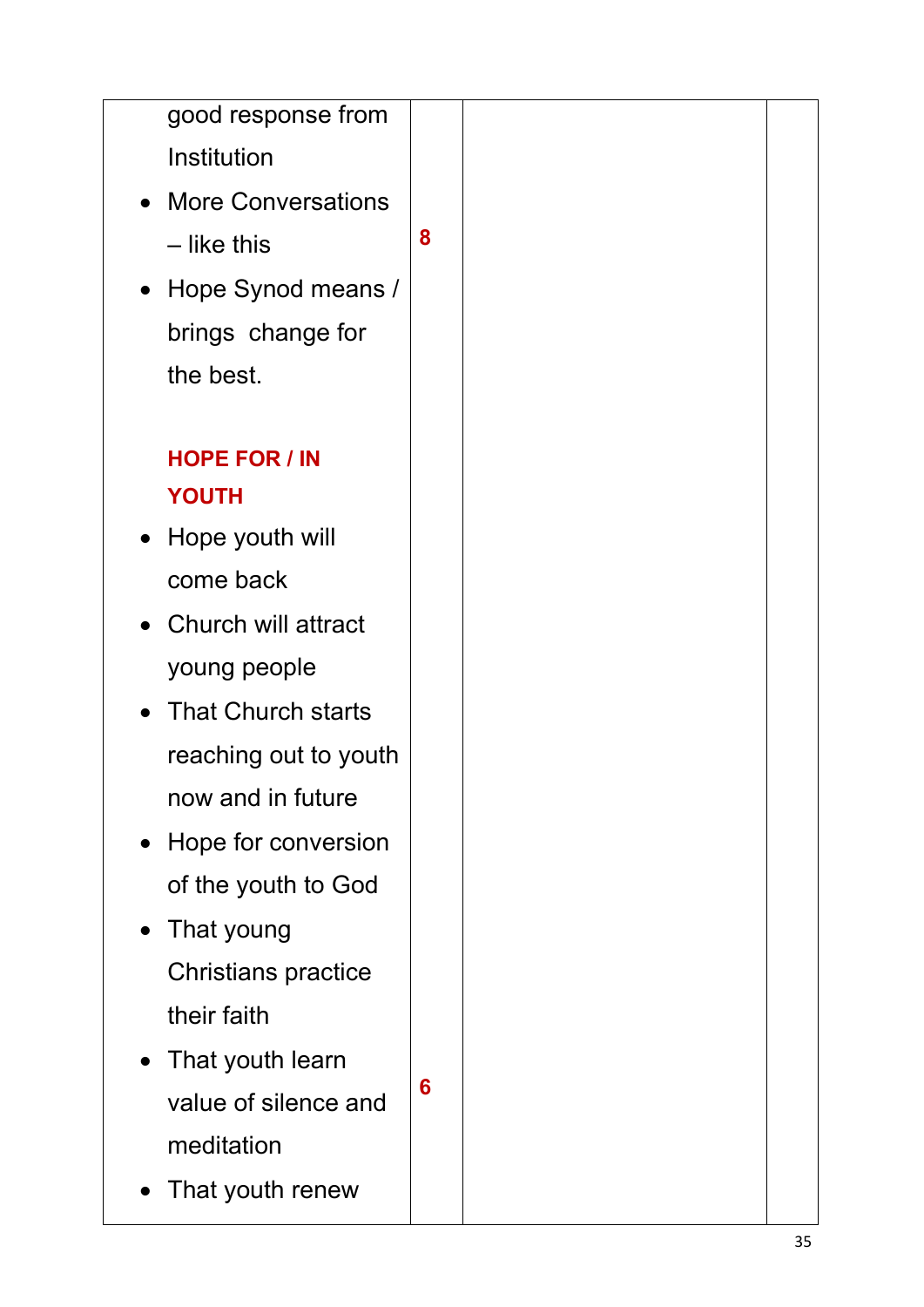| Church in future                                                                                       | 6 |                                         |   |
|--------------------------------------------------------------------------------------------------------|---|-----------------------------------------|---|
| <b>HOPE IN POPE FRANCIS</b>                                                                            |   |                                         |   |
| Francis is a beacon of<br>hope                                                                         |   |                                         |   |
| <b>HOPE IN IMMIGRANTS</b>                                                                              |   |                                         |   |
| Hope in immigrants who<br>$\bullet$<br>change our reality for<br>better<br>change<br>and<br>church too |   |                                         |   |
| <b>Hope New Irish</b><br>$\bullet$                                                                     |   |                                         |   |
| <b>Migrant communities</b><br>$\bullet$                                                                | 5 |                                         |   |
| will renew us                                                                                          |   |                                         |   |
| Hope in the Joy of<br>$\bullet$                                                                        |   |                                         |   |
| Filipino Indian African in                                                                             |   |                                         |   |
| Church                                                                                                 |   |                                         |   |
| <b>LESSONS FROM THE</b><br><b>ABUSE OF THE PAST</b>                                                    |   |                                         |   |
| Learn lessons from the                                                                                 |   |                                         |   |
| past                                                                                                   |   |                                         |   |
| Deal with past better                                                                                  |   |                                         |   |
| Hands up when wrong<br>$\bullet$                                                                       |   | Hope in last 2000                       |   |
| No sweeping under<br>$\bullet$                                                                         | 6 | years of tradition.<br>Hope Church will | 1 |
| carpet                                                                                                 |   | continue with                           |   |
|                                                                                                        |   | male deacons.                           |   |
|                                                                                                        |   |                                         |   |
|                                                                                                        |   |                                         |   |
|                                                                                                        |   |                                         |   |
|                                                                                                        |   |                                         |   |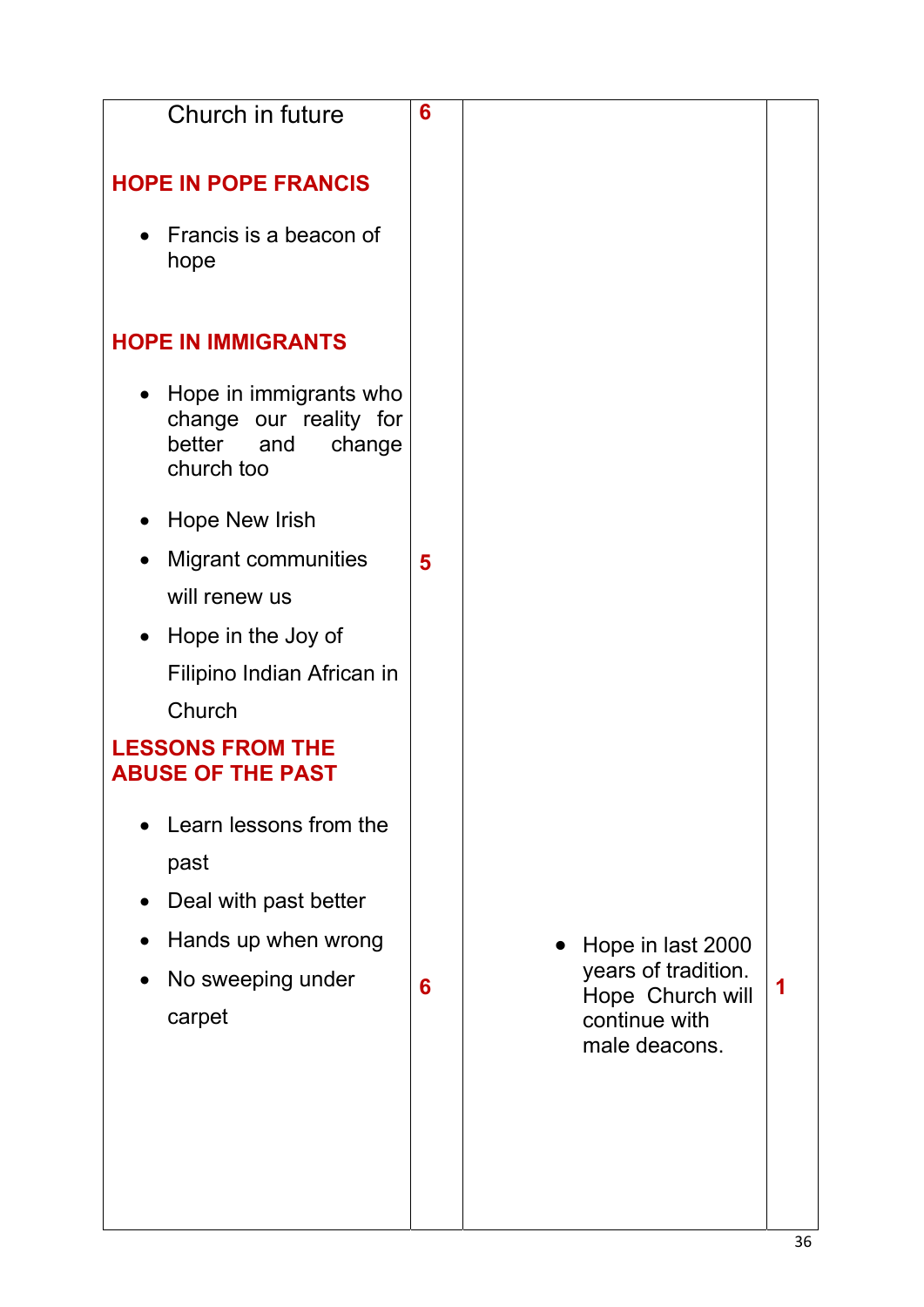| <b>HOPE IN CHRISTIAN</b><br><b>TRADITION</b>          |   |
|-------------------------------------------------------|---|
| Church will survive after                             |   |
| 2000 years                                            |   |
| • I place my hope in the                              |   |
| great priests and                                     |   |
| religious among us                                    | 4 |
| <b>Christians will continue</b>                       |   |
| and contribute to                                     |   |
| Church always                                         |   |
| Hope in Trips to Knock                                |   |
| Hope in Trips to Croke<br>$\bullet$<br><b>Patrick</b> |   |
|                                                       |   |
| <b>HOPE CHURCH LESS</b><br><b>LEGALISTIC</b>          | 3 |
| Church moves out of<br>$\bullet$                      |   |
| adherence to conformity                               |   |
| Less rule bound                                       |   |
| More flexible                                         |   |
| Less laws more love                                   |   |
| <b>CATECHESIS</b>                                     |   |
| Hope in better teaching<br>$\bullet$                  |   |
| of faith.                                             |   |
| Hope in wider teaching                                |   |
| of Faith                                              |   |
| Hope in Catechesis -                                  |   |
| new ministries set up by                              |   |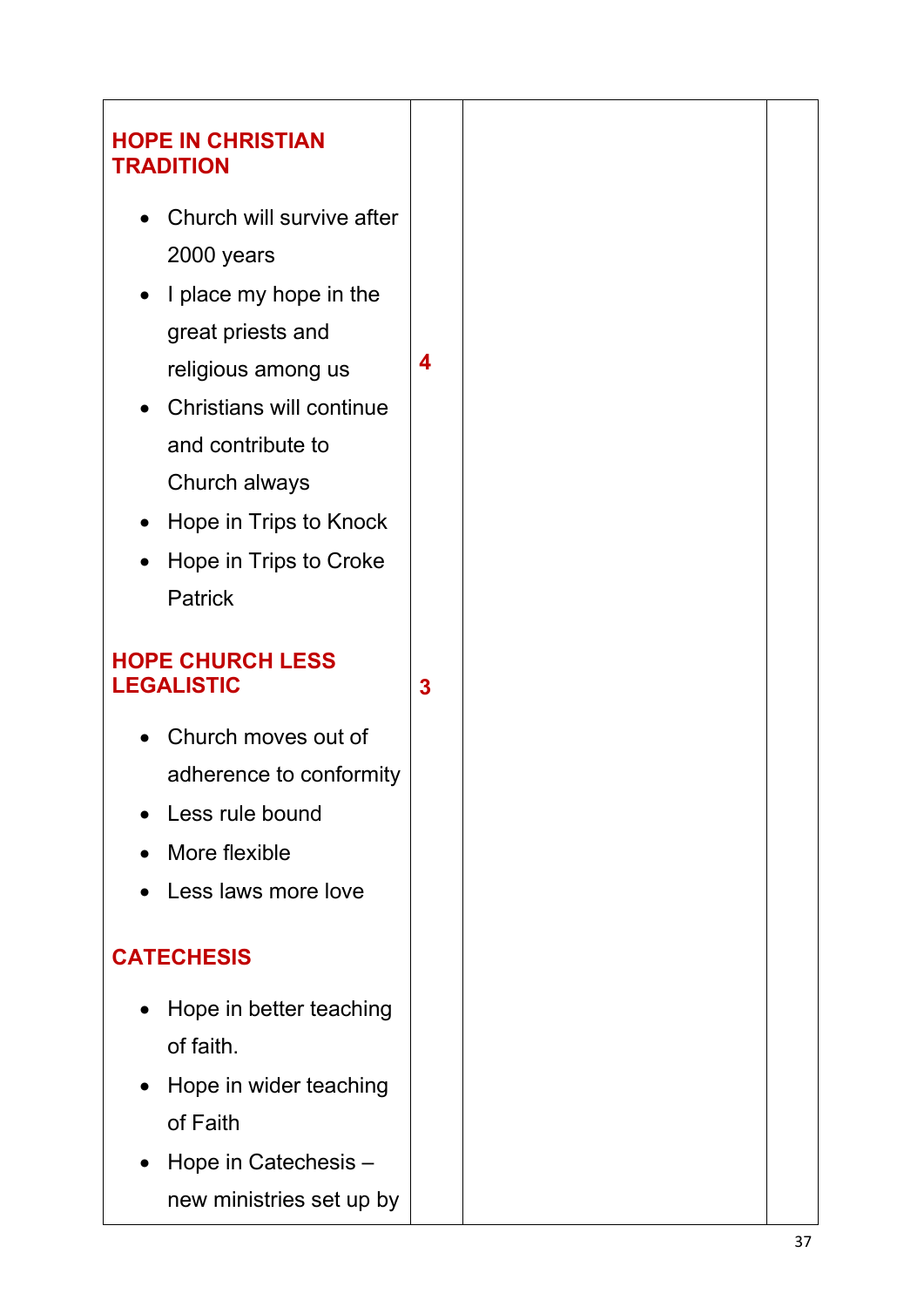| Pope Francis               |  |  |
|----------------------------|--|--|
| • Utilise Church buildings |  |  |
| to serve teachings and     |  |  |
| community meetings         |  |  |
|                            |  |  |
|                            |  |  |
|                            |  |  |
|                            |  |  |
|                            |  |  |
|                            |  |  |

## THE FEARS

| <b>WHAT EXPERIENCES ARE</b><br><b>NAMED AND CONVERGE?</b> | No. | <b>WHAT EXPERIENCES ARE</b><br><b>NAMED AND DIVERGE?</b> | No. |
|-----------------------------------------------------------|-----|----------------------------------------------------------|-----|
| <b>No Change</b><br>Things will stay same                 | 45  | <b>Change will compromise</b>                            |     |
| Stagnate as we are                                        |     | true faith                                               |     |
| Change will come too<br>$\bullet$                         |     |                                                          |     |
| late                                                      |     |                                                          |     |
| Awaken too late<br>$\bullet$                              |     |                                                          |     |
| Seeing all old men with                                   |     |                                                          |     |
| pointy hats( mitres)                                      |     |                                                          |     |
| making all decisions in                                   |     |                                                          |     |
| years ahead                                               |     |                                                          |     |
| A siege mentality<br>$\bullet$                            |     |                                                          |     |
| become a reality                                          |     |                                                          |     |
| Will not be open to new<br>$\bullet$                      |     |                                                          |     |
| ways of living faith                                      |     |                                                          |     |
| Lack of touch with lived<br>$\bullet$                     |     |                                                          |     |
| realities of people                                       |     |                                                          |     |
|                                                           |     |                                                          |     |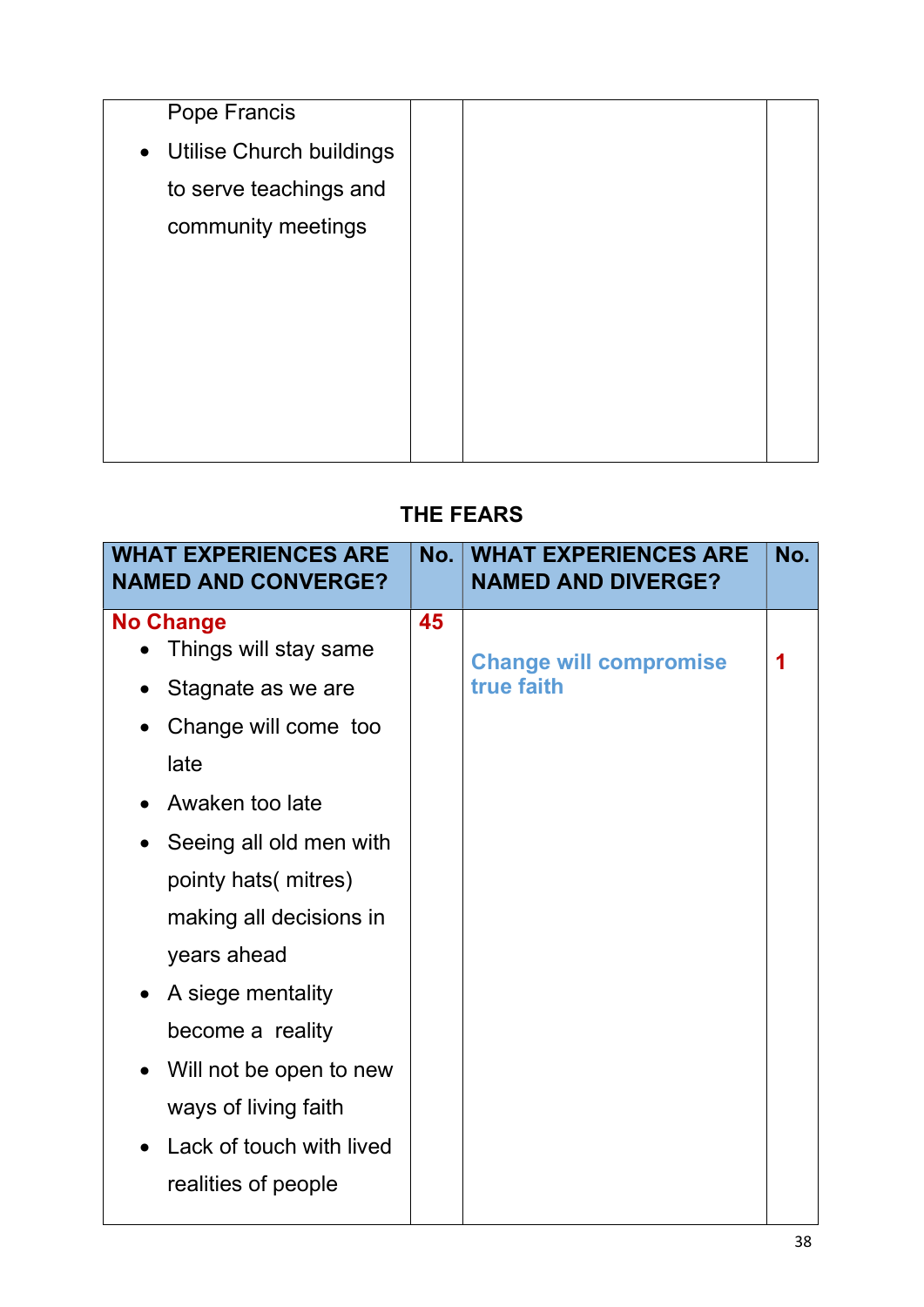|           | <b>Bishops will remain</b> |
|-----------|----------------------------|
|           | aloof                      |
| $\bullet$ | Church will not let go of  |
|           | power                      |
| $\bullet$ | More faithful to           |
|           | magisterium and Rome       |
| $\bullet$ | Conservative leadership    |
|           | Church at top will not     |
|           | change                     |
|           | <b>Resistant to change</b> |
|           | Elite continue to rule     |
|           | Vatican                    |
|           | Will not learn             |
|           | Will become more           |
|           | defensive because          |
|           | more aggression            |
|           | towards them.              |
|           | Schisms - Germany          |
|           | Losing any relevance       |
|           | Not connecting to          |
|           | ordinary lives             |
| $\bullet$ | Not listening              |
|           | Present attitude of        |
|           | Patriarchy will persist    |
| $\bullet$ | Continue to do same        |
|           | expecting different        |
|           | results                    |
|           | Fear absence of            |
|           | leadership                 |
|           |                            |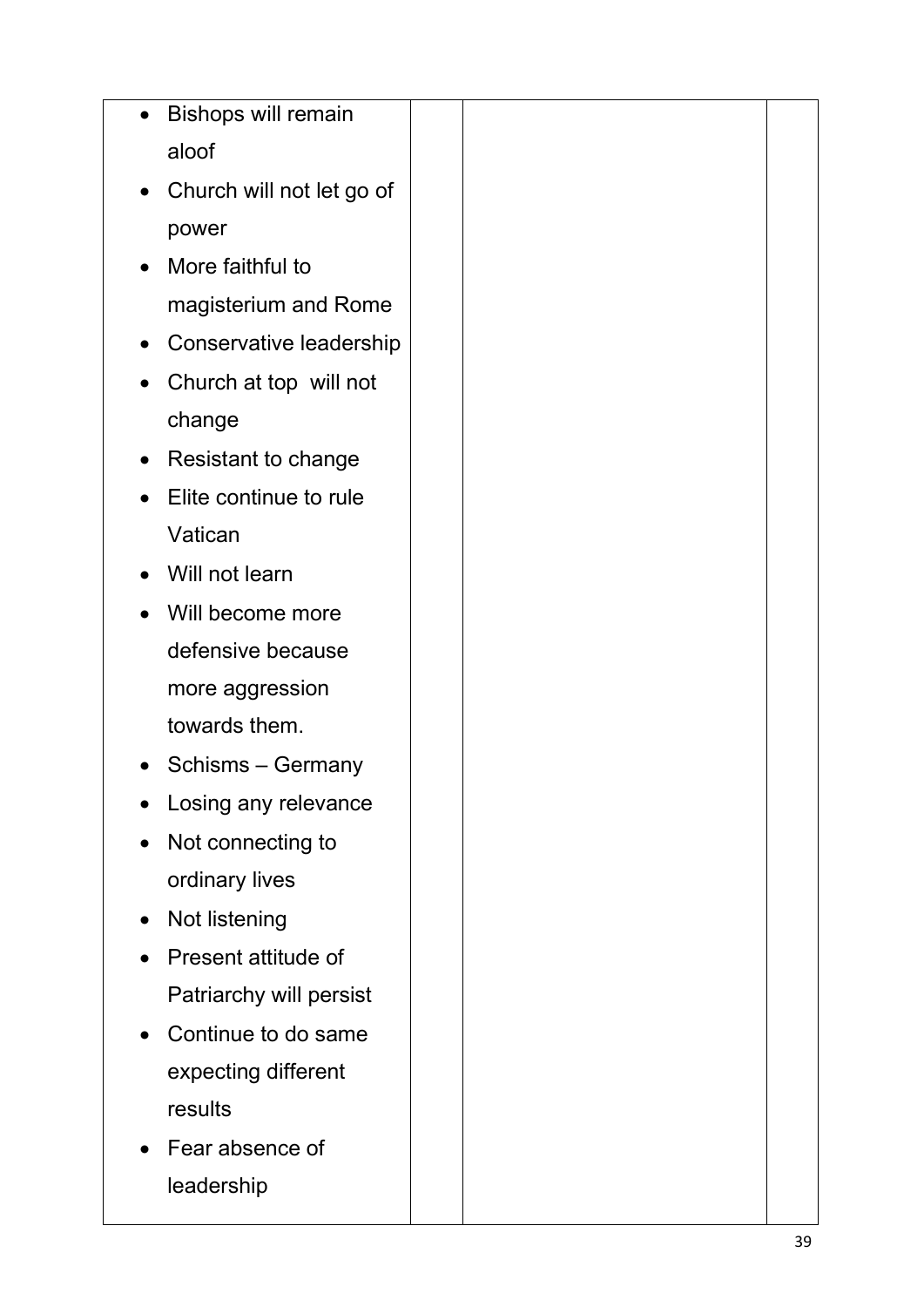| 'Return to flesh pots of<br>$\bullet$ |  |
|---------------------------------------|--|
| Egypt rather than stay                |  |
| in desert with God - and              |  |
| lead                                  |  |
| Bishops afraid to speak               |  |
| out                                   |  |
| That Jesus values will                |  |
| be lost                               |  |
|                                       |  |
| Fear filtering of this                |  |
| conversation- Synodal                 |  |
| process                               |  |
| Process not produce                   |  |
| result and be taken                   |  |
| seriously                             |  |
| That we will not be                   |  |
| listened to despite being             |  |
| asked for our opinion                 |  |
| Further removed from                  |  |
| ordinary people                       |  |
| Fear become totally<br>$\bullet$      |  |
| irrelevant                            |  |
| Fears Church out of<br>$\bullet$      |  |
| touch with local people               |  |
| in parish                             |  |
| Fear it is already a<br>$\bullet$     |  |
| museum                                |  |
| Become more inward                    |  |
| not outward looking                   |  |
|                                       |  |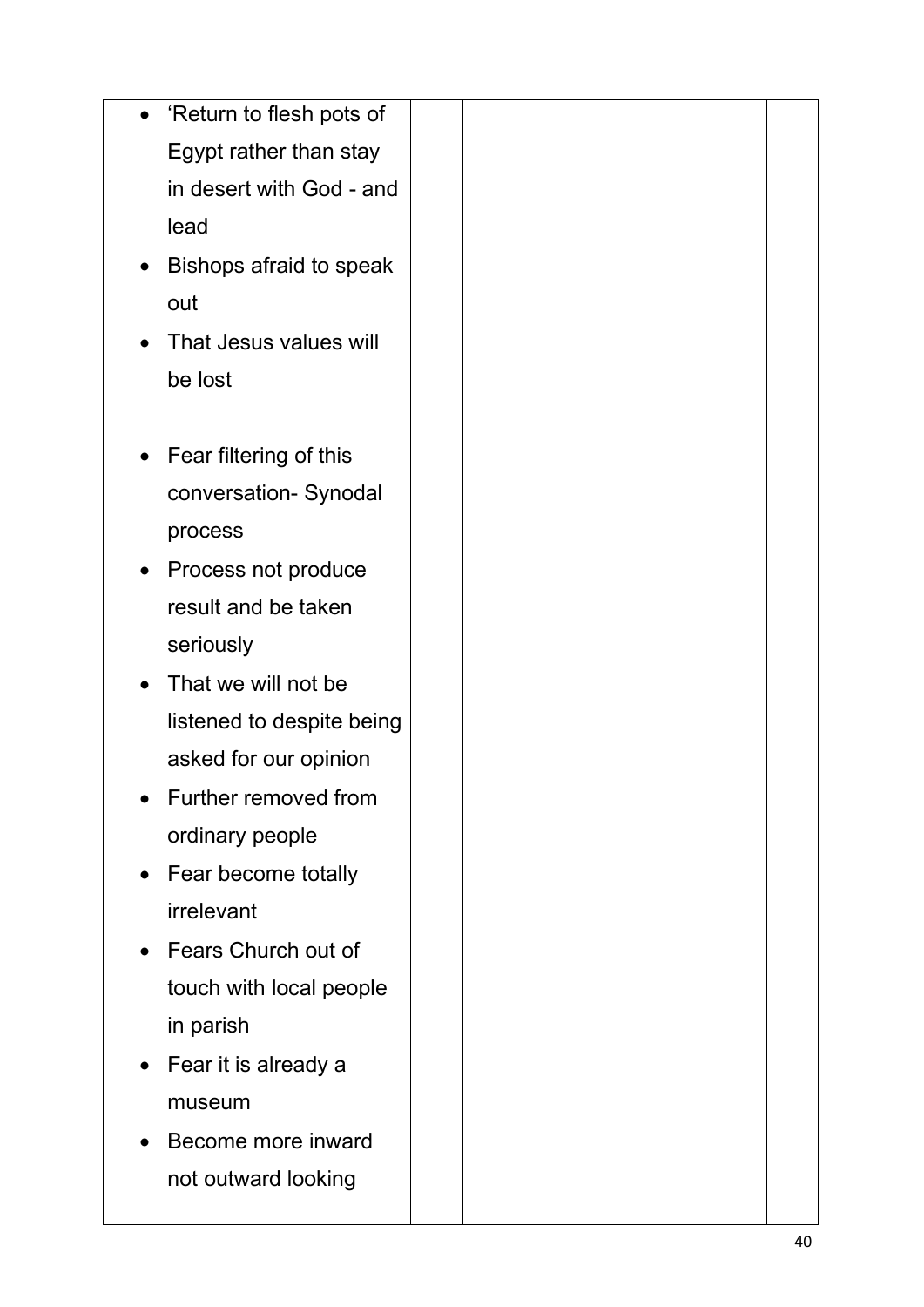| • $23^{rd}$ century – if do not                                                                                                                                                                                                                                                                                                                                                                                                                                                                                                  |    |                                                                                                                                                                                                                           |   |
|----------------------------------------------------------------------------------------------------------------------------------------------------------------------------------------------------------------------------------------------------------------------------------------------------------------------------------------------------------------------------------------------------------------------------------------------------------------------------------------------------------------------------------|----|---------------------------------------------------------------------------------------------------------------------------------------------------------------------------------------------------------------------------|---|
| move on will lose all                                                                                                                                                                                                                                                                                                                                                                                                                                                                                                            |    |                                                                                                                                                                                                                           |   |
| <b>FEAR ABOUT</b><br><b>PRIESTHOOD</b>                                                                                                                                                                                                                                                                                                                                                                                                                                                                                           | 25 | <b>NOT AFRAID - NO FEAR</b><br>• Trust God will direct                                                                                                                                                                    | 6 |
| • Fear the shortage of<br>priests – how to cope<br>• Church closes due to<br>lack of priests<br>No priests at all in<br>$\bullet$<br>Ireland<br>• No Churches open<br>No place for gathering<br>Lack of vocations<br>No Sunday masses<br>$\bullet$<br>Lack of support from<br>$\bullet$<br>people-church<br>collapses<br>No sacraments<br>available<br>Fear church already a<br>museum<br>Priests in Ireland a thing<br>of the past<br>Church will disappear<br><b>Fear Priests from</b><br>elsewhere<br>People do not listen to |    | We are putting<br>obstacles in God's<br>way<br>• We must change with<br>changing world<br><b>Other churches will</b><br>$\bullet$<br>fill space in people's<br><b>lives</b><br>Fear there will be no<br>priestly celibacy | 2 |
| priests from other                                                                                                                                                                                                                                                                                                                                                                                                                                                                                                               |    |                                                                                                                                                                                                                           |   |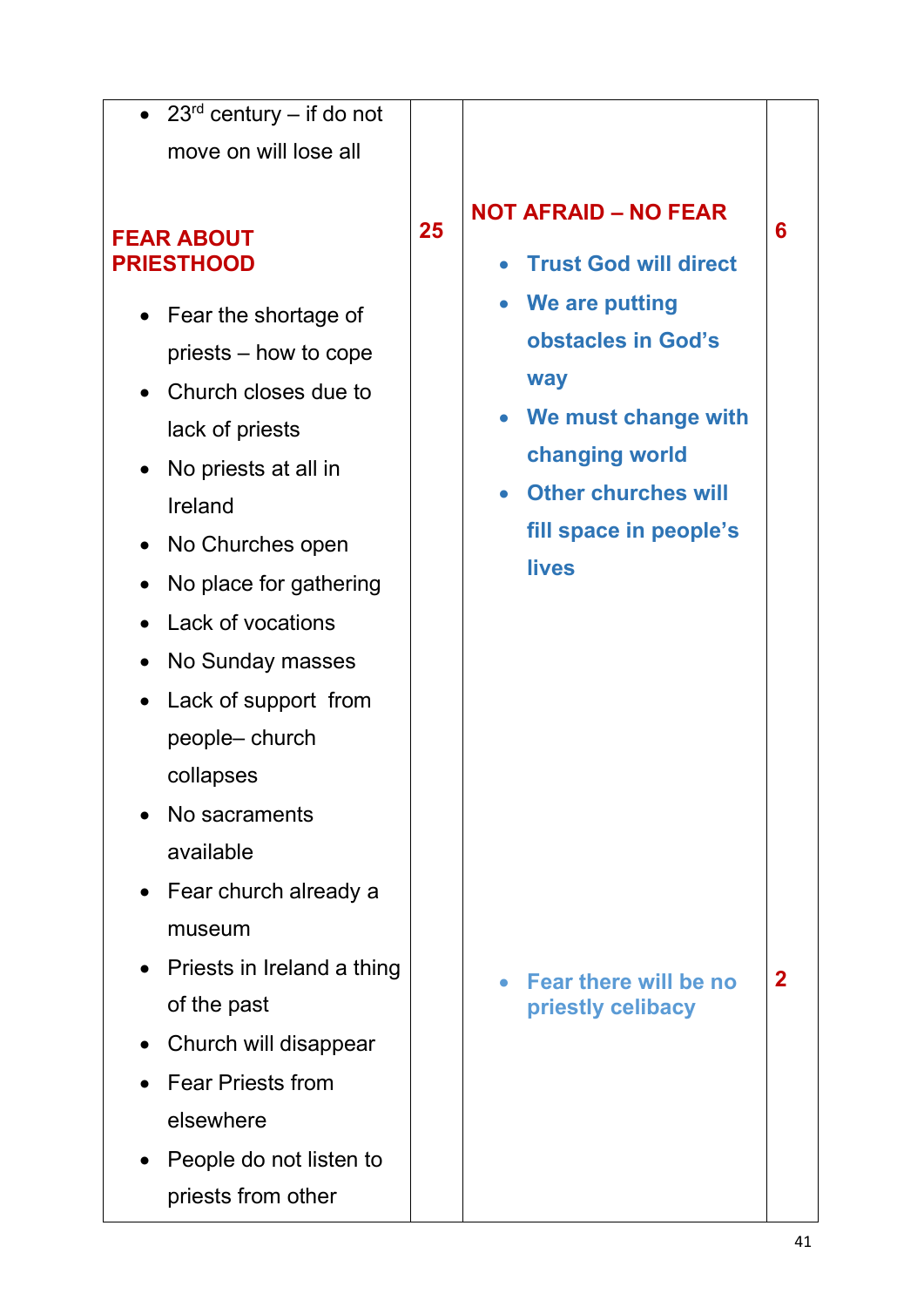| country                                          |    |  |
|--------------------------------------------------|----|--|
| No married priests in<br>my life time            |    |  |
| <b>FEAR LOSS OF CHRISTIAN</b><br><b>HERITAGE</b> | 21 |  |
| <b>Richness of heritage</b><br>$\bullet$         |    |  |
| lost                                             |    |  |
| No vocations                                     |    |  |
| No mass                                          |    |  |
| Values of Church - no                            |    |  |
| longer exist                                     |    |  |
| • Fear the struggle for                          |    |  |
| future society without                           |    |  |
| Church                                           |    |  |
| <b>Past was Persecution</b><br>$\bullet$         |    |  |
| for Religious. Present                           |    |  |
| indifference                                     |    |  |
| When Church dies then                            |    |  |
| there will be sadness                            |    |  |
| and it will matter                               |    |  |
| Fear that spirituality will<br>$\bullet$         |    |  |
| die                                              |    |  |
| • Fear Faith will die                            |    |  |
| Lose faith we be                                 |    |  |
| demoralised                                      |    |  |
| Fear to go out<br>$\bullet$                      |    |  |
| Fear compromising on<br>$\bullet$                |    |  |
| values to survive                                |    |  |
|                                                  |    |  |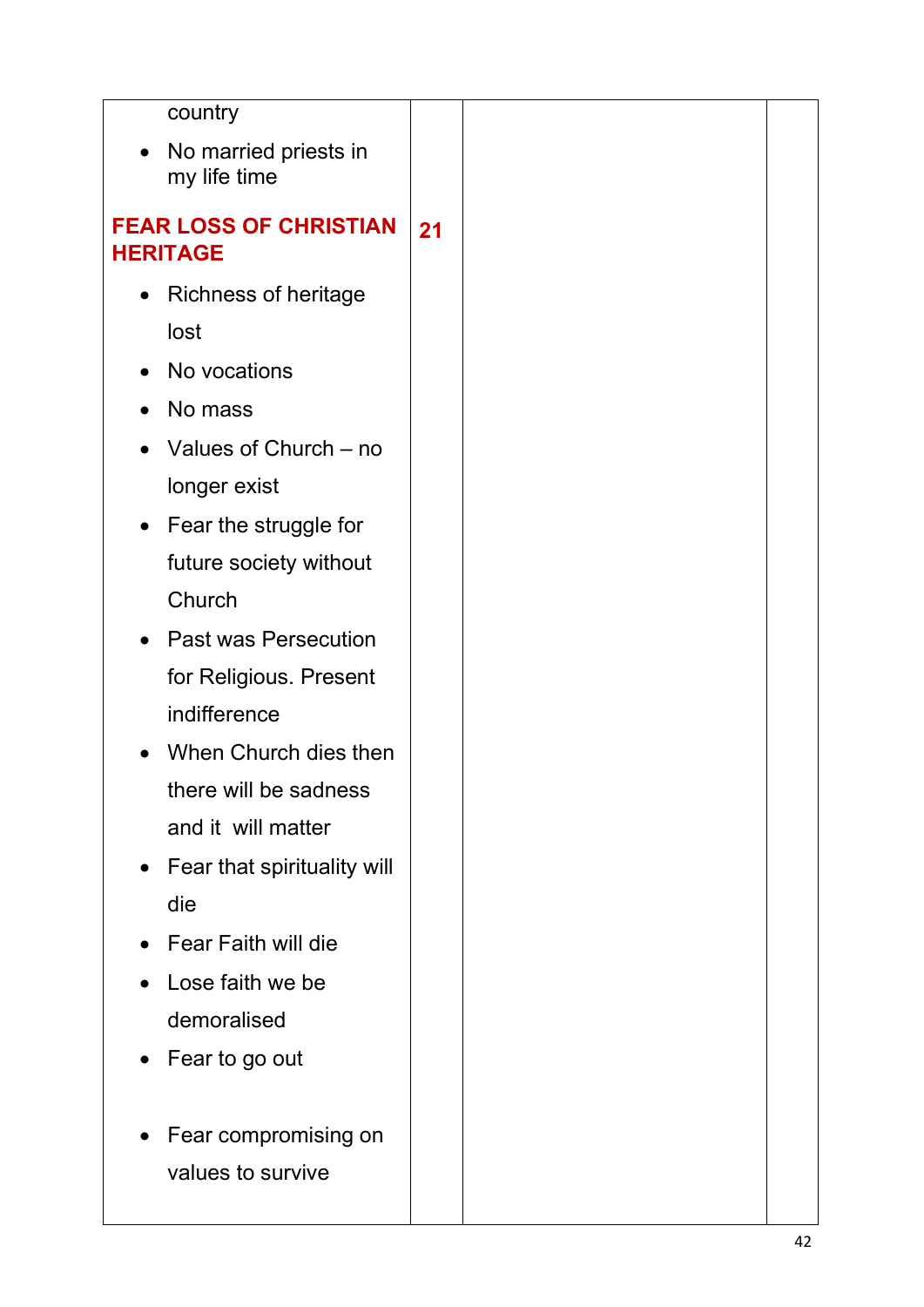| Resolving issues we<br>$\bullet$  |    |    |
|-----------------------------------|----|----|
| could lose Christ                 |    |    |
| Afraid will simplify<br>$\bullet$ |    |    |
| readings and scripture            |    |    |
| to keep people                    |    |    |
| Loss of a safe haven              |    |    |
|                                   |    |    |
| We cannot remain as               |    |    |
| we are $-$ turning -up on         |    |    |
| Sunday - when we feel             |    |    |
| like it.                          |    |    |
| Church failing to stress          |    |    |
| need of God in daily life         |    |    |
|                                   |    |    |
|                                   |    |    |
|                                   |    |    |
|                                   |    |    |
|                                   |    |    |
|                                   |    |    |
|                                   |    |    |
|                                   |    |    |
|                                   |    |    |
|                                   |    |    |
| <b>FEAR AROUND YOUTH</b>          | 14 |    |
| Afraid not involving<br>$\bullet$ |    |    |
| young people                      |    |    |
| Young people will never           |    |    |
| come back                         |    |    |
| Young people go                   |    |    |
|                                   |    | 43 |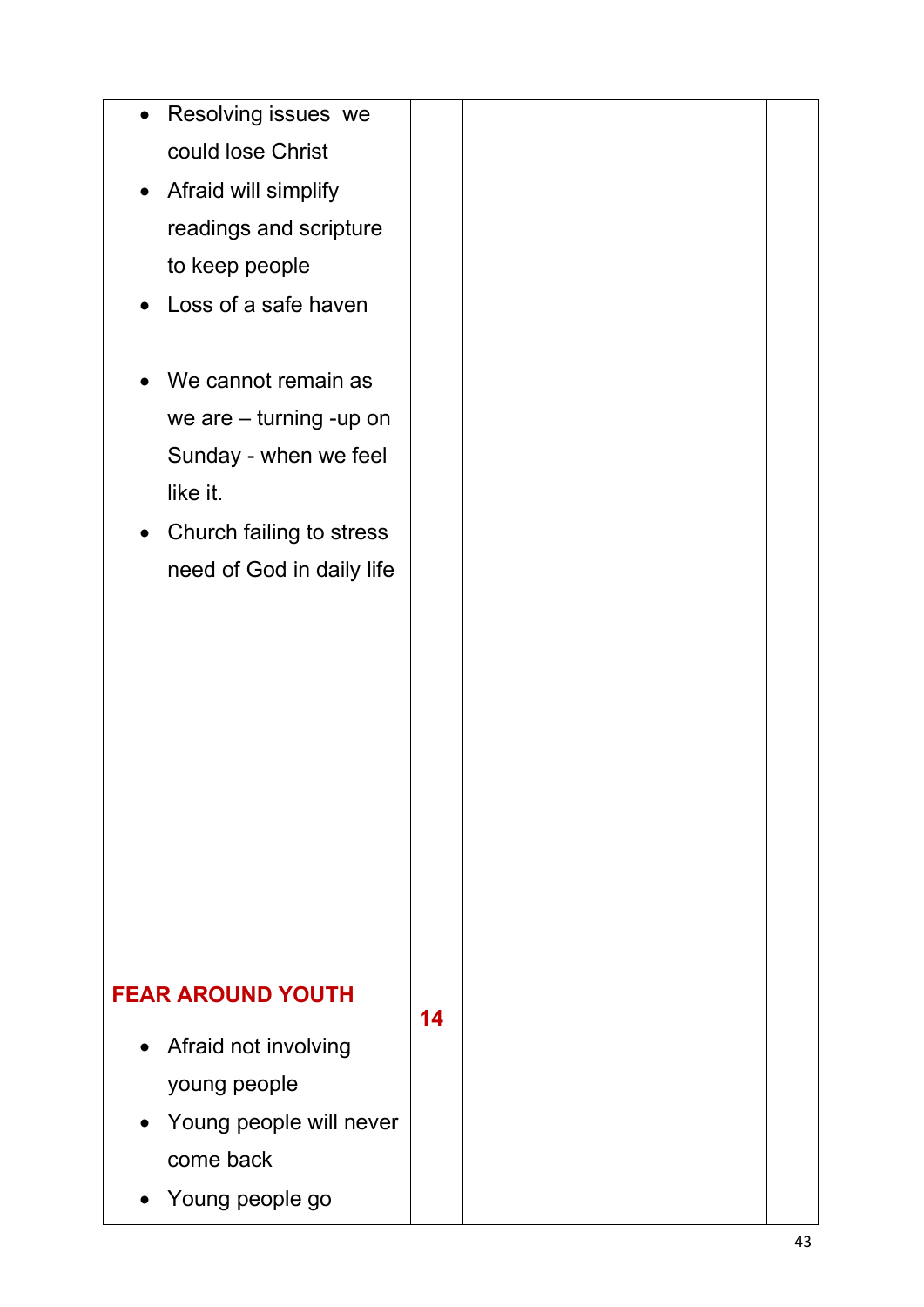| altogether because of              |    |    |
|------------------------------------|----|----|
| lack of inclusion                  |    |    |
| Fear continue dictating            |    |    |
| to young people on                 |    |    |
| moral issues                       |    |    |
| • If present way of                |    |    |
| worship continues - no             |    |    |
| return of youth                    |    |    |
| Irrelevant to youth<br>$\bullet$   |    |    |
| No youth no church<br>$\bullet$    |    |    |
| Aging congregation                 |    |    |
| Elderly dying off -                |    |    |
| Church dying with them             |    |    |
| Fear youth will have no            |    |    |
| direction when elderly             |    |    |
| die.                               |    |    |
|                                    |    |    |
|                                    |    |    |
|                                    |    |    |
|                                    |    |    |
|                                    |    |    |
|                                    |    |    |
| <b>FEARS CONCERNING</b>            | 13 |    |
| <b>LAITY</b>                       |    |    |
| Fear laity will be                 |    |    |
| included too late                  |    |    |
| Laity are not<br>$\bullet$         |    |    |
| encouraged                         |    |    |
| Laity are not trained<br>$\bullet$ |    |    |
|                                    |    | ΛЛ |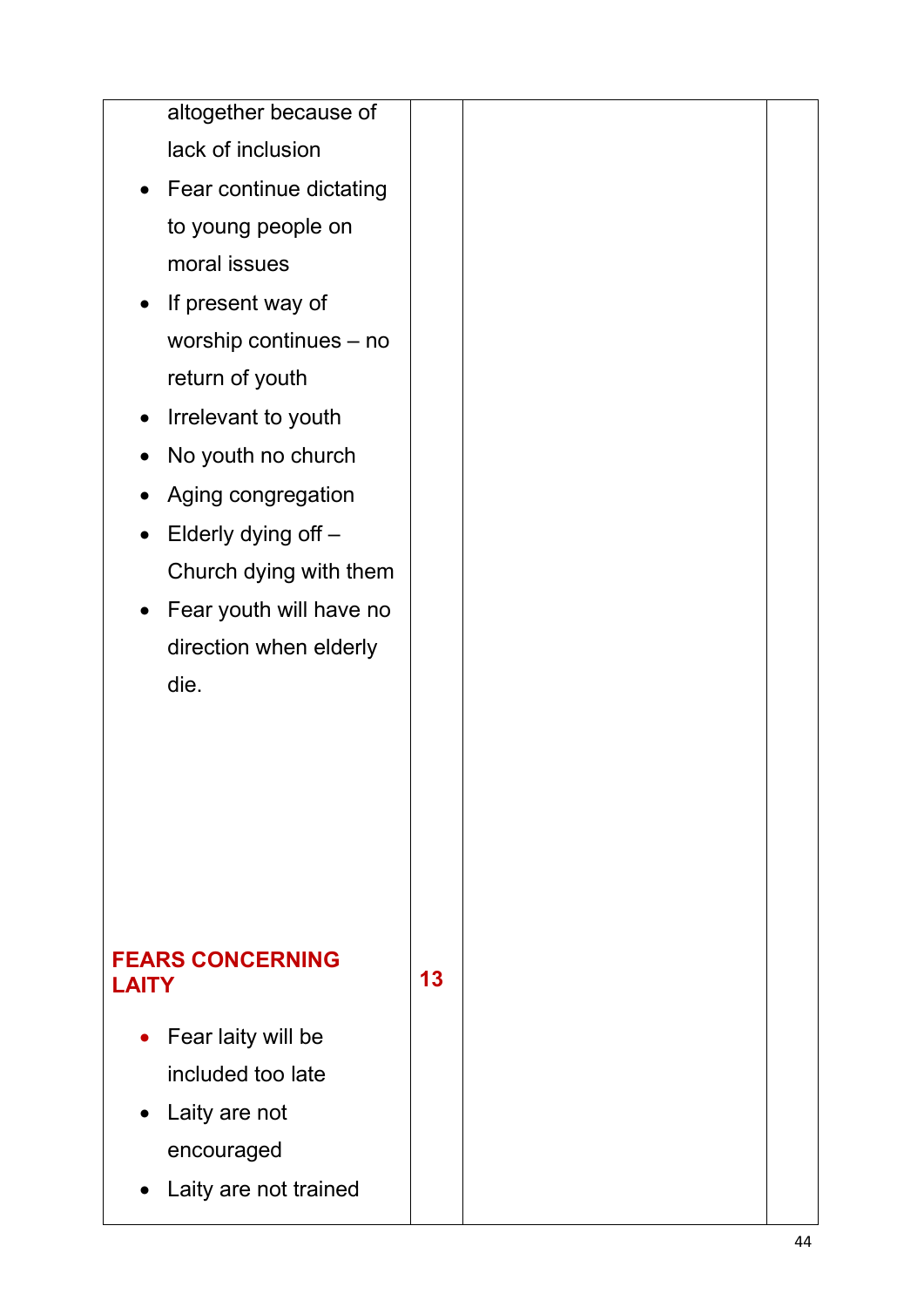| No action taken by<br>$\bullet$               |   |                           |  |
|-----------------------------------------------|---|---------------------------|--|
| hierarchy on laity                            |   |                           |  |
| Church have left it late<br>$\bullet$         |   |                           |  |
| to include members                            |   |                           |  |
| Good people are being<br>$\bullet$            |   |                           |  |
| lost to Church                                |   |                           |  |
| Generation lost to                            |   |                           |  |
| Church                                        |   |                           |  |
| Continue watching lay<br>$\bullet$            |   |                           |  |
| friends leave                                 |   |                           |  |
| Continue falling off in<br>$\bullet$          |   |                           |  |
| attendance                                    |   |                           |  |
| Eventually no numbers                         |   | • Laity will not help 2   |  |
| No one in attendance                          |   | <b>Lack of commitment</b> |  |
|                                               |   | among laity               |  |
| <b>CHURCH WILL</b><br><b>REMAIN EXCLUSIVE</b> |   |                           |  |
| Divorced people will not                      | 6 |                           |  |
| be brought in                                 |   |                           |  |
| <b>LGBT will not be</b>                       |   |                           |  |
| included                                      |   |                           |  |
| Fearful fewer people                          |   |                           |  |
| active.                                       |   |                           |  |
| Segregation will grow                         |   |                           |  |
| Lack of support for                           |   |                           |  |
| vulnerable and different                      |   |                           |  |
| In community                                  |   |                           |  |
|                                               |   |                           |  |
|                                               |   |                           |  |
| <b>FEAR AROUND POSITION</b>                   |   |                           |  |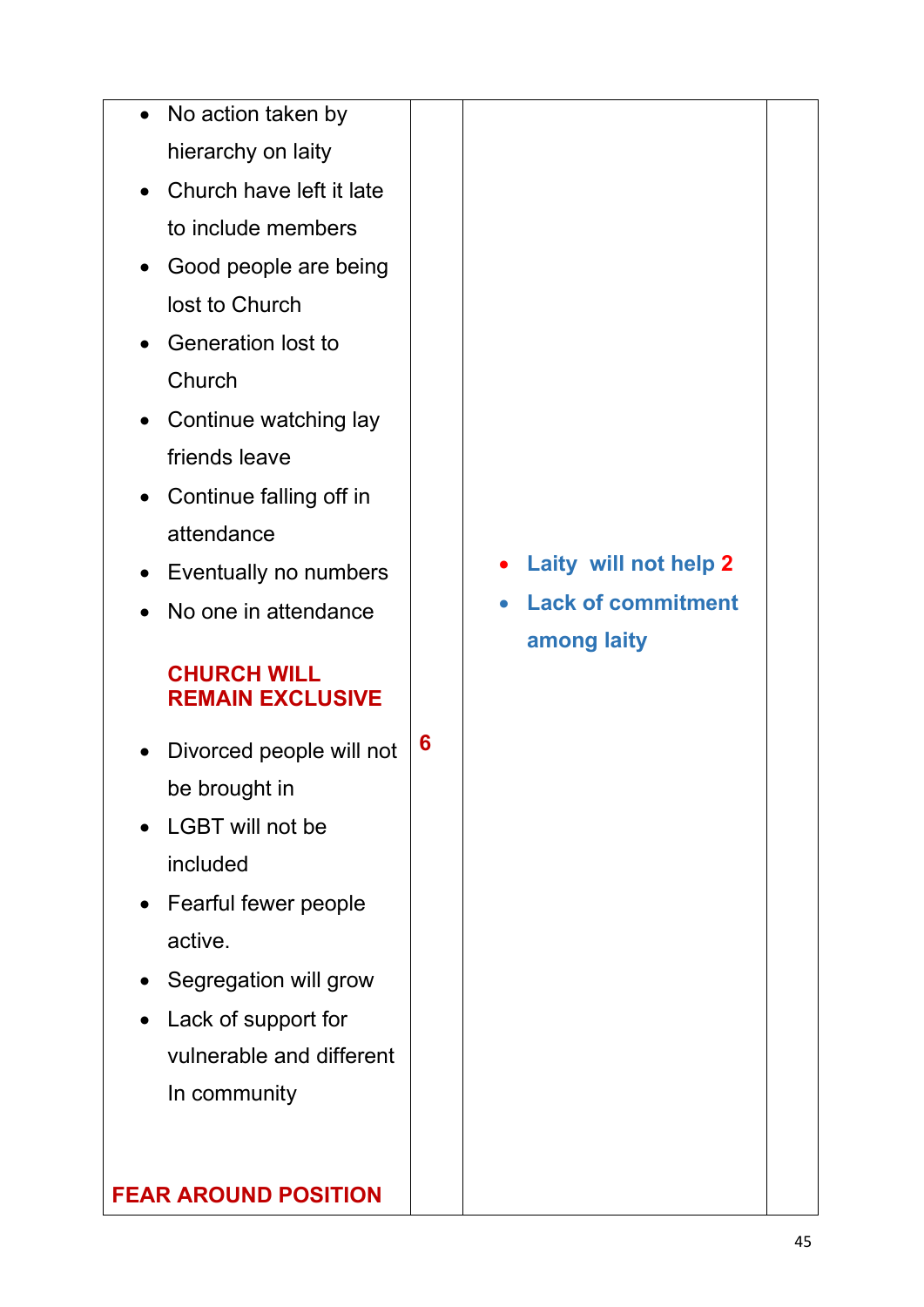| <b>OF WOMEN</b>                                                                                                                                                                                                         |   |  |
|-------------------------------------------------------------------------------------------------------------------------------------------------------------------------------------------------------------------------|---|--|
| • Women priests never<br>Women not heard<br>Women not brought in                                                                                                                                                        | 6 |  |
| <b>FEARS ABOUT ABUSE</b><br>Abuse will continue<br>More scandal to come<br>$\bullet$<br>out<br>Lack of peace in Church<br>$\bullet$<br>Good not recognised<br>$\bullet$<br>because of negative<br>narrative             | 5 |  |
| <b>POPE FRANCIS</b><br>Pope Francis will die<br>before vision realised<br>His death will reverse<br>$\bullet$<br>process<br>Is Pope Francis/<br>$\bullet$<br>Papacy strong enough<br>for the change which is<br>needed? | 4 |  |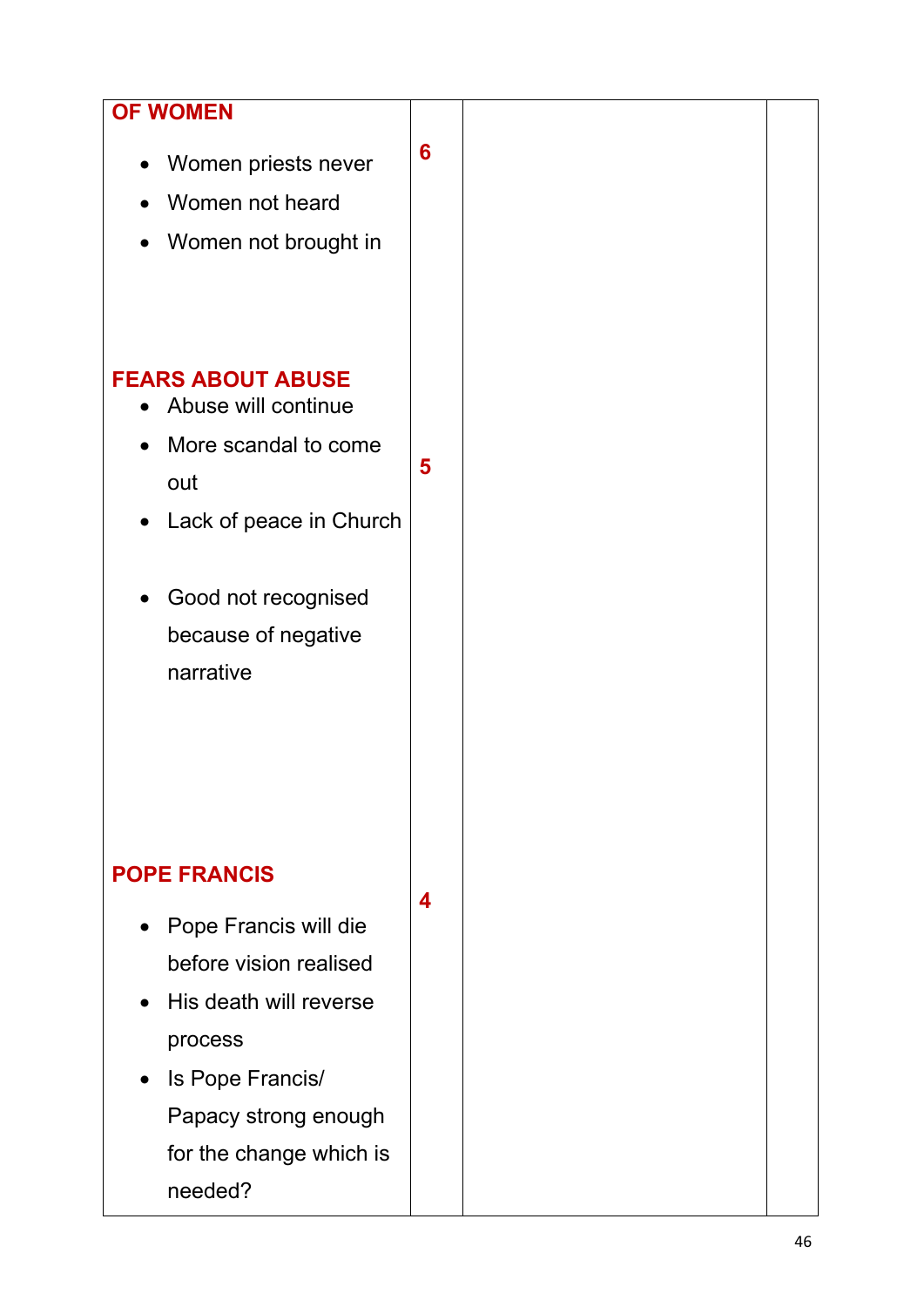| <b>Uncertainty</b><br><b>Uncertain future</b> | $\overline{\mathbf{3}}$ |  |
|-----------------------------------------------|-------------------------|--|
| There will be no Catholic<br><b>schools</b>   | $\overline{2}$          |  |
|                                               |                         |  |

#### REFELECTION QUESTIONS

WHAT THEMES ARE EMERGING FROM THE GATHERING?

JOY OF BEING PART OF A COMMUNITY OF FAITH

JOY OF RECEIVING PERSONAL COMFORT/ HOPE FROM **CHURCH** 

JOY OF SHARING IN GOOD LITURGY

JOY OF SOCIAL CARE AND JUSTICE IN THE CHURCH

JOY OF THE MASS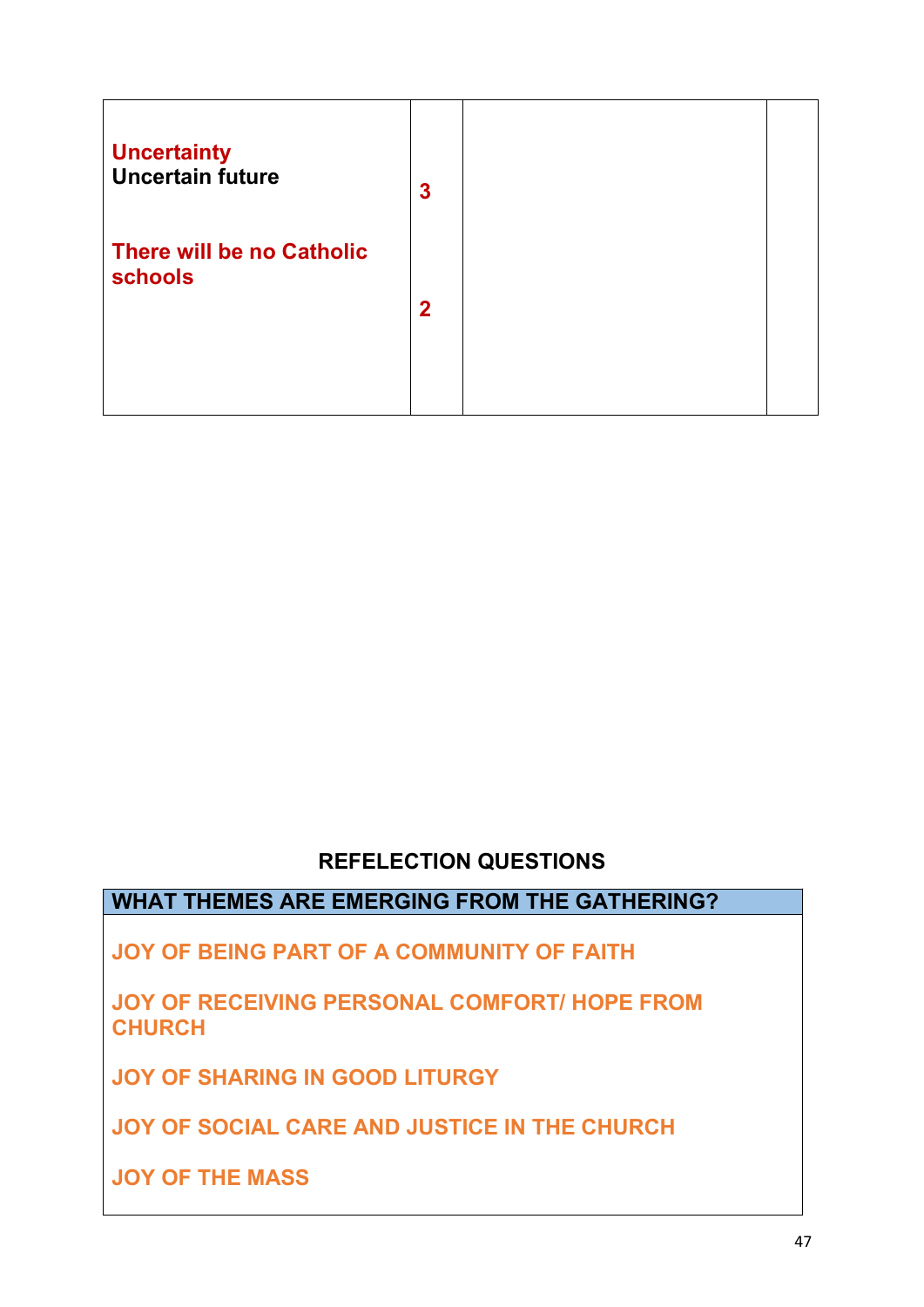JOY OF THE SACRAMENTS

JOY FROM MUSIC AND SONG

JOY POPE FRANCIS BRINGS

JOY FROM THE MODERN OUTREACH OF THE CHURCH

JOY FROM THE LEGACY OF CHURCH

JOY RECEIVED FROM THE CLERGY AND THE SISTERS

SORROW AT WOMEN'S ROLE IN THE CHURCH

SORROW AT ROLE OF THE VATICAN/ LEADERSHIP OF CHURCH

SORROW AT FAILURE OF LEADERSHIP TO LISTEN TO PEOPLE

SORROW AT SLOWNESS/ RESISTANCE TO CHANGE SORROW OVER ABSENCE OF YOUTH AND CHILDREN IN **CHURCH** 

SORROW OVER THE RECENT PAST - CHURCH SCANDALS

SORROW OVER LACK OF HUMILITY AMONG HIERACHY

SORROW OVER THE EXCLUSION OF PEOPLE FROM CHURCH-LGBT

SORROW OVER CHURCH RULES – LEGALISM NOT LOVE

SORROW OVER AN AGING PRIESTHOOD

SORROW OVER THE TREATMENT OF PRIESTS AND CHURCH IN THE MEDIA

SORROW OVER THE PLACE OF JESUS IN THE CHURCH

SORROW THAT FAITH IS NOT LIVED AS A WAY OF LIFE

SORROW OVER LACK OF ATTENTION TO ISSUES OF SOCIAL JUSTICE IN THE CHURCH

SORROW OVER THE ROLE OF THE LAITY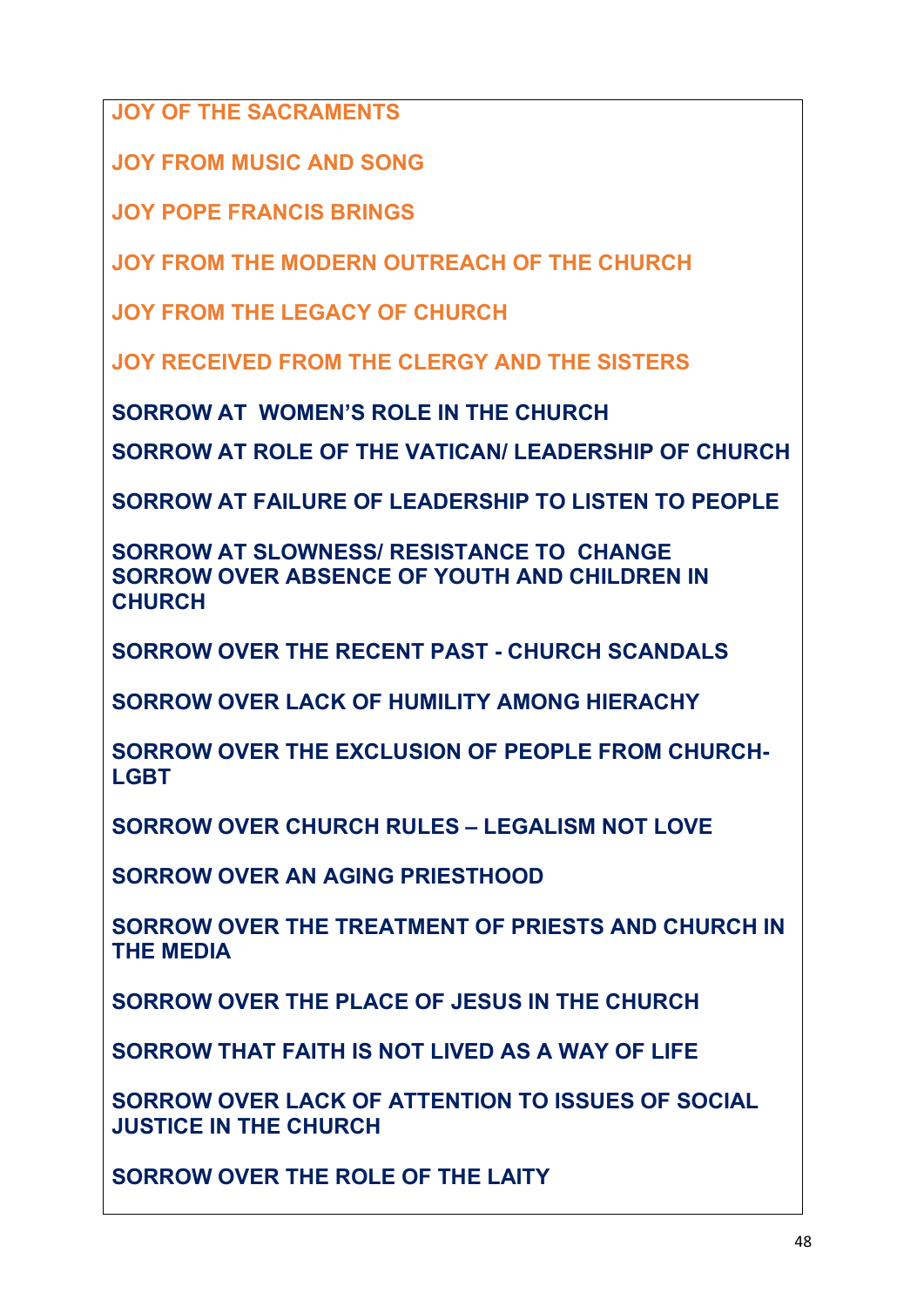SORROW AT DECREASING NUMBERS

SORROW OF BEREAVEMENT AND LOSS EXPERIENCED DURING FUNERALS – ASSOCIATED WITH GOING TO CHURCH.

HOPE FOR CHANGE IN ROLE OF WOMEN – ORDINATION – WOMEN PRIESTS- DEACONS – ADMINISTRATORS – EQUALITY WOMEN'S ABILITY GIVES HOPE

HOPE FOR BETTER RELATIONSHIP WITH LAITY – INCLUSION – COLLABORATION – TRAINING

HOPE IN JESUS – HOLY SPIRIT

HOPE CHANGE WILL HAPPEN

HOPE IN SMALL CHRISTIAN COMMUNITIES AS MODEL FOR FUTURE – BACK TO ORIGINS

HOPE IN FUTURE INCLUSION OF LGBT AND DIVORCED ETC

HOPE FOR MARRIED PRIESTS AND MORE PRIESTS

HOPE IN SOCIAL TEACHING OF CHURCH. – MISSION TO POOR - **ECOLOGY** 

HOPE IN SYNODAL PATHWAY – WILL BEAR FRUIT – AND WILL BE PROCESS FOR FUTURE

HOPE IN YOUTH – THEY WILL EXPERIENCE CONVERSION AND RENEW CHURCH

HOPE IN POPE FRANCIS – HE IS A BEACON OF HOPE

HOPE IN LESSONS LEARNT FROM THE ABUSE OF THE PAST

HOPE IN IMMIGRANTS – WILL RENEW CHURCH. IN IRELAND – FAITH AND JOY

HOPE IN CHRISTIAN LEGACY – XIANITY 2,000 YEARS – RICH IRISH HERITAGE – HOPE IN TRADITIONAL PILGRIMAGES – KNOCK( CNOC MHUIRE ) AND CROAGH PATRICK ( CRUACH PHÁDRAIG)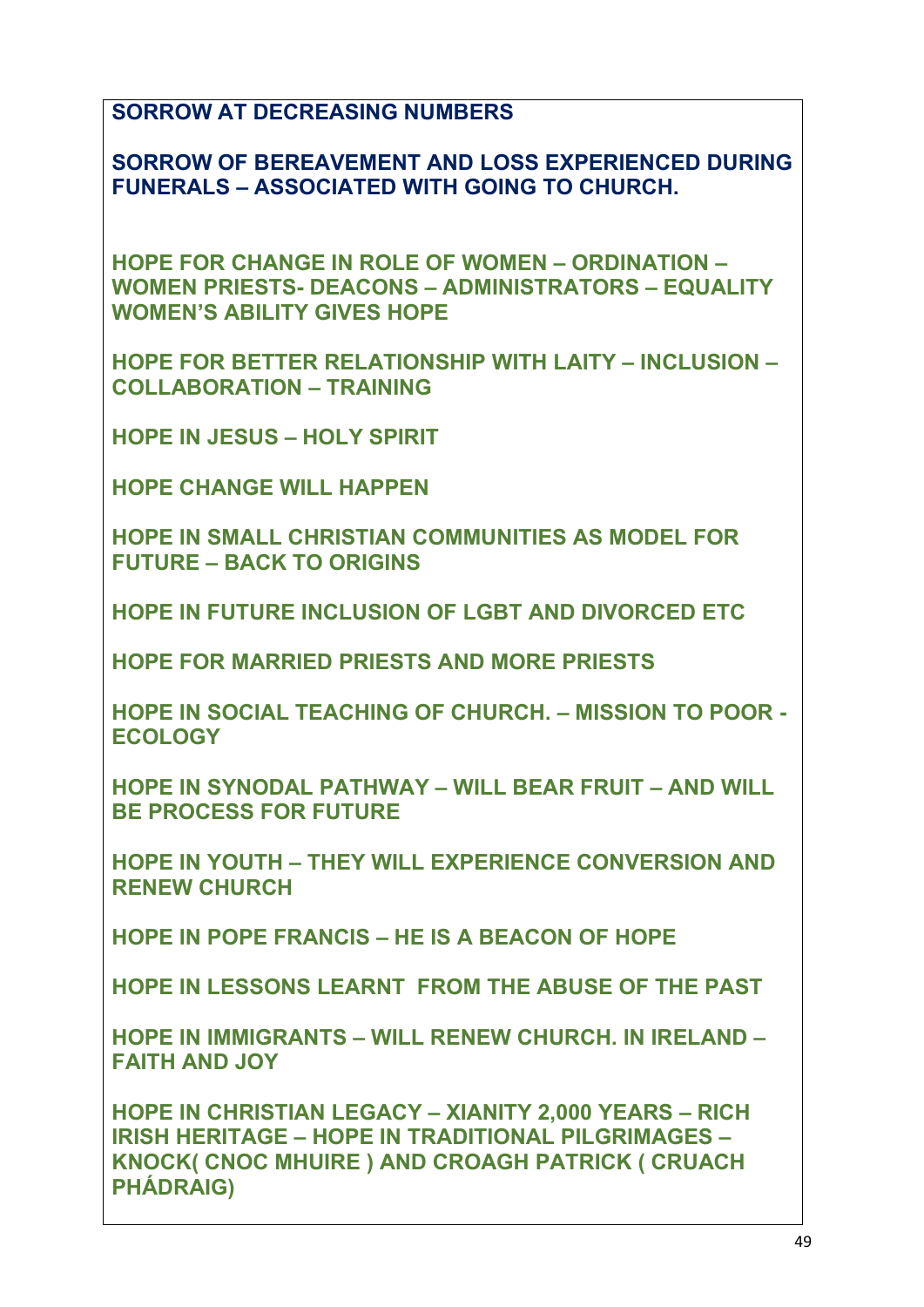HOPE IN MODERN OUTREACH OF CHURCH – SOCIAL MEDIA – WEBCAMS

HOPE IN CATECHESIS – NEW MINISTRIES

HOPE CHURCH LESS LEGALISTIC AND RULE BOUND

FEAR OF NO CHANGE – REMAIN SAME

FEAR OF NO PRIESTHOOD

FEAR OF LOSS OF CHRISTIAN FAITH AND HERITAGE

FEAR YOUTH ARE LOST TO CHURCH - ALIENATED

FEAR OF IRRELEVANCE

FEAR THERE WILL BE NO CHANGE ON POSITION OF WOMEN

FEAR OF MORE ABUSE/ SCANDALS

FEAR OF LACK OF ENGAGEMENT WITH LAITY

FEAR OF LACK OF CONTINUEED EXCLUSION OF LGBT - DIVORCED

FEAR OF POPE FRANCIS PASSING – VISION NOT REALISED – REVERSED

FEAR NO CATHOLIC SCHOOLS

FEAR OF UNCERTAIN FUTURE.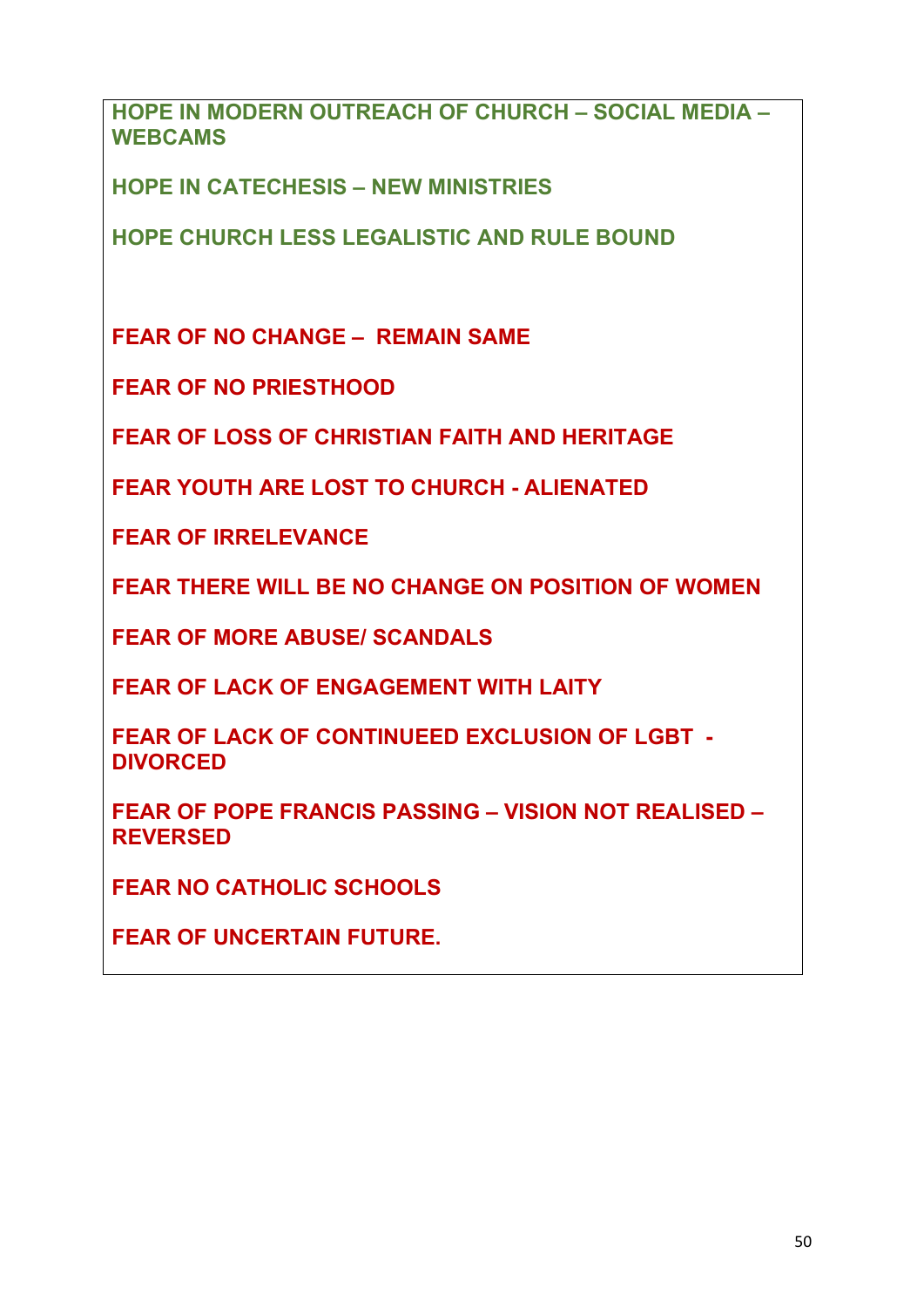WHAT MIGHT THE HOLY SPIRIT BE INDICATING IN THIS?